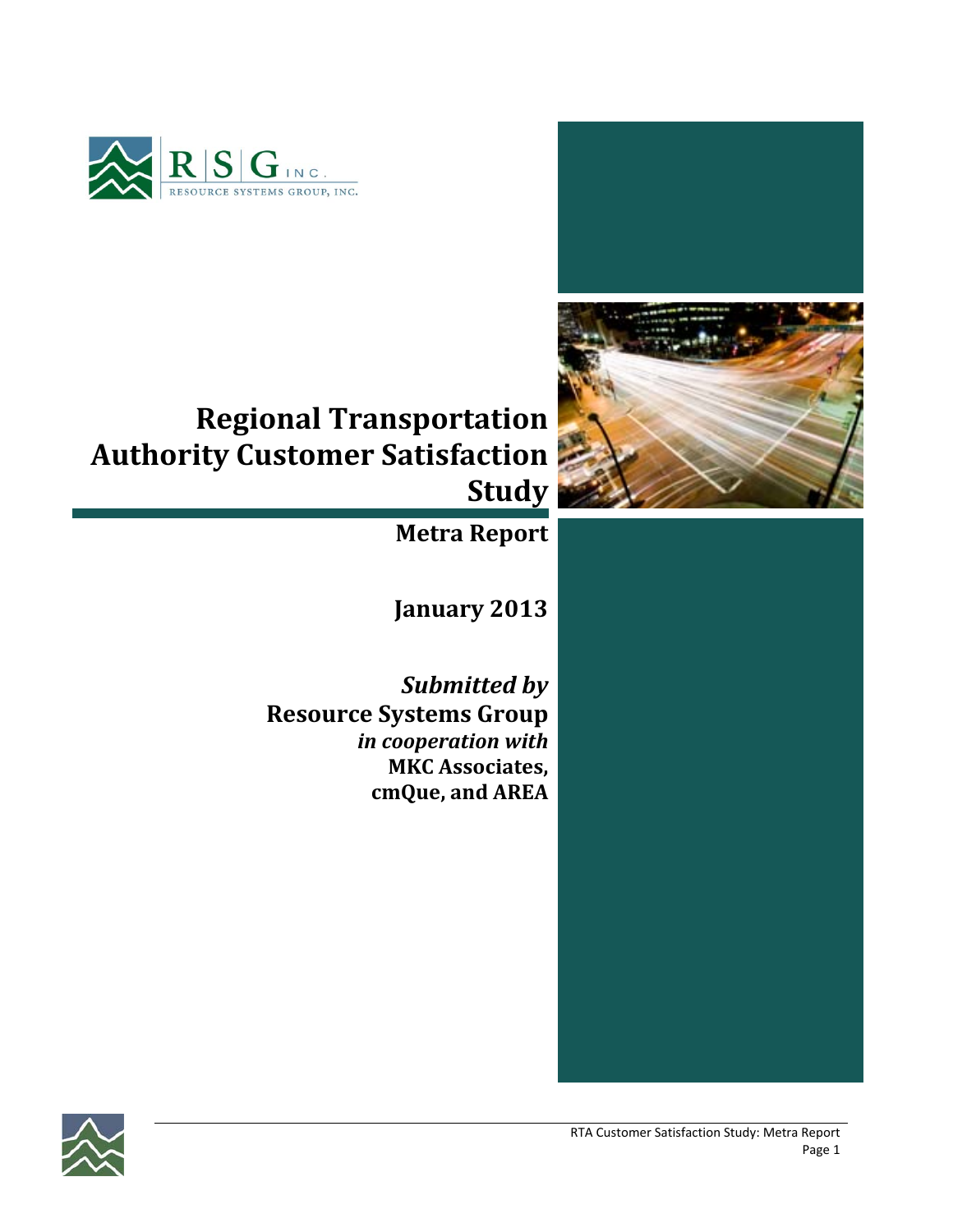### **TABLE OF CONTENTS**

| 1.0   |    |
|-------|----|
| 2.0   |    |
| 2.1   |    |
| 2.1.1 |    |
| 2.1.2 |    |
| 2.1.3 |    |
| 2.1.4 |    |
| 2.1.5 |    |
| 2.1.6 |    |
| 2.1.7 |    |
| 2.2   |    |
| 2.2.1 |    |
| 2.2.2 |    |
| 2.3   |    |
| 2.3.1 |    |
| 2.3.2 |    |
|       |    |
| 2.4.1 |    |
| 2.4.2 |    |
| 3.0   | 51 |

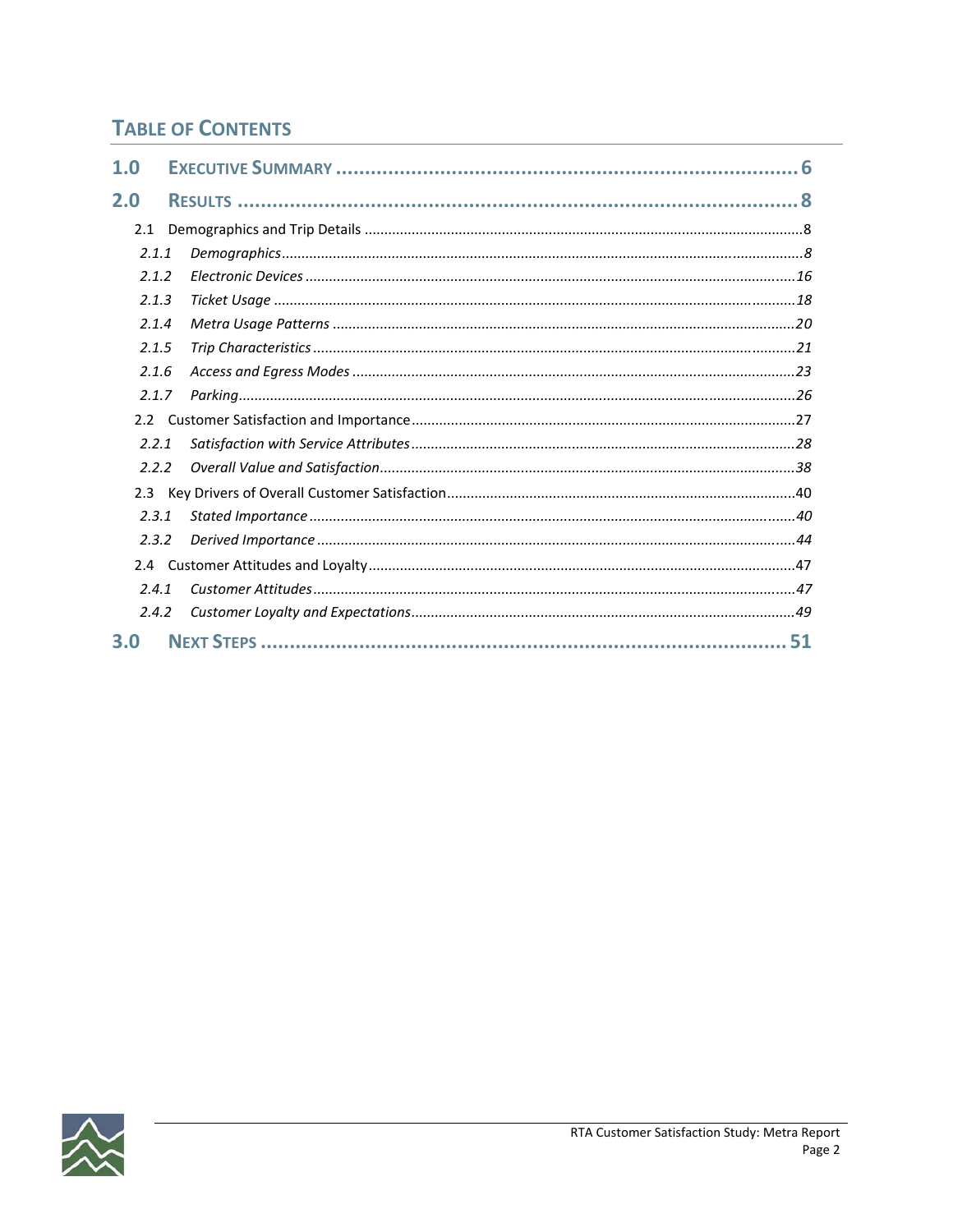### **LIST OF FIGURES**

| Figure 2.14: Importance Ratings for Attributes with At Least 10% of Customers Ranking in Top Five41 |  |
|-----------------------------------------------------------------------------------------------------|--|
|                                                                                                     |  |
|                                                                                                     |  |
|                                                                                                     |  |
|                                                                                                     |  |
|                                                                                                     |  |
|                                                                                                     |  |
|                                                                                                     |  |

### **LIST OF TABLES**

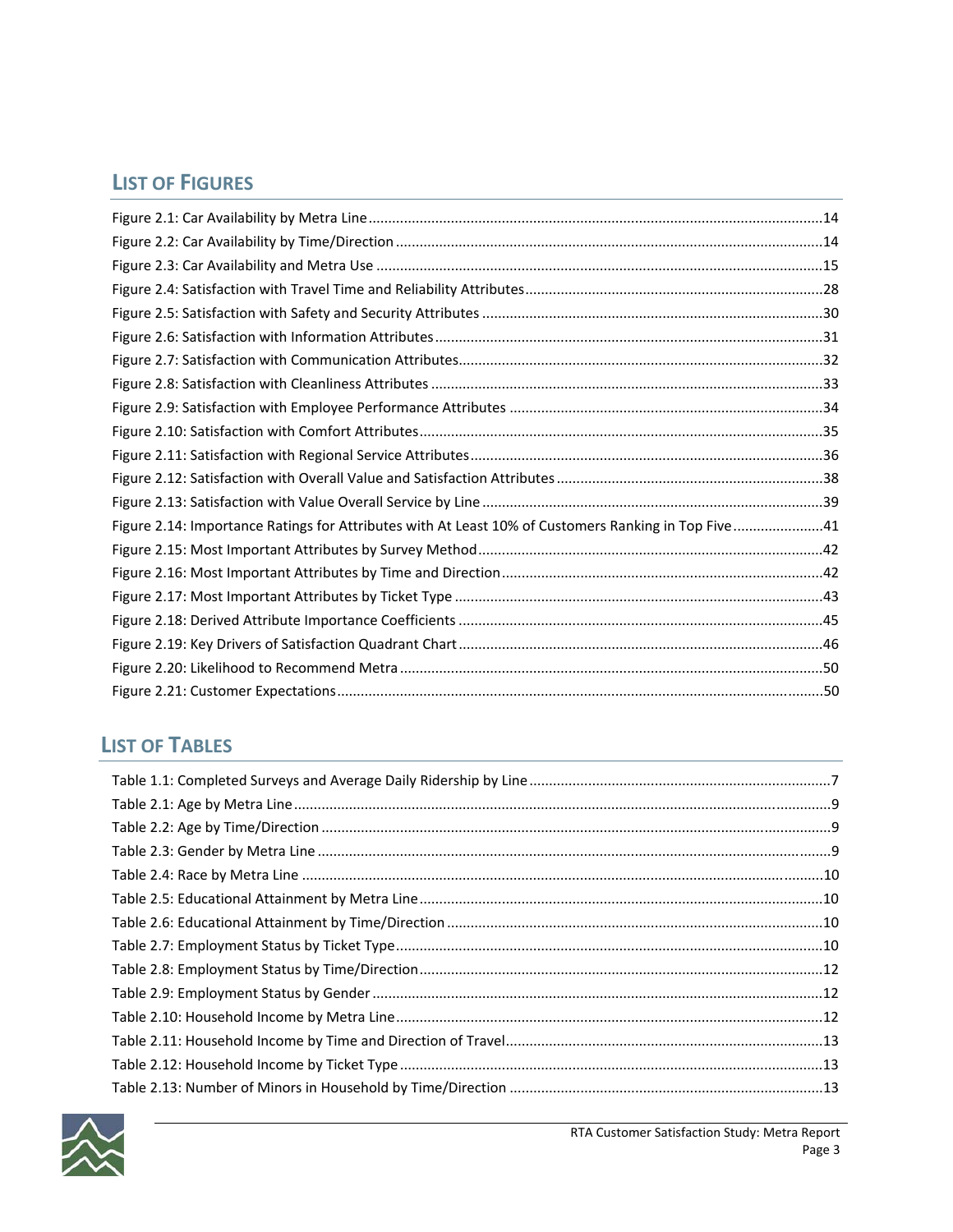| Table 2.17: Smartphone Capability Adequacy by Age and Train Line, for Smartphone Users Only17 |    |
|-----------------------------------------------------------------------------------------------|----|
|                                                                                               |    |
|                                                                                               |    |
|                                                                                               |    |
|                                                                                               |    |
|                                                                                               |    |
|                                                                                               |    |
|                                                                                               |    |
|                                                                                               |    |
|                                                                                               |    |
|                                                                                               |    |
|                                                                                               |    |
|                                                                                               |    |
|                                                                                               |    |
|                                                                                               |    |
|                                                                                               |    |
|                                                                                               |    |
|                                                                                               |    |
|                                                                                               |    |
|                                                                                               |    |
|                                                                                               |    |
|                                                                                               |    |
|                                                                                               |    |
|                                                                                               |    |
|                                                                                               |    |
|                                                                                               |    |
|                                                                                               | 29 |
|                                                                                               |    |
|                                                                                               |    |
|                                                                                               |    |
|                                                                                               |    |
|                                                                                               |    |
|                                                                                               |    |
|                                                                                               |    |
|                                                                                               |    |
|                                                                                               |    |
|                                                                                               |    |
|                                                                                               |    |
|                                                                                               |    |

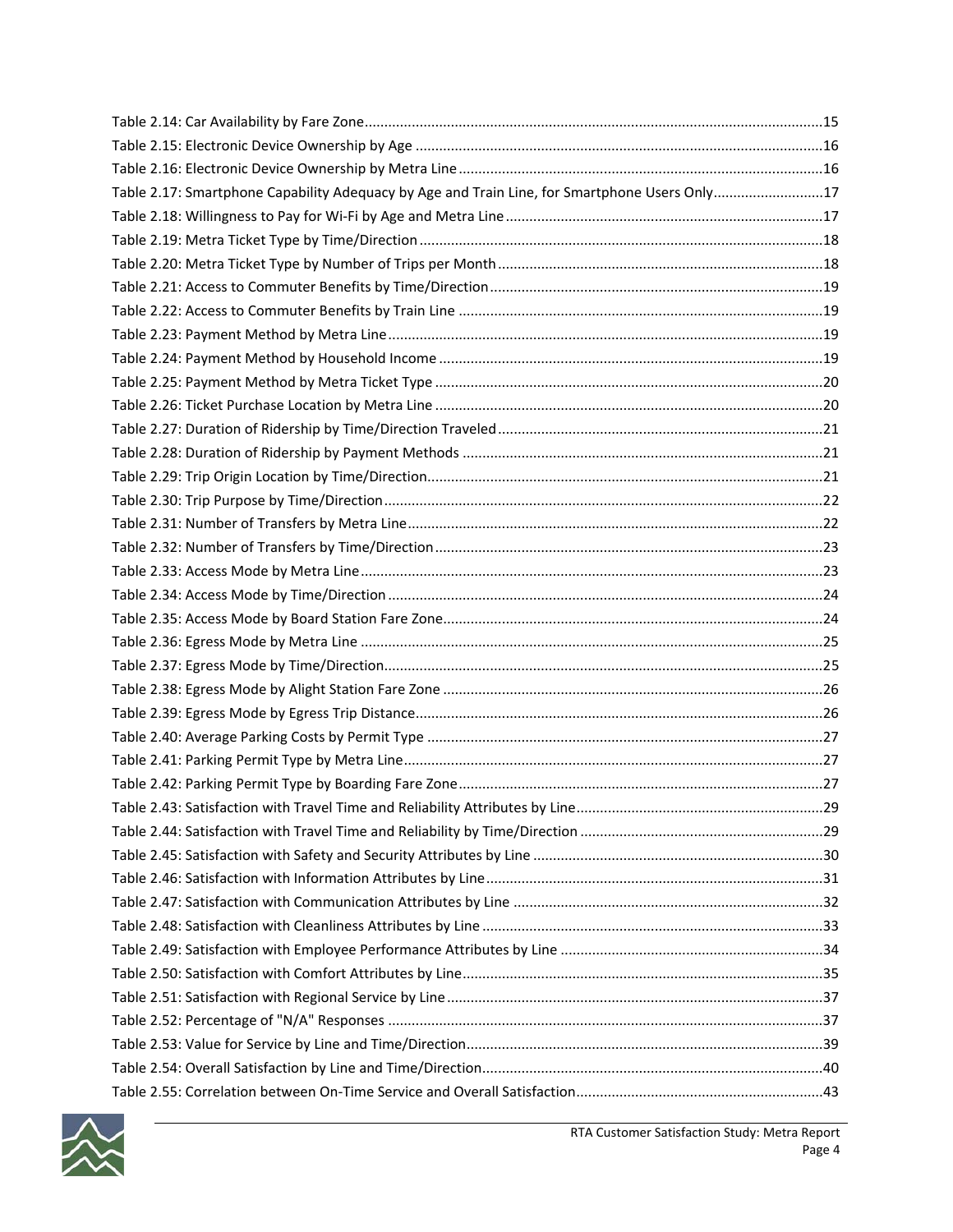| Table 2.59: Customer Attitudes towards Personal Scheduling and Metra Use by Time/Direction48 |  |
|----------------------------------------------------------------------------------------------|--|
| Table 2.60: Customer Attitudes towards Personal Scheduling and Metra Use by Ticket Type48    |  |
|                                                                                              |  |
|                                                                                              |  |
|                                                                                              |  |
|                                                                                              |  |

### **APPENDICES**

Appendix A: Tabulations

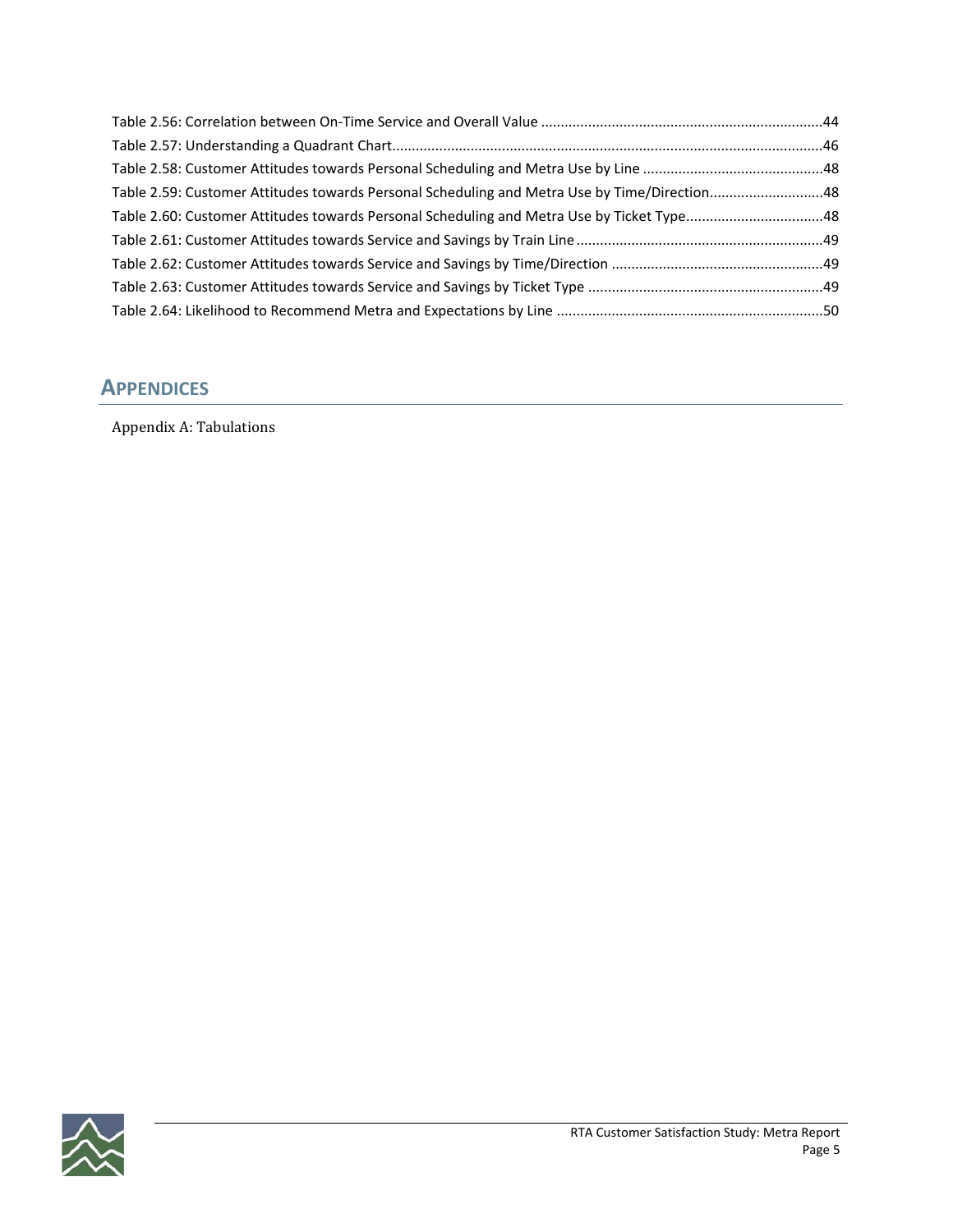# **1.0 EXECUTIVE SUMMARY**

This report summarizes the findings of the 2011 Metra Customer Satisfaction study. This study was conducted by Resource Systems Group, Inc. (RSG) in November 2011 on behalf of Metra and the Regional Transportation Authority (RTA). Metra's objective was to collect not only customer satisfaction data to satisfy the State Legislature's reporting requirements for the RTA, but also to understand customer perceptions of quality across a range of Metra service attributes. This information will help Metra evaluate its own performance, identify areas of concern and prioritize future service adjustments.

Comparable surveys were conducted for CTA and Pace with an eye toward measuring similar aspects of service with the same scale in order to gain an understanding of satisfaction with overall transit service in the six‐county RTA service region. While the survey was conducted across the full service region, care was taken to acknowledge that both the socio-demographics and satisfaction ratings vary with each Service Board.

In keeping with previous survey efforts, RSG developed a survey that was administered to Metra customers via paper‐based and web‐based questionnaires. The paper surveys were distributed and collected by trained survey teams on board Metra trains and either completed by respondents as they traveled or later returned via postage‐paid mail. Paper surveys were distributed according to a sampling plan aimed at collecting a representative sample of Metra customers by time period and train line. The paper survey also included a URL and a toll‐free number with a unique password for respondents who preferred to take the survey online or over the phone. Surveys completed by customers recruited on‐board Metra trains accounted for 11,698 surveys.

A supplemental effort recruited additional online responses directly from Metra's customer list, Metra's website, the passenger newsletter and various social media sites, which generated an additional 5,075 responses. These additional respondents included people who ride at all times of the day and week ‐ some of whom ride only occasionally.

A total of 16,773 surveys were completed, but the data analysis in this report is based exclusively on the 11,698 completed surveys responses received from passengers recruited on board trains and does not include the supplemental 5,075 responses received from those recruited through all other means. Table 1.1 shows the number of completed surveys received and average daily ridership by line.

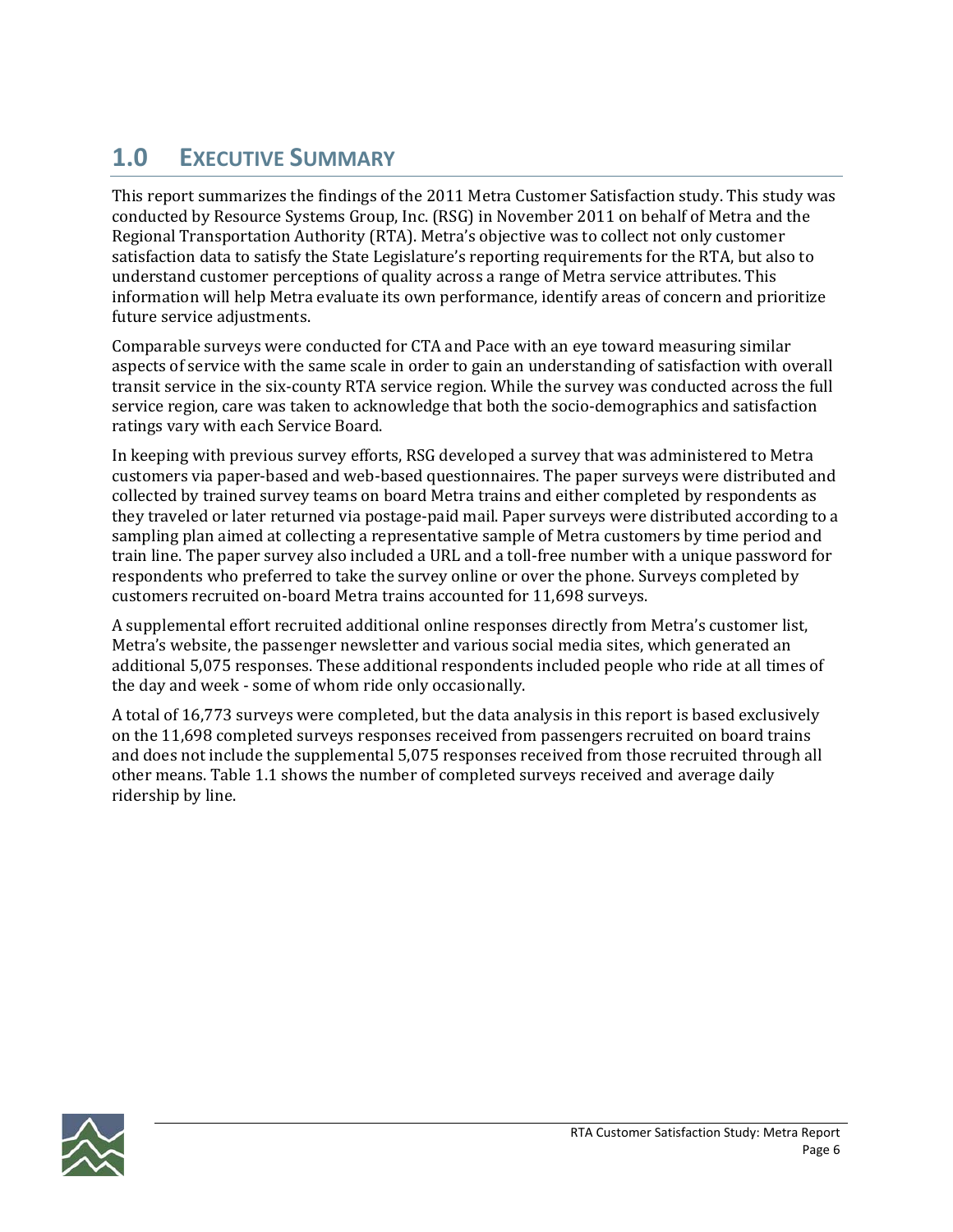| <b>Metra Line</b>           | <b>Completed</b><br><b>Surveys</b> | % Surveys | <b>Average Daily</b><br><b>Ridership</b> | % Average<br><b>Daily Ridership</b> |
|-----------------------------|------------------------------------|-----------|------------------------------------------|-------------------------------------|
| <b>BNSF</b>                 | 2,671                              | 24%       | 68,152                                   | 21%                                 |
| <b>Heritage Corridor</b>    | 308                                | 3%        | 2,557                                    | 1%                                  |
| Metra Electric              | 1,337                              | 12%       | 40,122                                   | 12%                                 |
| Milwaukee District North    | 1,053                              | 9%        | 27,103                                   | 8%                                  |
| Milwaukee District West     | 828                                | 7%        | 24,184                                   | 7%                                  |
| North Central Service       | 182                                | 2%        | 5,647                                    | 2%                                  |
| <b>Rock Island District</b> | 1,157                              | 10%       | 29,014                                   | 9%                                  |
| SouthWest Service           | 384                                | 3%        | 8,732                                    | 3%                                  |
| <b>Union Pacific North</b>  | 1,065                              | 9%        | 42,893                                   | 13%                                 |
| Union Pacific Northwest     | 1,297                              | 12%       | 46,339                                   | 14%                                 |
| <b>Union Pacific West</b>   | 985                                | 9%        | 30,523                                   | 9%                                  |
| Total                       | 11,698                             | 100%      | 325,266                                  | 100%                                |

*Table 1.1: Completed Surveys and Average Daily Ridership by Line*

Following the completion of the data collection effort, the data quality was confirmed through extensive merging and cleaning processes. The on‐board recruitment responses were expanded (weighted) to reflect the total number of weekday Metra passengers by line, direction, and time of day. Note that Table 1.1 above reflects the unweighted survey counts. Translated surveys were available to anyone who preferred a Spanish version, but only one Spanish survey was completed and returned.

An analysis of riders' satisfaction with thirty-nine aspects of service and their respective importance was conducted to identify areas where Metra customers are most and least satisfied with services. These tabulations were also conducted across important subsets of Metra customers, including travel direction, time period, and train line. Multiple regression models were used to estimate how the thirty‐nine service attributes influenced a customer evaluation of overall satisfaction.

From this analysis of Metra customers, one principal finding stands out from all others: *The most important determinant of customer satisfaction for Metra passengers is predictable, ontime service that gets passengers to where they need to go safely and as quickly as possible.* In general, attributes that belonged to the Travel Time and Reliability service dimension were the most important attributes to Metra customers across all train lines, time periods, and direction. These findings are somewhat expected, as Metra primarily serves choice transit riders who likely use Metra because of perceived superior speed and reliability compared to driving.

Customers were overwhelmingly satisfied with most aspects of service; however customers tended to be less satisfied with service attributes that relate to Information and Communication. Attributes where more than 25% of respondents indicated dissatisfaction included:

- Notification of service changes;
- On-board communications during service delays;
- Announcements regarding delays at station; and
- Web-site postings regarding delays prior to using train.

Metra already has service alerts via its website, Twitter, and text messaging; thus, making

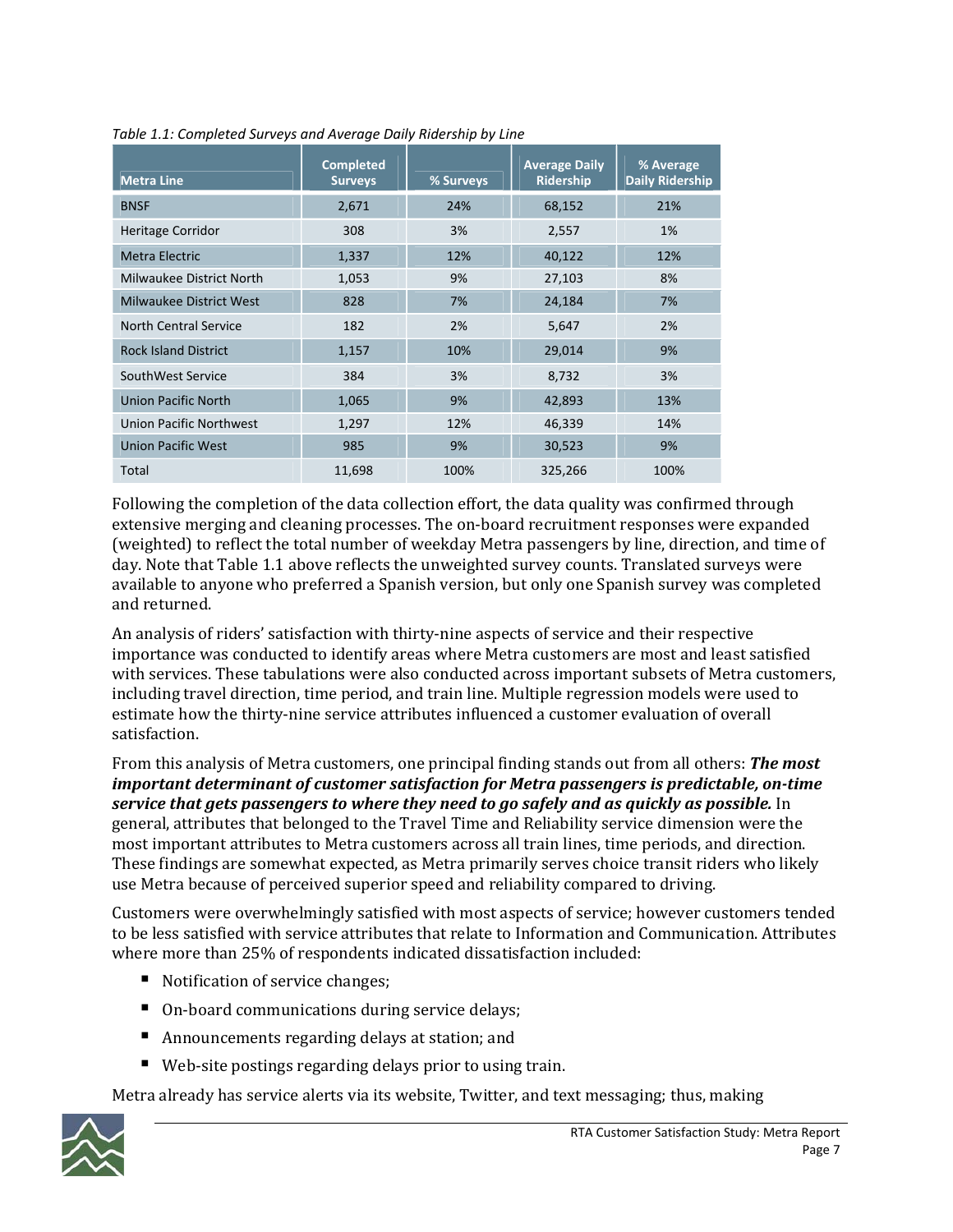customers more aware of these alerts and/or improving the timeliness and quality of the alerts may help with this issue. Research has found that when customers have information about wait time and delays, the time they believe they spend waiting is lower, which could in turn make them more satisfied with travel and wait time without needing to increase service frequency; this is an additional benefit to improving attributes in this category1.

This report presents the findings from the on-board recruitment efforts only.

# **2.0 RESULTS**

This section includes the findings of the completed on-board recruit survey responses and is divided into four sections: Demographics and Trip Details, Customer Satisfaction and Attribute Importance Ratings, Key Drivers of Overall Satisfaction, and Customer Loyalty and Expectations. This section highlights the important and substantive details of the survey results. All tabulations in this section were conducted on the weighted dataset (see the Methodology Report for details on weighting, survey administration, and a latent class cluster analysis). A complete set of tabulations showing the results of the survey are available in Appendix A.

# **2.1 Demographics and Trip Details**

### **2.1.1 Demographics**

On average, Metra customers are most likely to be between ages of 40 and 60, work in professional, managerial, or administrative jobs and have a household income of more than \$75,000 per year.

More than two-thirds of Metra survey respondents are above 40 years of age (67%) and only 16% of respondents are under the age of 30. The largest age group consists of customers aged 50 to 54, which represents 15% of the total Metra respondents. Table 2.1 shows the North Central Service riders are slightly older than other Metra riders, and SouthWest Service riders are younger. Table 2.2 shows that the outbound travelers are usually younger than the inbound travelers as a whole.

 $1$  Taylor, B; Iseki, H; Miller, M; and Smart, M (2009) Thinking Outside the Bus: Understanding User Perceptions of Waiting and Transferring in Order to Increase Transit Use, Final Report, Berkeley, CA: California Partners for Advanced Transit and Highways.

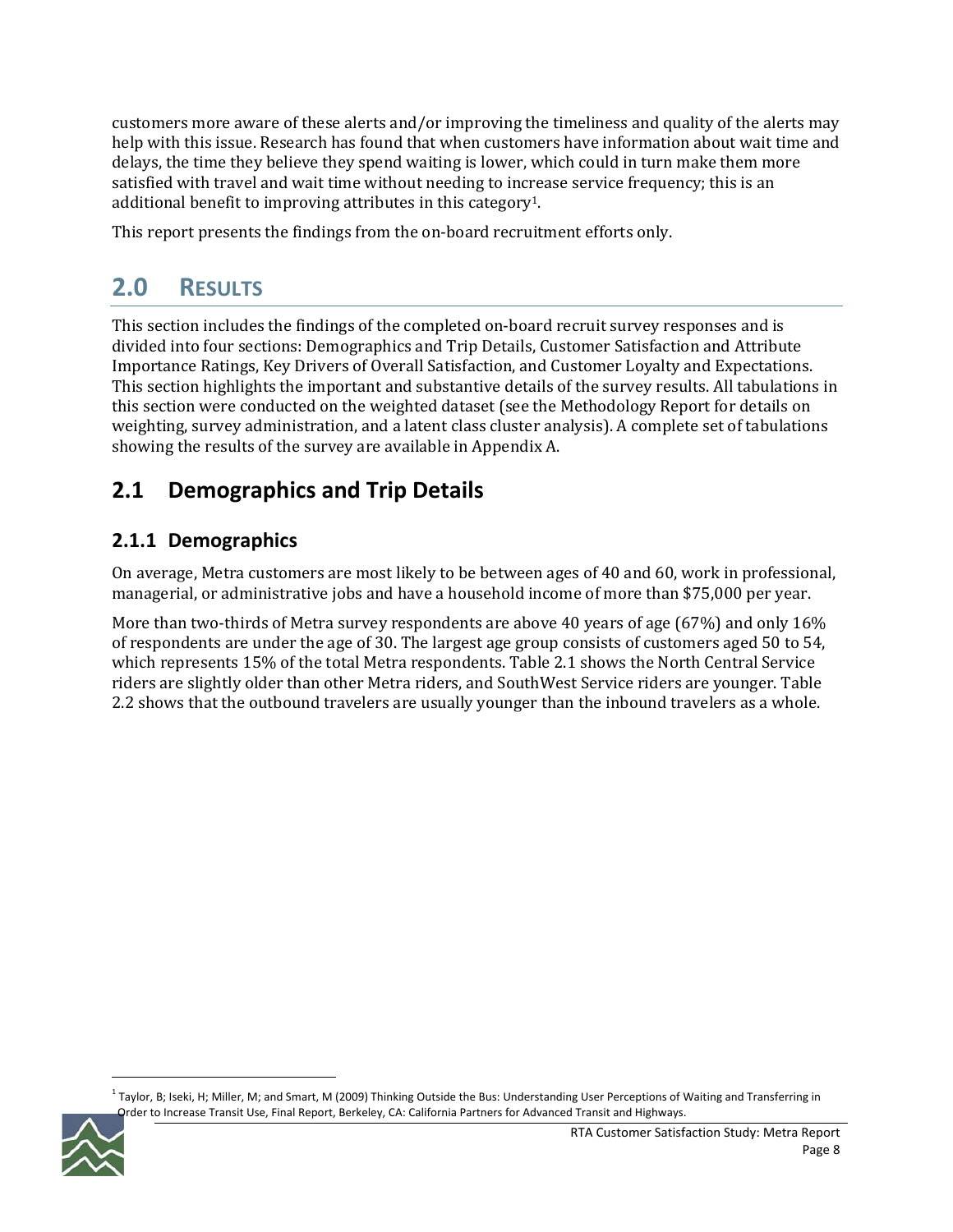| ر۔ ۔ ت     |           |                |            |      |             |            |            |                  |                       |            |              |         |
|------------|-----------|----------------|------------|------|-------------|------------|------------|------------------|-----------------------|------------|--------------|---------|
| Age        | <b>ME</b> | R <sub>l</sub> | <b>SWS</b> | HC   | <b>BNSF</b> | $UP-$<br>W | $MD-$<br>W | UP-<br><b>NW</b> | $MD-$<br>$\mathsf{N}$ | <b>NCS</b> | $UP-N$       | Overall |
| Under 18   | 0%        | 1%             | 0%         | 0%   | 0%          | 0%         | 0%         | 0%               | 0%                    | 0%         | 1%           | 0%      |
| 18-24      | 8%        | 9%             | 10%        | 5%   | 8%          | 9%         | 10%        | 9%               | 8%                    | 2%         | 7%           | 8%      |
| $25 - 29$  | 7%        | 6%             | 12%        | 5%   | 8%          | 8%         | 9%         | 8%               | 10%                   | 2%         | 9%           | 8%      |
| 30-34      | 8%        | 7%             | 11%        | 15%  | 12%↑        | 8%         | 12%        | 7%               | 8%                    | 3%         | 10%          | 9%      |
| 35-39      | 10%       | 8%             | 8%         | 17%↑ | 11%↑        | 8%         | 10%        | 6%               | 8%                    | 8%         | 9%           | 9%      |
| $40 - 44$  | 13%       | 13%            | 12%        | 13%  | 13%         | 10%        | 13%        | 9%               | 11%                   | 8%         | 11%          | 12%     |
| 45-49      | 12%       | 17%↑           | 14%        | 14%  | 14%         | 11%        | 11%        | 12%              | 13%                   | 12%        | 10%          | 13%     |
| $50 - 54$  | 15%       | 17%            | 14%        | 15%  | 14%         | 17%        | 12%        | 17%              | 14%                   | 23%        | 11% <b>L</b> | 15%     |
| 55-59      | 14%       | 12%            | 10%        | 12%  | $9\%$       | 15%        | 10%        | 12%              | 13%                   | 19%        | 11%          | 12%     |
| 60-64      | 8%        | 7%             | 7%         | 4%   | 7%          | 9%         | 8%         | 10%              | 9%                    | 17%↑       | 9%           | 9%      |
| 65 or over | 6%        | $4\%$          | 3%         | 2%   | $4\%$       | 5%         | 4%         | 8%1              | 6%                    | 5%         | 12%↑         | 6%      |

#### *Table 2.1: Age by Metra Line*

 $\uparrow$  indicates statistically significant difference from the Metra system average for a row at the 95% confidence level

| Age        | Inbound:<br><b>AM Peak</b> | Inbound:<br>Midday | Outbound:<br><b>AM Peak</b> | Outbound:<br>Midday | Overall |
|------------|----------------------------|--------------------|-----------------------------|---------------------|---------|
| Under 18   | 0%                         | 0%                 | 1%↑                         | 0%                  | 0%      |
| 18-24      | $5\%$                      | 13%↑               | 9%                          | 20%↑                | 8%      |
| $25 - 29$  | $6\%$                      | 9%                 | 19%↑                        | 13%↑                | 8%      |
| 30-34      | 9%                         | 8%                 | 16%↑                        | 10%                 | 9%      |
| $35 - 39$  | 10%                        | 7%                 | 10%                         | 7%                  | 9%      |
| $40 - 44$  | 12%                        | 12%                | 10%                         | 8%                  | 12%     |
| 45-49      | 14%↑                       | 11%                | $7\%$                       | 10%                 | 13%     |
| 50-54      | 16%↑                       | 13%                | 11% <b>L</b>                | $9\%$               | 15%     |
| $55 - 59$  | 13%↑                       | 11%                | $7\%$                       | $5\%$               | 12%     |
| 60-64      | 9%                         | 8%                 | $4\%$                       | 8%                  | 9%      |
| 65 or over | 5%!                        | 8%                 | 6%                          | 10%↑                | 6%      |

#### *Table 2.2: Age by Time/Direction*

 $\uparrow\downarrow$  indicates statistically significant difference from the Metra system average for a row at the 95% confidence level

Table 2.3 shows gender by most recent Metra line used. SouthWest Service, Metra Electric, Heritage Corridor, and Rock Island each have at least a two-thirds female ridership. Please note though that SouthWest Service and Heritage Corridor are among the lines with the lowest ridership, together representing less than 3% of the total survey sample. The overall ridership across all trains is approximately half men and half women.

| Table 2.3: Gender by Metra Line |  |  |
|---------------------------------|--|--|
|                                 |  |  |

| Gender | <b>ME</b> | <b>R</b> | <b>SWS</b> | НC  | <b>BNSF</b> | UP-<br>Ŵ | MD<br>W | <b>ID</b><br><b>NW</b> | MD-<br>N | NCS | <b>ID</b> | Overall |
|--------|-----------|----------|------------|-----|-------------|----------|---------|------------------------|----------|-----|-----------|---------|
| Male   | 32%       | 35%      | 26%        | 33% | 51%         | 51%      | 48%     | 55%                    | 51%      | 55% | 55%       | 48%     |
| Female | 68%       | 65%      | 74%        | 67% | 49%         | 49%      | 52%     | 45%                    | 49%      | 45% | 45%       | 52%     |

Race is fairly consistent across time and direction of travel in the Metra system. However, Table 2.4 shows there are differences in the race of customers riding on some lines. This is especially true for the Metra Electric train, which has a White/Caucasian ridership of only 32%, considerably lower

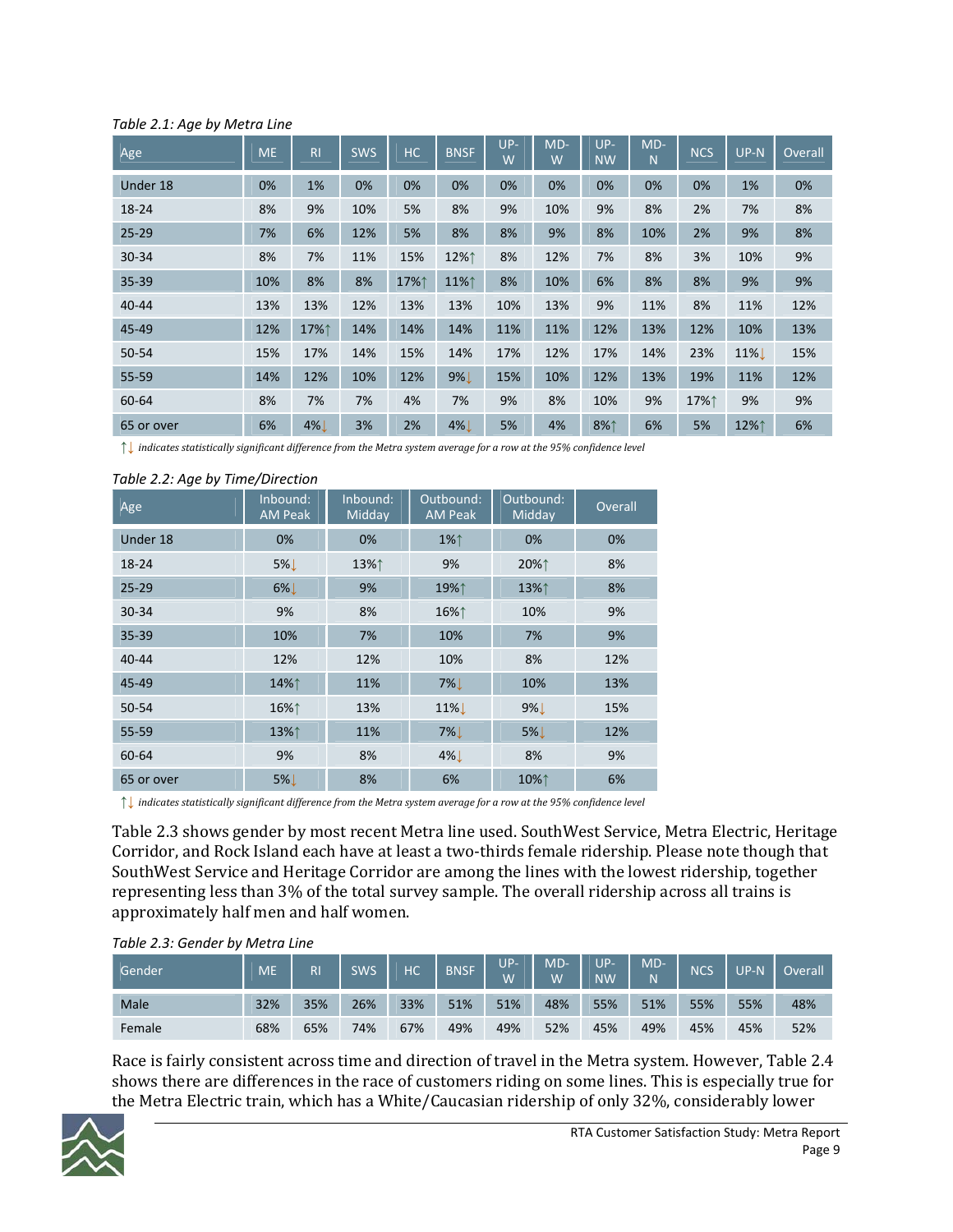than the overall White/Caucasian ridership composition of 72%.

| Race                             | <b>ME</b> | R <sub>l</sub> | <b>SWS</b> | <b>HC</b> | <b>BNSF</b> | $UP-$<br>W | MD-<br>W | $UP-$<br><b>NW</b> | $MD-$<br>N | <b>NCS</b> | $UP-N$ | Overall |
|----------------------------------|-----------|----------------|------------|-----------|-------------|------------|----------|--------------------|------------|------------|--------|---------|
| White/Caucasian                  | 32%       | 72%            | 73%        | 78%       | 74%         | 84%        | 67%      | 86%                | 79%        | 80%        | 81%    | 72%     |
| Black/African-<br>American       | 52%       | 19%            | 12%        | 8%        | 8%          | 7%         | 7%       | 2%                 | 6%         | 3%         | 7%     | 13%     |
| Asian/Pacific<br><b>Islander</b> | 2%        | 2%             | 4%         | 4%        | 10%         | 5%         | 15%      | 6%                 | 8%         | 12%        | 5%     | 7%      |
| Hispanic/Latino                  | 11%       | 6%             | 8%         | 8%        | 6%          | 3%         | 9%       | 4%                 | 6%         | 5%         | 5%     | 6%      |
| Other                            | 3%        | 2%             | 3%         | 1%        | 2%          | 2%         | 2%       | 2%                 | 1%         | 0%         | 2%     | 2%      |

*Table 2.4: Race by Metra Line*

Table 2.5 shows the educational attainment of Metra customers by train line. Overall, 72% of Metra customers have graduated from college. Milwaukee District North line has the most educated customers, with nearly half possessing a post graduate degree. This makes Metra customers a highly educated group compared to the Chicago Metro area as a whole, of which 13% of residents have a post graduate degree and about 21% have a college degree according to 2010 Census data.

Table 2.6 shows that educational status is consistent when compared across time and direction of travel.

| Education                           | <b>ME</b> | R <sub>l</sub> | <b>SWS</b> | <b>HC</b> | <b>BNSF</b> | $UP-$<br>W | $MD-$<br>W | $UP-$<br><b>NW</b> | $MD-$<br>N | <b>NCS</b> | $UP-N$ | Overall |
|-------------------------------------|-----------|----------------|------------|-----------|-------------|------------|------------|--------------------|------------|------------|--------|---------|
| Post graduate<br>degree             | 18%       | 19%            | 16%        | 19%       | 33%         | 31%        | 24%        | 31%                | 35%        | 31%        | 48%    | 30%     |
| College graduate                    | 39%       | 38%            | 48%        | 50%       | 45%         | 46%        | 41%        | 42%                | 42%        | 44%        | 38%    | 42%     |
| Some college or<br>technical school | 32%       | 33%            | 29%        | 25%       | 17%         | 17%        | 25%        | 20%                | 16%        | 17%        | 11%    | 21%     |
| High school<br>graduate             | 9%        | 9%             | 7%         | 6%        | 4%          | 5%         | 10%        | 6%                 | 6%         | 7%         | 2%     | 6%      |
| Some high school<br>or less         | 1%        | 1%             | 0%         | 0%        | 0%          | 0%         | 1%         | 0%                 | 1%         | 1%         | 1%     | 1%      |

*Table 2.5: Educational Attainment by Metra Line*

#### *Table 2.6: Educational Attainment by Time/Direction*

| <b>Education</b>                    | Inbound:<br><b>AM Peak</b> | Inbound:<br>Midday | Outbound:<br><b>AM Peak</b> | Outbound:<br>Midday | Overall |
|-------------------------------------|----------------------------|--------------------|-----------------------------|---------------------|---------|
| Post graduate<br>degree             | 30%                        | 34%                | 32%                         | 31%                 | 30%     |
| College graduate                    | 43%                        | 37%                | 46%                         | 36%                 | 42%     |
| Some college or<br>technical school | 21%                        | 22%                | 16%                         | 23%                 | 21%     |
| High school<br>graduate             | 6%                         | 7%                 | 4%                          | 8%                  | 6%      |
| Some high school<br>or less         | 1%                         | 1%                 | 1%                          | 2%                  | 1%      |

Overall, 91% of Metra riders are employed, with 84% employed full‐time.

#### *Table 2.7: Employment Status by Ticket Type*

| <b>Employment Status</b> | Monthly | Ten-Ride | One-Wav | Weekend<br>Pass | Circuit Ride<br><b>Free Permit</b> | Other | Overall |
|--------------------------|---------|----------|---------|-----------------|------------------------------------|-------|---------|
| Employed full-time       | 93%     | 75%      | 49%     | 100%            | 3%                                 | 48%   | 84%     |

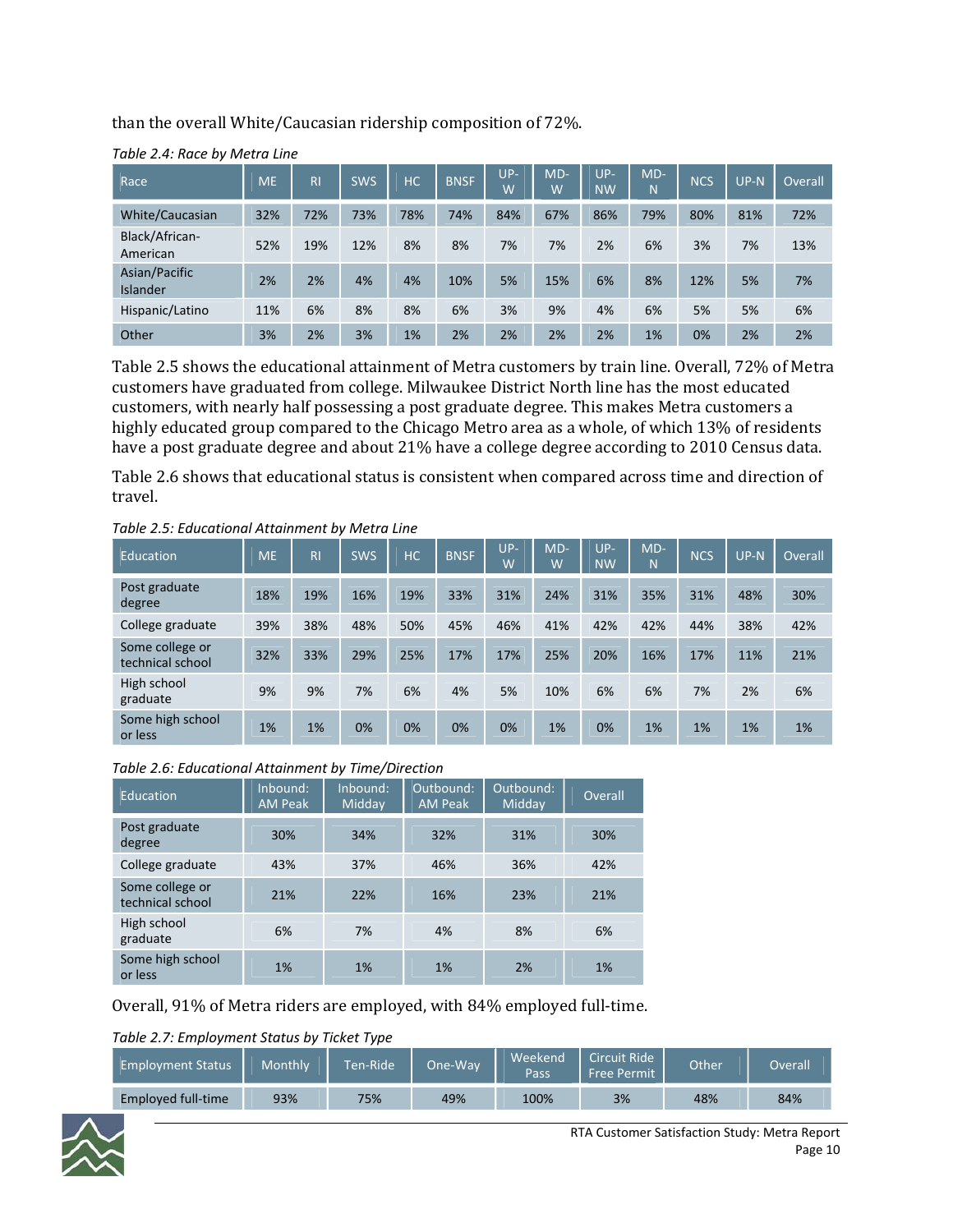| Employed part-time        | 3%    | 14% | 15% | 0% | 10% | 14% | 7% |
|---------------------------|-------|-----|-----|----|-----|-----|----|
| Student                   | 3%    | 5%  | 7%  | 0% | 9%  | 0%  | 4% |
| Currently not<br>employed | 0%    | 1%  | 8%  | 0% | 39% | 0%  | 1% |
| Homemaker                 | $0\%$ | 1%  | 5%  | 0% | 8%  | 3%  | 1% |
| Retired                   | 0%    | 3%  | 13% | 0% | 24% | 28% | 2% |
| Other                     | 0%    | 1%  | 3%  | 0% | 7%  | 7%  | 1% |

Table 2.8 shows employment status by time and direction of travel. The midday riders are significantly less likely to be employed than the morning peak riders. Also, the midday riders are more likely to be retired. For both midday and morning peak riders, inbound travelers are more likely to be employed than the ones traveling outbound.

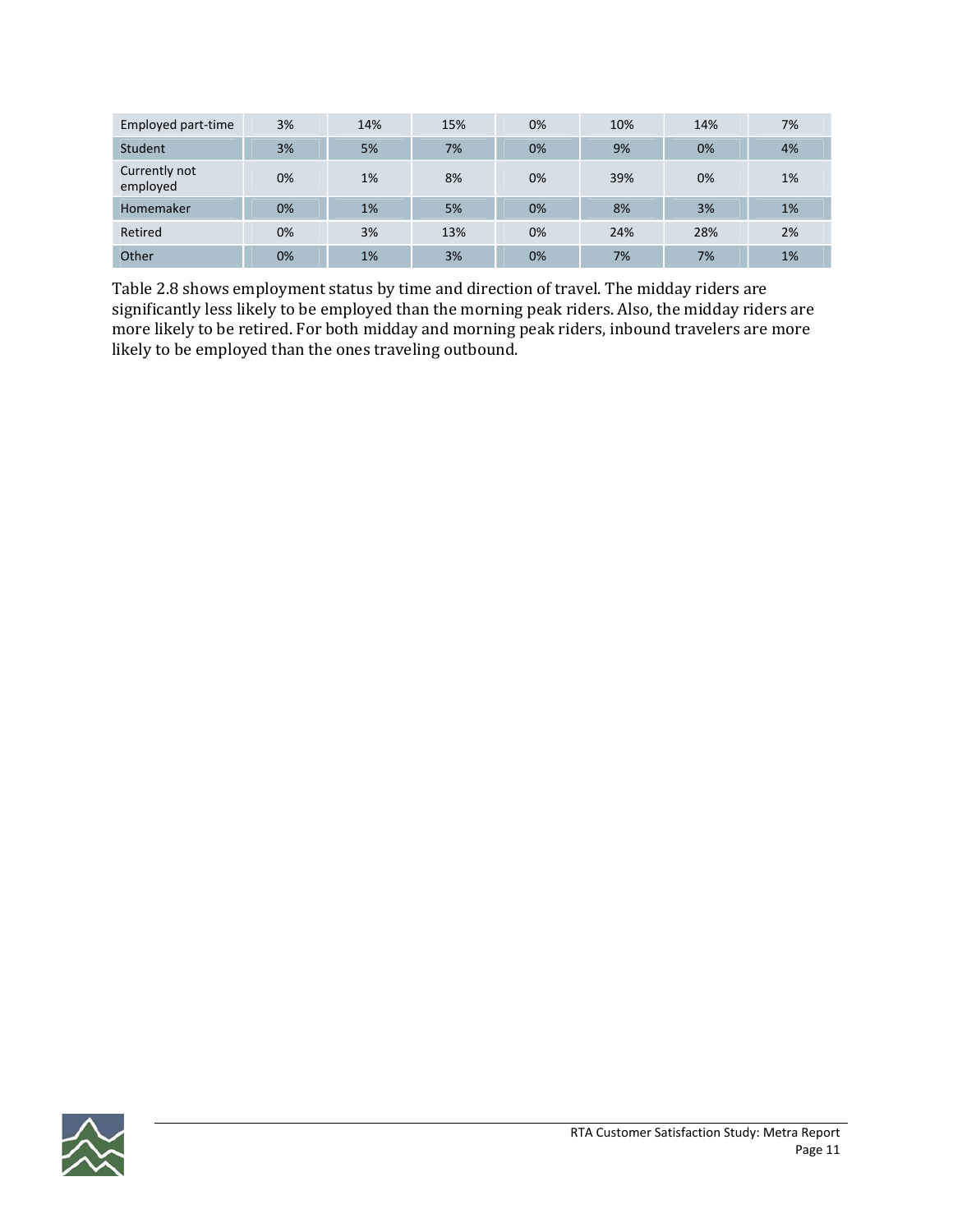| Employment                | Inbound:<br><b>AM Peak</b> | Inbound:<br>Midday | Outbound:<br><b>AM Peak</b> | Outbound:<br>Midday | Overall |
|---------------------------|----------------------------|--------------------|-----------------------------|---------------------|---------|
| <b>Employed full-time</b> | 90%                        | 69%                | 83%                         | 56%                 | 84%     |
| Employed part-time        | 5%                         | 14%                | 8%                          | 16%                 | 7%      |
| Student                   | 2%                         | 8%                 | 4%                          | 11%                 | 4%      |
| Currently not<br>employed | 1%                         | 2%                 | 1%                          | 6%                  | 1%      |
| Homemaker                 | 0%                         | 1%                 | 1%                          | 3%                  | 1%      |
| Retired                   | 1%                         | 6%                 | 2%                          | 6%                  | 2%      |
| Other                     | 1%                         | 1%                 | 1%                          | 3%                  | 1%      |

#### *Table 2.8: Employment Status by Time/Direction*

#### *Table 2.9: Employment Status by Gender*

| Employment                | Male | Female | Overall |
|---------------------------|------|--------|---------|
| <b>Employed full-time</b> | 86%  | 82%    | 84%     |
| Employed part-time        | 6%   | 9%     | 7%      |
| Student                   | 4%   | 4%     | 4%      |
| Currently not<br>employed | 1%   | 1%     | 1%      |
| Homemaker                 | 0%   | 1%     | 1%      |
| Retired                   | 2%   | 2%     | 2%      |
| Other                     | 1%   | 1%     | 1%      |

Table 2.10 and Table 2.11 show there are differences in reported household income by train line and by time and direction traveled. Metra Electric tends to have lower incomes than other Metra trains, while Milwaukee District – North and Union Pacific North tend to have higher household incomes. Furthermore, midday trains traveling outbound have lower incomes, and morning trains traveling inbound have higher incomes.

| Household Income    | <b>ME</b> | R <sub>l</sub> | <b>SWS</b> | <b>HC</b> | <b>BNSF</b> | $UP-$<br>W | $MD-$<br>W | $UP-$<br><b>NW</b> | $MD-$<br>N | <b>NCS</b> | $UP-N$ | Overall |
|---------------------|-----------|----------------|------------|-----------|-------------|------------|------------|--------------------|------------|------------|--------|---------|
| Less than $$25,000$ | 8%        | 7%             | 2%         | 2%        | 7%          | 5%         | 7%         | 5%                 | 4%         | 5%         | 6%     | 6%      |
| \$25,000-60,000     | 32%       | 17%            | 20%        | 9%        | 13%         | 14%        | 21%        | 13%                | 14%        | 14%        | 15%    | 17%     |
| \$60,000-100,000    | 32%       | 34%            | 28%        | 32%       | 26%         | 28%        | 31%        | 27%                | 24%        | 29%        | 22%    | 28%     |
| \$100,000-150,000   | 19%       | 25%            | 33%        | 35%       | 27%         | 27%        | 25%        | 30%                | 25%        | 29%        | 18%    | 25%     |
| \$150,000 and over  | 8%        | 17%            | 17%        | 22%       | 28%         | 26%        | 16%        | 26%                | 32%        | 24%        | 38%    | 25%     |

*Table 2.10: Household Income by Metra Line*

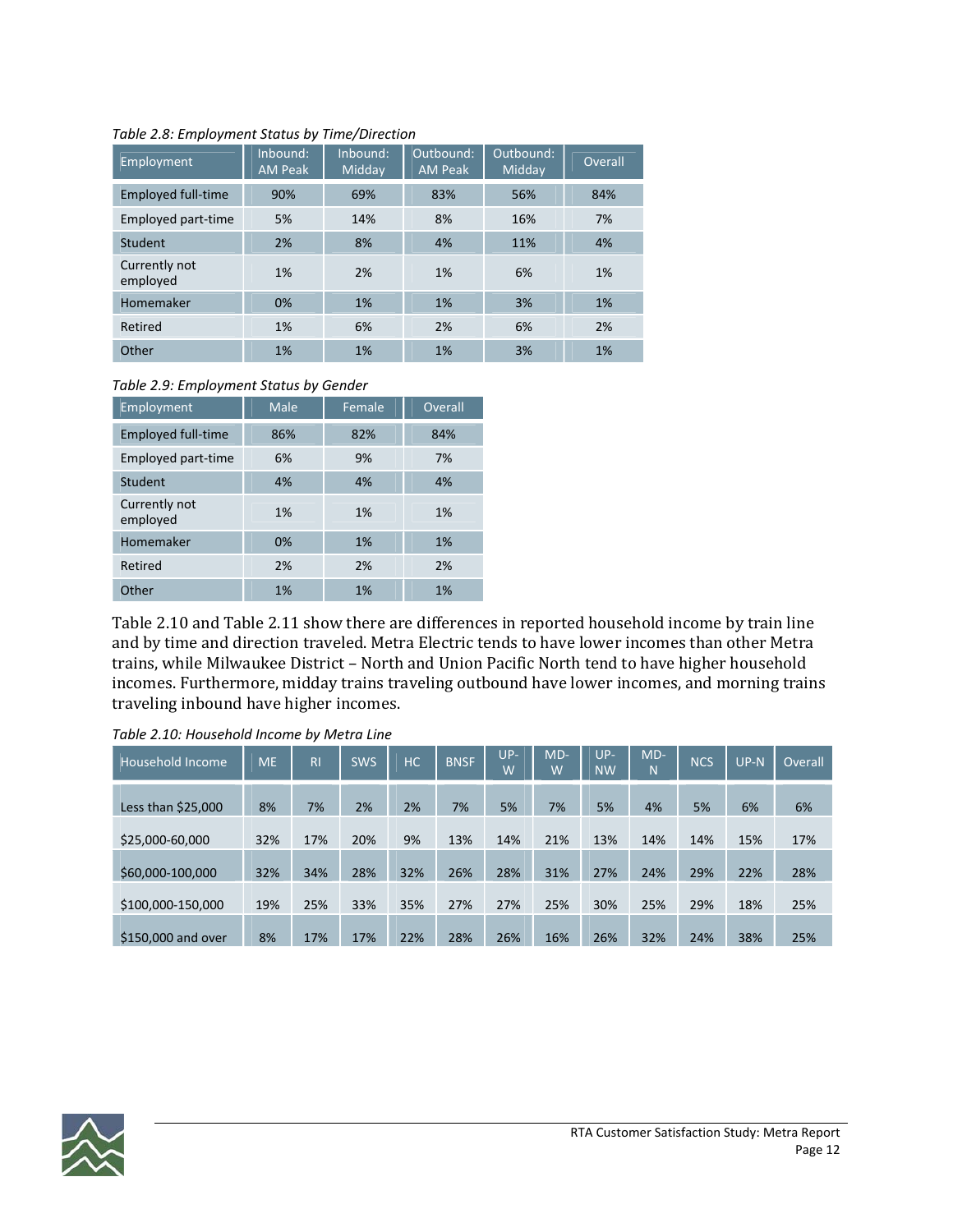| Household Income   | Inbound:<br><b>AM Peak</b> | Inbound:<br>Midday | Outbound:<br><b>AM Peak</b> | Outbound:<br>Midday | Overall |
|--------------------|----------------------------|--------------------|-----------------------------|---------------------|---------|
| Less than \$25,000 | 3%                         | 9%                 | 7%                          | 20%                 | 6%      |
| \$25,000-60,000    | 15%                        | 22%                | 24%                         | 21%                 | 17%     |
| \$60,000-100,000   | 28%                        | 24%                | 29%                         | 26%                 | 28%     |
| \$100.000-150.000  | 27%                        | 21%                | 23%                         | 19%                 | 25%     |
| \$150,000 and over | 27%                        | 24%                | 17%                         | 15%                 | 25%     |

#### *Table 2.11: Household Income by Time and Direction of Travel*

*Table 2.12: Household Income by Ticket Type*

| Household Income    | <b>Monthly</b> | Ten-Ride | One-Way | Weekend<br>Pass | <b>Circuit Ride</b><br><b>Free Permit</b> | Other | Overall |
|---------------------|----------------|----------|---------|-----------------|-------------------------------------------|-------|---------|
| Less than $$25,000$ | 3%             | 6%       | 23%     | 0%              | 54%                                       | 5%    | 6%      |
| \$25,000-60,000     | 16%            | 17%      | 24%     | 43%             | 39%                                       | 23%   | 17%     |
| \$60,000-100,000    | 29%            | 24%      | 25%     | 57%             | 6%                                        | 29%   | 28%     |
| \$100,000-150,000   | 27%            | 24%      | 18%     | 0%              | 0%                                        | 21%   | 25%     |
| \$150,000 and over  | 25%            | 29%      | 9%      | 0%              | 0%                                        | 22%   | 25%     |

The number of minors in a household is relatively consistent across train lines.

The number of children in a household is less consistent when compared across time and direction traveled. Table 2.13 shows that riders traveling outbound are much more likely to have an adult‐ only household. Furthermore, inbound riders were almost twice as likely as outbound riders to have 3 or more minors in their household.

| Number of Minors | Inbound:<br><b>AM Peak</b> | Inbound:<br>Midday | Outbound:<br><b>AM Peak</b> | Outbound:<br>Midday | Overall |
|------------------|----------------------------|--------------------|-----------------------------|---------------------|---------|
| $\Omega$         | 48%                        | 51%                | 66%                         | 65%                 | 52%     |
|                  | 22%                        | 23%                | 18%                         | 18%                 | 21%     |
|                  | 21%                        | 16%                | 11%                         | 11%                 | 19%     |
| 3                | 7%                         | 7%                 | 4%                          | 5%                  | 7%      |
| 4 or more        | 2%                         | 2%                 | 1%                          | 0%                  | 2%      |

*Table 2.13: Number of Minors in Household by Time/Direction*

Figure 2.1 and Figure 2.2 show how car availability among respondents differs by train line and by time and direction of travel. Figure 2.1 shows that Heritage Corridor riders are much more likely to have a car available than average. Alternatively, Union Pacific North riders are much less likely to have a car. Figure 2.2 shows that car availability by time and direction fluctuates, with fewer outbound customers reporting that they had access to a car for the trip they were making.

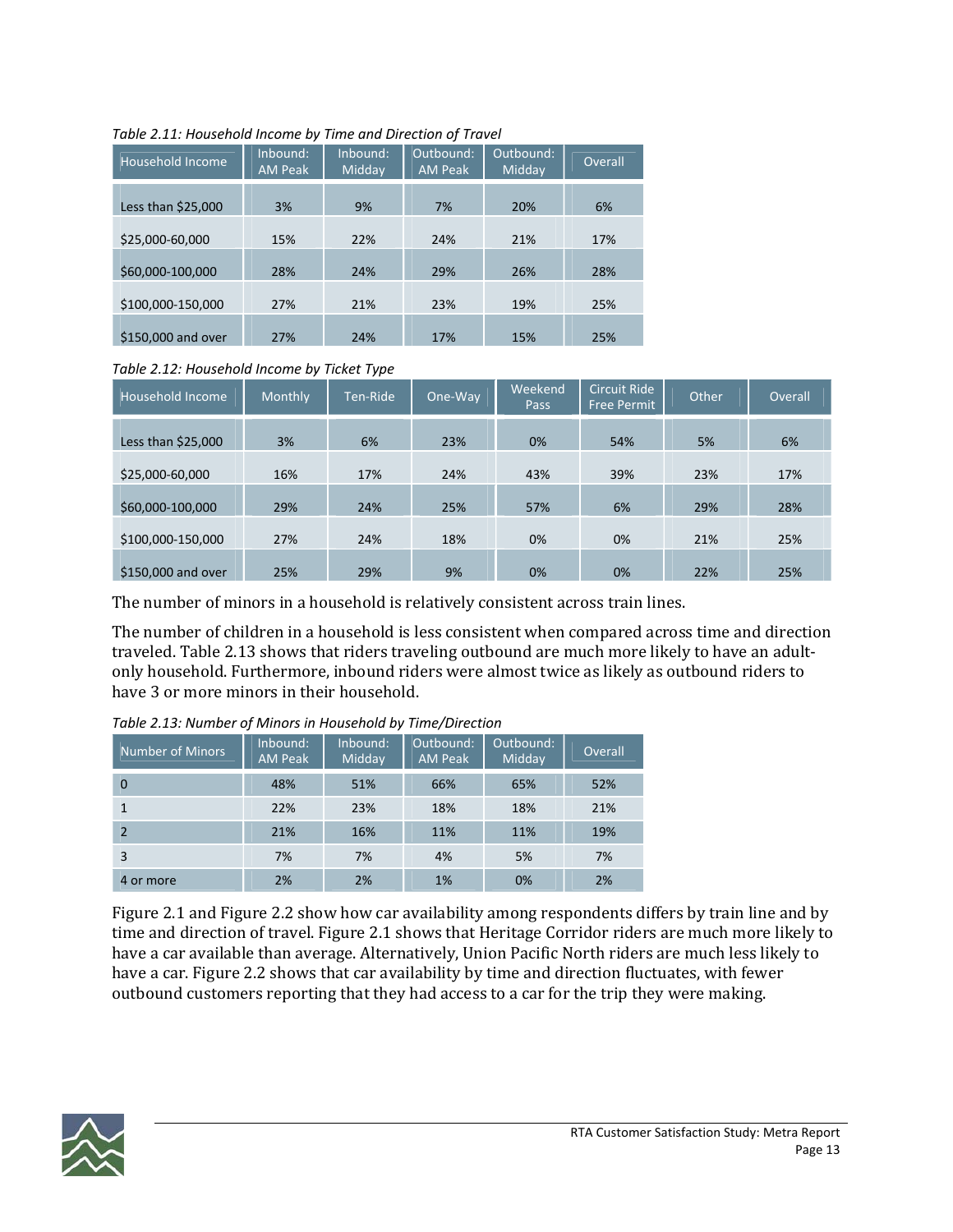*Figure 2.1: Car Availability by Metra Line*



### Car Availability by Metra Line

*Figure 2.2: Car Availability by Time/Direction*



# Car Availability by Time and Direction of Travel

Table 2.14 shows car availability by fare zone. Respondents in Zone A, Zone B, and Zone M are much less likely to have a car available to them than respondents from other zones.

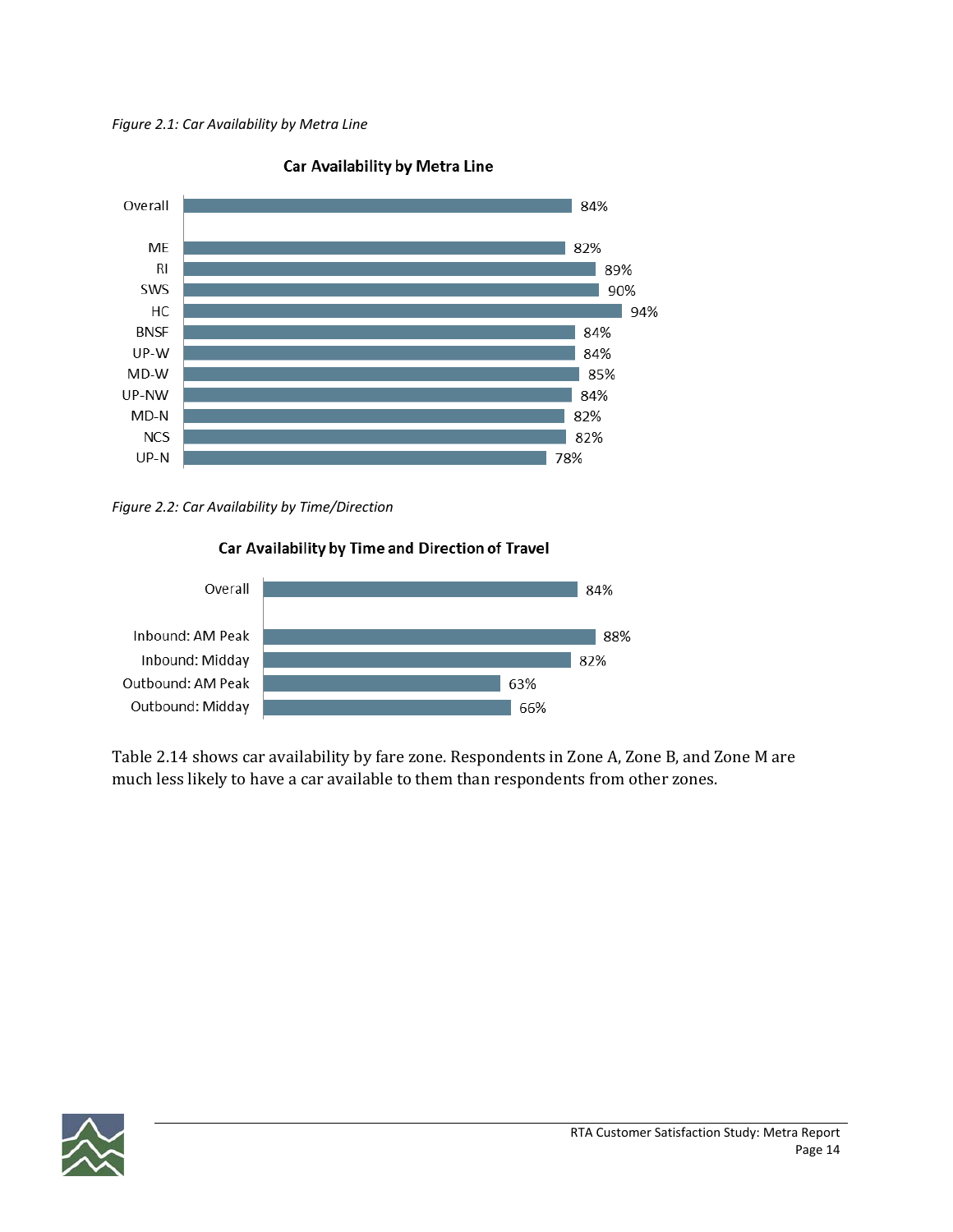*Table 2.14: Car Availability by Fare Zone*



Car Availability by Fare Zone

Figure 2.3 show the approximate number of times respondents both with and without access to a car ride Metra per month. Surprisingly, respondents who indicated they had a car available for the trip they were making use Metra more often than those without a car available. This finding makes it clear that Metra customers are choice riders, who are not dependent on Metra service, and who use trains for the perceived benefits in time, comfort or convenience.

*Figure 2.3: Car Availability and Metra Use*



### Car Availability and Monthly Metra Use

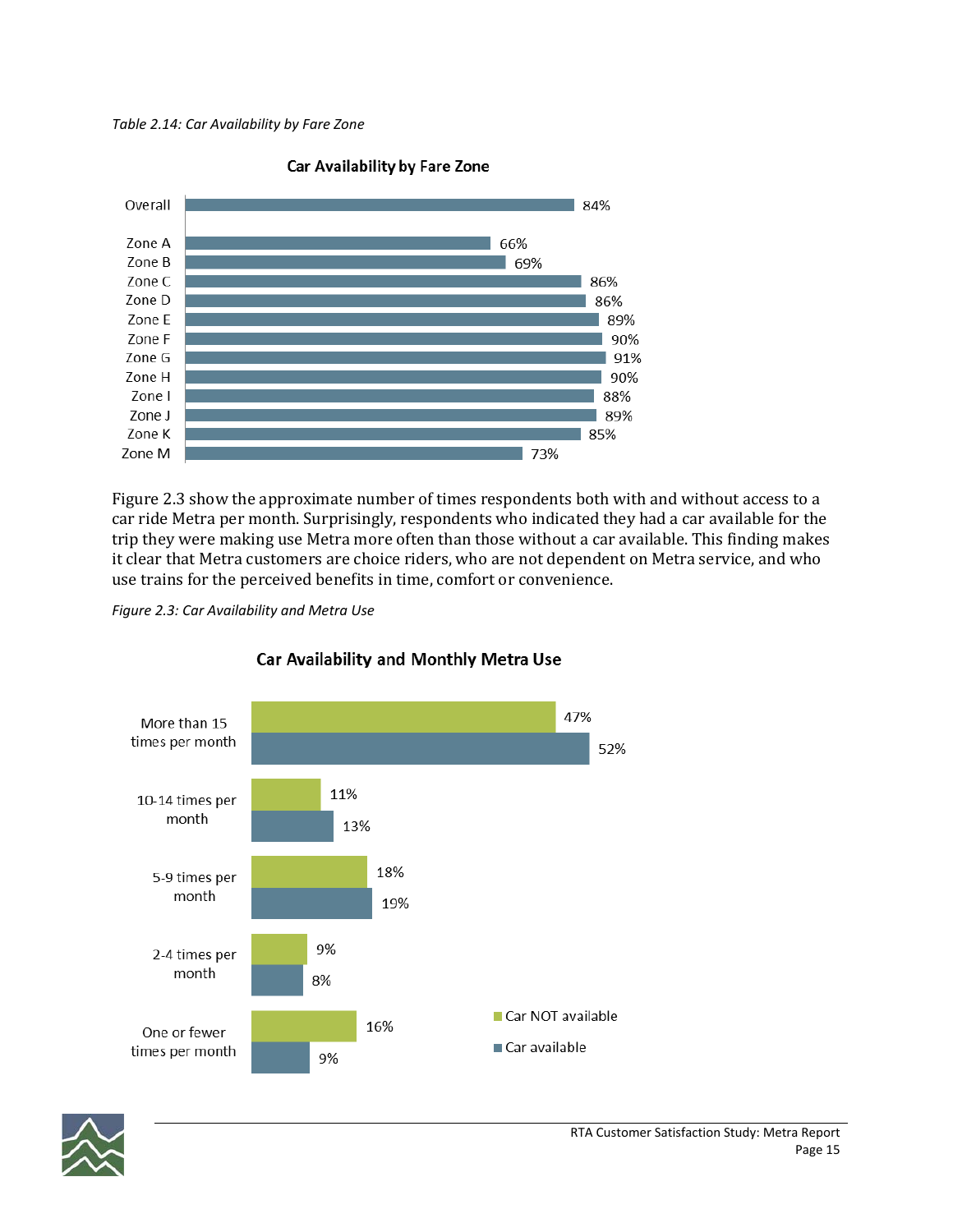### **2.1.2 Electronic Devices**

Table 2.15 shows the portable electronic devices that Metra riders use. Half of all Metra riders use a smart phone, 27% carry a laptop, and 6% have a wireless card they could use while traveling. However, only 11% report being willing to pay a fee for Wi‐Fi on board. Metra customers are well connected and are capable of receiving or accessing information about Metra service, including announcements about disruptions or delays.

| Electronic Device          | Under<br>18 | $18-$<br>24 | $25-$<br>29 | $30 -$<br>$\overline{3}4$ | $35 -$<br>39 | $40 -$<br>44 | $45 -$<br>49 | $50-$<br>54 | $55 -$<br>59 | 60-<br>64 | 65 or<br>Over | Overall |
|----------------------------|-------------|-------------|-------------|---------------------------|--------------|--------------|--------------|-------------|--------------|-----------|---------------|---------|
| <b>Standard Cell Phone</b> | 48%         | 34%         | 26%         | 27%                       | 26%          | 34%          | 42%          | 44%         | 45%          | 43%       | 45%           | 36%     |
| Smart Phone                | 29%         | 60%         | 72%         | 71%                       | 71%          | 60%          | 52%          | 44%         | 40%          | 33%       | 20%           | 50%     |
| <b>Phone Subtotal</b>      | 76%         | 94%         | 98%         | 98%                       | 97%          | 95%          | 94%          | 88%         | 85%          | 76%       | 65%           | 86%     |
| <b>PDA</b>                 | 2%          | 2%          | 1%          | 1%                        | 2%           | 3%           | 4%           | 4%          | 4%           | 4%        | 2%            | 3%      |
| Laptop/tablet PC           | 9%          | 37%         | 32%         | 41%                       | 35%          | 34%          | 33%          | 27%         | 23%          | 15%       | 8%            | 27%     |
| eReader                    | 12%         | 6%          | 11%         | 14%                       | 13%          | 14%          | 12%          | 12%         | 15%          | 16%       | 8%            | 12%     |
| Wireless card              | 6%          | 4%          | 5%          | 10%                       | 9%           | 8%           | 5%           | 7%          | 5%           | 3%        | 2%            | 6%      |
| Other device               | 10%         | 16%         | 8%          | 5%                        | 4%           | 6%           | 5%           | 6%          | 4%           | 4%        | 4%            | 6%      |

*Table 2.15: Electronic Device Ownership by Age*

*Table 2.16: Electronic Device Ownership by Metra Line*

| Electronic Device          | <b>ME</b> | <b>RI</b> | <b>SWS</b> | HC.  | <b>BNSF</b> | $UP-$<br>W | $MD-$<br>W | $UP-$<br><b>NW</b> | $MD-$<br>Ñ | <b>NCS</b> | $UP-N$ | Overall |
|----------------------------|-----------|-----------|------------|------|-------------|------------|------------|--------------------|------------|------------|--------|---------|
| <b>Standard Cell Phone</b> | 39%       | 41%↑      | 38%        | 42%  | 32%         | 37%        | 37%        | 37%                | 35%        | 43%        | 31%L   | 36%     |
| Smart Phone                | 40%       | 44%       | 48%        | 52%  | 52%↑        | 51%        | 50%        | 50%                | 52%        | 45%        | 55%↑   | 50%     |
| <b>Phone Subtotal</b>      | 79%       | 85%       | 86%        | 94%  | 84%         | 88%        | 87%        | 87%                | 87%        | 88%        | 86%    | 86%     |
| <b>PDA</b>                 | 2%        | 1%        | 3%         | 3%   | 3%          | 4%         | 2%         | 3%                 | 3%         | 4%         | 3%     | 3%      |
| Laptop/tablet PC           | 18%       | 17%       | 20%        | 36%1 | 30%↑        | 30%        | 33%↑       | 32%1               | 32%1       | 27%        | 27%    | 27%     |
| eReader                    | 10%       | 11%       | 13%        | 16%  | 13%         | 12%        | 11%        | 12%                | 11%        | 10%        | 11%    | 12%     |
| Wireless card              | <b>3%</b> | $2\%$     | 6%         | 7%   | 6%          | 6%         | 7%         | 9%1                | 7%         | 7%         | 5%     | 6%      |
| Other device               | 5%        | 6%        | 5%         | 6%   | 6%          | 7%         | 7%         | 6%                 | 5%         | 4%         | 5%     | 6%      |

↑↓ indicates statistically significant difference from the Metra system average for a row at the 95% confidence level

Table 2.17 shows the respondents who indicated they possess a smartphone consider the capability while using Metra services. Overall 77% of smartphone users indicated they find smartphone service adequate. Customer ratings fluctuate somewhat between train lines with riders on Union Pacific – West, Milwaukee District – North, and North Central Service reporting below average satisfaction and customers on Metra Electric reporting above satisfaction with smartphone service.

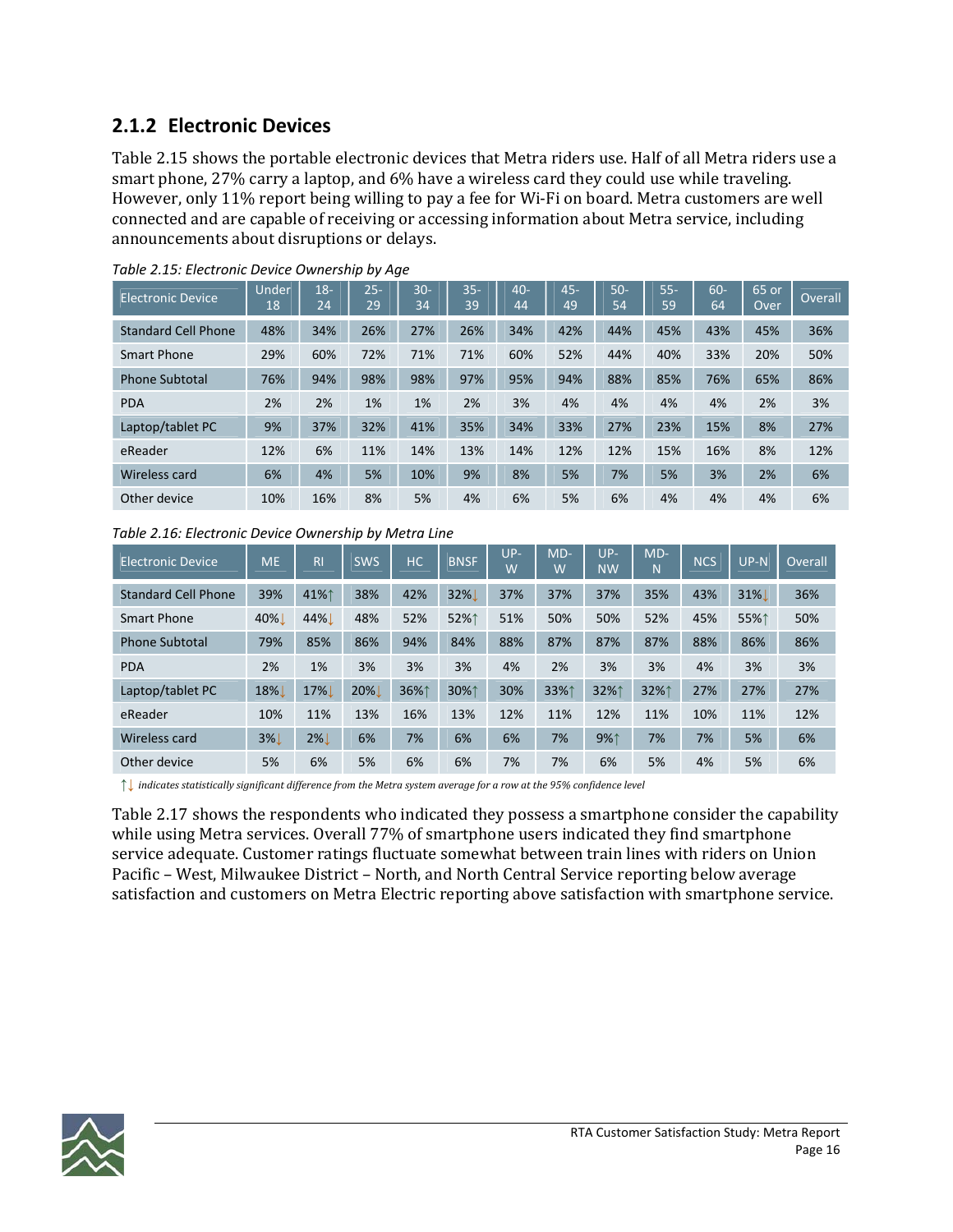| Smartphone<br><b>Capability Adequacy</b> | <b>ME</b> | R <sub>l</sub> | <b>SWS</b> | HC   | <b>BNSF</b> | $UP-W$ | $MD-$<br>W | UP-<br><b>NW</b> | $MD-N$ | <b>NCS</b> | $UP-N$ | Overall |
|------------------------------------------|-----------|----------------|------------|------|-------------|--------|------------|------------------|--------|------------|--------|---------|
| 18-24                                    | 87%       | 67%            | 82%        | 90%  | 78%         | 66%    | 79%        | 79%              | 78%    | 100%       | 85%    | 78%     |
| $25 - 29$                                | 92%       | 83%            | 65%        | 70%  | 83%         | 65%    | 85%        | 88%              | 70%    | 67%        | 74%    | 80%     |
| $30 - 34$                                | 69%       | 80%            | 86%        | 66%  | 68%         | 69%    | 68%        | 77%              | 68%    | 40%        | 80%    | 72%     |
| 35-39                                    | 81%       | 81%            | 77%        | 74%  | 76%         | 70%    | 66%        | 75%              | 71%    | 65%        | 87%    | 77%     |
| $40 - 44$                                | 89%       | 80%            | 51%        | 71%  | 73%         | 69%    | 66%        | 77%              | 82%    | 88%        | 67%    | 74%     |
| 45-49                                    | 85%       | 82%            | 76%        | 80%  | 82%         | 79%    | 72%        | 82%              | 78%    | 52%        | 76%    | 79%     |
| 50-54                                    | 83%       | 78%            | 86%        | 85%  | 77%         | 76%    | 65%        | 77%              | 84%    | 76%        | 76%    | 77%     |
| 55-59                                    | 85%       | 78%            | 100%       | 67%  | 80%         | 73%    | 61%        | 87%              | 84%    | 81%        | 68%    | 78%     |
| 60-64                                    | 79%       | 90%            | 84%        | 100% | 81%         | 89%    | 73%        | 74%              | 70%    | 65%        | 71%    | 77%     |
| Overall                                  | 83%       | 79%            | 75%        | 74%  | 77%         | 73%    | 71%        | 80%              | 78%    | 72%        | 76%    | 77%     |

*Table 2.17: Smartphone Capability Adequacy by Age and Train Line, for Smartphone Users Only*

*Includes only respondents who reported themselves as Smartphone Users* 

Table 2.18 shows the percentage of respondents who indicated they would support paying for Wi‐ Fi across each train line and age group. Overall, only 15% of respondents indicated they would be willing to pay for Wi-Fi service onboard Metra vehicles.

| <b>Willingness to Pay</b><br>for Wi-Fi | <b>ME</b> | R <sub>l</sub> | <b>SWS</b> | HC. | <b>BNSF</b> | $UP-$<br>W | $MD-$<br>W | $UP-$<br><b>NW</b> | $MD-$<br>N | <b>NCS</b> | $UP-N$ | Overall |
|----------------------------------------|-----------|----------------|------------|-----|-------------|------------|------------|--------------------|------------|------------|--------|---------|
| 18-24                                  | 18%       | 35%            | 19%        | 0%  | 24%         | 36%        | 18%        | 29%                | 28%        | 67%        | 18%    | 25%     |
| $25 - 29$                              | 12%       | 14%            | 23%        | 8%  | 19%         | 23%        | 17%        | 30%                | 28%        | 13%        | 23%    | 21%     |
| $30 - 34$                              | 16%       | 26%            | 17%        | 20% | 31%         | 35%        | 39%        | 29%                | 18%        | 43%        | 12%    | 26%     |
| $35 - 39$                              | 8%        | 13%            | 13%        | 22% | 17%         | 22%        | 24%        | 21%                | 24%        | 29%        | 16%    | 17%     |
| $40 - 44$                              | 12%       | 7%             | 25%        | 21% | 18%         | 23%        | 25%        | 20%                | 19%        | 26%        | 27%    | 19%     |
| 45-49                                  | 6%        | 7%             | 12%        | 13% | 9%          | 18%        | 9%         | 17%                | 12%        | 5%         | 21%    | 12%     |
| $50 - 54$                              | 8%        | 3%             | 6%         | 8%  | 10%         | 12%        | 16%        | 12%                | 14%        | 24%        | 21%    | 12%     |
| 55-59                                  | 5%        | 4%             | 10%        | 14% | 7%          | 10%        | 12%        | 12%                | 9%         | 3%         | 16%    | 9%      |
| 60-64                                  | 4%        | 4%             | 0%         | 0%  | 5%          | 5%         | 7%         | 7%                 | 6%         | 5%         | 11%    | 6%      |
| Overall                                | 9%        | 10%            | 14%        | 14% | 15%         | 18%        | 19%        | 17%                | 16%        | 14%        | 18%    | 15%     |

*Table 2.18: Willingness to Pay for Wi‐Fi by Age and Metra Line*

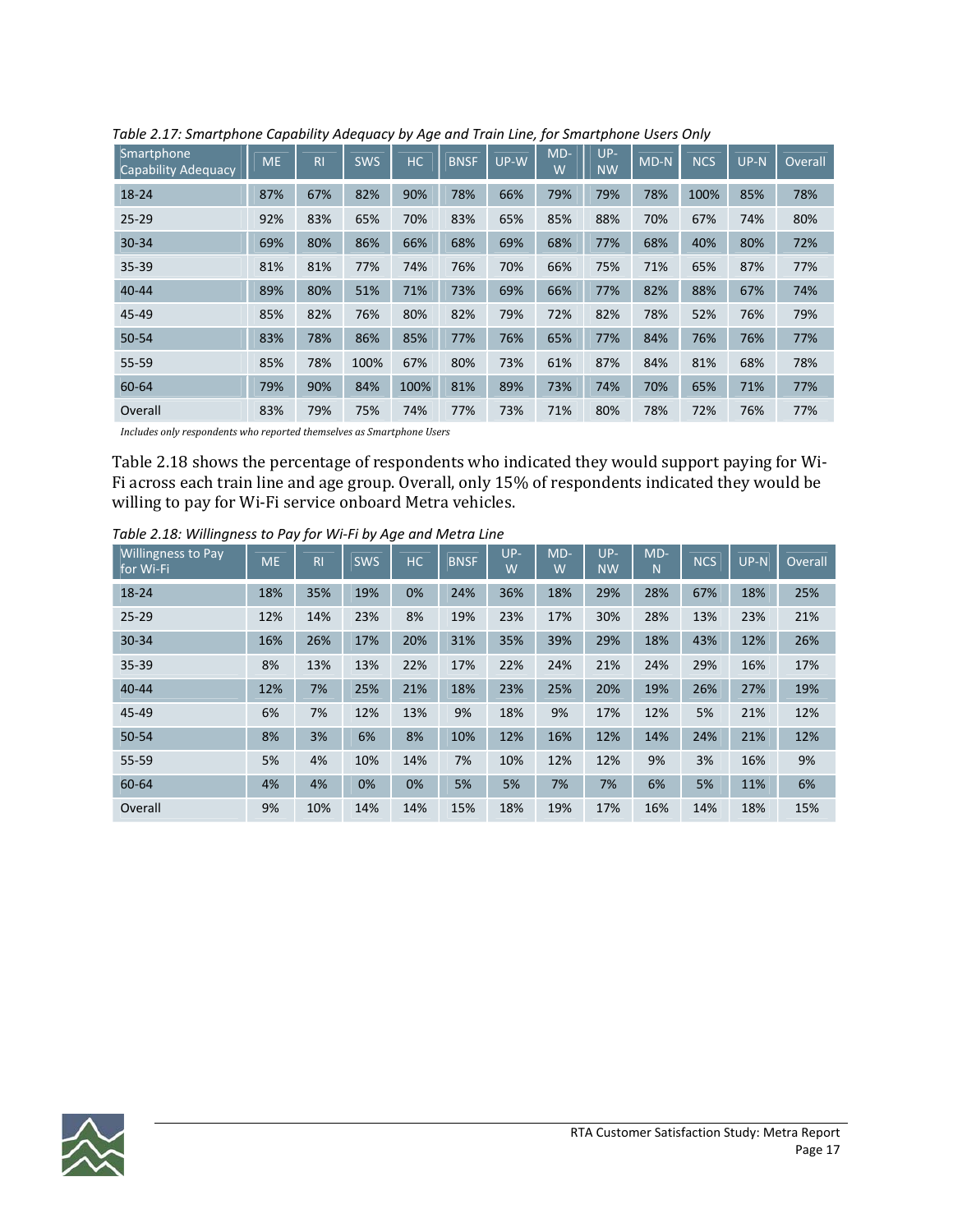### **2.1.3 Ticket Usage**

Most Metra riders take advantage of the discount of a monthly ticket. While ticket type does not vary significantly by line, Table 2.19 shows it does differ by time and direction of travel. Metra riders traveling outbound during the midday hours are much more likely to use a one‐way ticket, and those riding inbound during the morning peak are much more likely to use monthly passes. This is likely because those traveling inbound in the AM Peak are more likely to be employed and using Metra for their commute trip. The passes used by those traveling outbound in the morning and those traveling inbound during midday are very similar.

| Metra Ticket Type                  | Inbound:<br><b>AM Peak</b> | Inbound:<br>Midday | Outbound:<br><b>AM Peak</b> | Outbound:<br>Midday | Overall |
|------------------------------------|----------------------------|--------------------|-----------------------------|---------------------|---------|
| Monthly                            | 72%                        | 46%                | 47%                         | 35%                 | 64%     |
| Ten-Ride                           | 24%                        | 41%                | 40%                         | 35%                 | 28%     |
| One-Way                            | 3%                         | 11%                | 10%                         | 26%                 | 7%      |
| <b>Circuit Ride Free</b><br>Permit | 0%                         | 1%                 | 1%                          | 3%                  | 1%      |
| Other                              | 0%                         | 2%                 | 2%                          | 1%                  | 1%      |

Table 2.20 shows the breakdown of ticket type by number of trips per month. Almost 90% of the people who ride 40 or more times per month take advantage of the monthly pass, which offers considerable savings for frequent riders compared to the cost of single or 10‐ride tickets. Somewhat surprisingly, more respondents who ride 30‐39 times per month are using the ten‐ride ticket than respondents who ride 20‐29 times per month; and even fewer are using the monthly pass.

| <b>Metra Ticket Type</b><br>by Trips per Month | $40+$ | $30 - 39$ | $20 - 29$ | $10-19$ | Less than<br>10 | Overall |
|------------------------------------------------|-------|-----------|-----------|---------|-----------------|---------|
| Monthly                                        | 89%   | 50%       | 60%       | 19%     | 22%             | 64%     |
| Ten-Ride                                       | 9%    | 47%       | 36%       | 69%     | 43%             | 28%     |
| One-Way                                        | 1%    | 3%        | 3%        | 10%     | 28%             | 7%      |
| <b>Circuit Ride Free</b><br>Permit             | 0%    | 0%        | 0%        | 1%      | 4%              | 1%      |
| Other                                          | 0%    | 0%        | 0%        | 0%      | 3%              | 1%      |

*Table 2.20: Metra Ticket Type by Number of Trips per Month*

Commuter benefits are incentives aimed to encourage individuals to use transit more often. These incentives include pre‐tax, employee‐paid, as well as employer subsidized incentives. For pre‐tax benefits, individual customers apply non‐refundable deductions of their pretax income towards their fares, and employers can reduce the amount of payroll taxes for every employee who uses transit to get to and from work.

Half of respondents indicated that their employer is involved with a commuter benefits program. Unsurprisingly, 59% of inbound peak period travelers indicated they have access to commuter transit benefits, while midday riders, who are less likely to be employed or traveling for work use Metra for commute trips, were less likely to be aware of or have access to commuter benefits programs. This is somewhat surprising given that the transit benefit cap was at its all‐time highest amount of \$230.00 per month at the time of the survey. Table 2.21 and Table 2.22 show the portion of respondents whose employers offer any commuter benefit programs (either through RTA

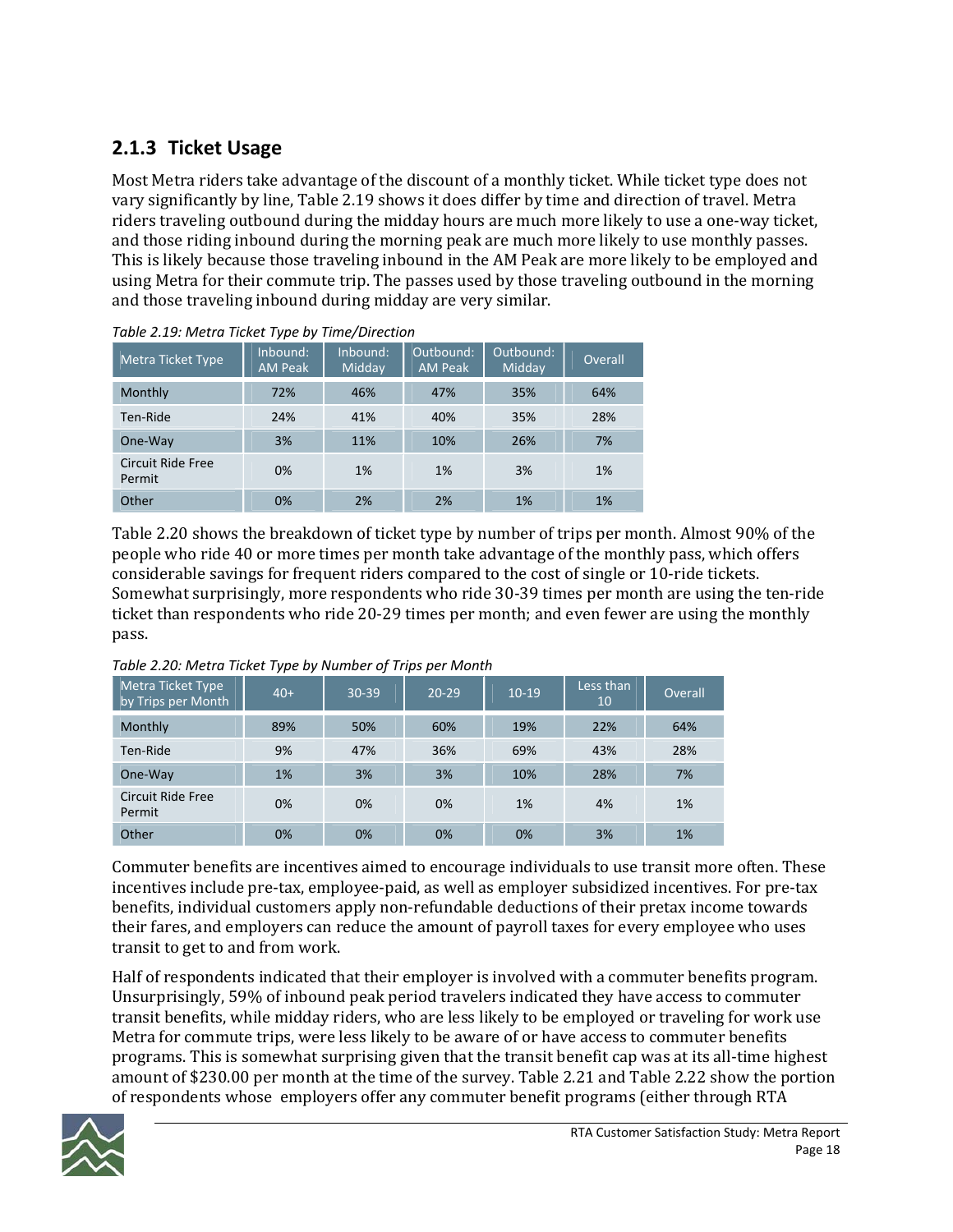### FareCheck or another commuter benefit program).

| Access to<br>Commuter Benefits | Inbound:<br><b>AM Peak</b> | Inbound:<br>Midday | Outbound:<br><b>AM Peak</b> | Outbound:<br>Midday | Overall |
|--------------------------------|----------------------------|--------------------|-----------------------------|---------------------|---------|
| Yes                            | 59%                        | 34%                | 31%                         | 21%                 | 50%     |
| <b>No</b>                      | 32%                        | 46%                | 51%                         | 48%                 | 36%     |
| Don't know                     | 6%                         | 6%                 | 10%                         | 9%                  | 7%      |
| Not employed                   | 3%                         | 13%                | 8%                          | 21%                 | 6%      |

#### *Table 2.21: Access to Commuter Benefits by Time/Direction*

#### *Table 2.22: Access to Commuter Benefits by Train Line*

| <b>Access to Commuter</b><br><b>Benefits</b> | <b>ME</b> | R <sub>l</sub> | SWS | <b>HC</b> | <b>BNSF</b> | $UP-$<br>W | $MD-$<br>W | UP-<br><b>NW</b> | $MD-$<br>N | <b>NCS</b> | UP-N | Overall |
|----------------------------------------------|-----------|----------------|-----|-----------|-------------|------------|------------|------------------|------------|------------|------|---------|
| Yes                                          | 49%       | 58%            | 64% | 74%       | 52%         | 52%        | 50%        | 58%              | 47%        | 52%        | 43%  | 50%     |
| <b>No</b>                                    | 36%       | 32%            | 28% | 22%       | 34%         | 37%        | 36%        | 38%              | 42%        | 42%        | 41%  | 36%     |
| Don't know                                   | 7%        | 6%             | 4%  | 1%        | 7%          | 5%         | 7%         | 6%               | 8%         | 4%         | 9%   | 7%      |
| Not employed                                 | 8%        | 4%             | 4%  | 3%        | 7%          | 6%         | 8%         | 8%               | 3%         | 2%         | 7%   | 6%      |

The most used payment methods across all Metra trains are credit/debit cards and commuter transit benefit programs. Table 2.23 shows that payment method does vary across Metra lines.

Table 2.24 shows payment methods by time and direction of travel. It shows morning riders traveling inbound are much more likely to use a commuter transit benefit program, and much less likely to use cash or a credit/debit card. Ten percent of all Metra riders use personal checks to pay for their Metra tickets.

| <b>Payment Method</b>                                   | <b>ME</b> | R <sub>l</sub> | <b>SWS</b> | <b>HC</b> | <b>BNSF</b> | $UP-$<br>W | MD-<br>W | UP-<br><b>NW</b> | $MD-$<br>N | <b>NCS</b> | $UP-N$ | Overall |
|---------------------------------------------------------|-----------|----------------|------------|-----------|-------------|------------|----------|------------------|------------|------------|--------|---------|
| Cash                                                    | 25%1      | 15%            | 13%        | $7\%$     | 14%         | 15%        | 16%      | 16%              | 14%        | 11%        | 19%    | 16%     |
| <b>Personal Check</b>                                   | 10%       | 14%1           | 15%        | 13%       | 10%         | 8%         | 10%      | 11%              | 9%         | 14%        | 8%     | 10%     |
| Credit/Debit Card                                       | 32%       | 28%            | 30%        | 27%       | 38%         | 39%        | 37%      | 35%              | 45%↑       | 36%        | 42%1   | 37%     |
| <b>RTA FareCheck</b>                                    | 5%        | 10%1           | 9%         | 10%       | 7%          | 7%         | 7%       | 7%               | 7%         | 4%         | 8%     | 7%      |
| <b>Other Commuter</b><br><b>Transit Benefit Program</b> | 25%       | 33%1           | 32%        | 43%1      | 29%         | 30%        | 29%      | 29%              | 24%        | 34%        | 22%    | 28%     |
| Other                                                   | 3%        | 1%             | 1%         | 0%        | 2%          | 1%         | 1%       | 2%               | 1%         | 2%         | 1%     | 2%      |

#### *Table 2.23: Payment Method by Metra Line*

| indicates statistically significant difference from the Metra system average for a row at the 95% confidence level

#### *Table 2.24: Payment Method by Household Income*

| <b>Payment Method</b>                                   | Less than<br>\$25,000 | $$25,000-$<br>60,000 | \$60,000-<br>100.000 | \$100,000-<br>150,000 | \$150,000<br>and over | Overall |
|---------------------------------------------------------|-----------------------|----------------------|----------------------|-----------------------|-----------------------|---------|
| Cash                                                    | 48%                   | 24%                  | 16%                  | 10%                   | 9%                    | 16%     |
| <b>Personal Check</b>                                   | 2%                    | 9%                   | 11%                  | 9%                    | 11%                   | 10%     |
| Credit/Debit Card                                       | 39%                   | 43%                  | 39%                  | 33%                   | 36%                   | 37%     |
| <b>RTA FareCheck</b>                                    | 2%                    | 5%                   | 7%                   | 10%                   | 8%                    | 7%      |
| <b>Other Commuter</b><br><b>Transit Benefit Program</b> | 5%                    | 16%                  | 26%                  | 37%                   | 35%                   | 28%     |
| Other                                                   | 4%                    | 2%                   | 1%                   | 2%                    | 1%                    | 2%      |

Table 2.25 shows payment method by Metra ticket type. Riders who purchase a monthly pass are

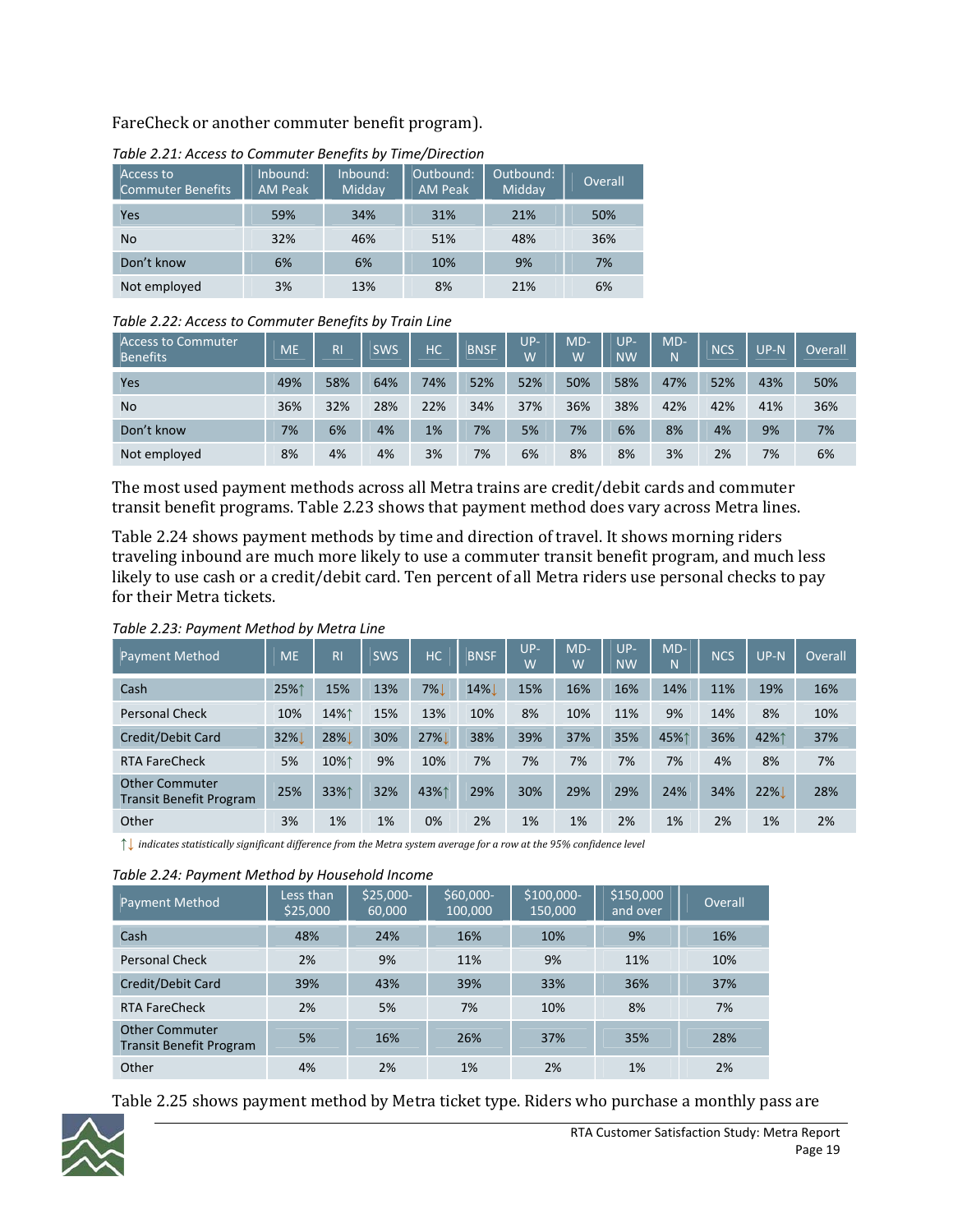more likely to use a commuter benefits program than Metra riders overall. Moreover, riders who purchase ten-ride tickets are most likely to use a credit/debit card, and riders who buy one-way tickets are most likely to use cash.

| <b>Payment Method</b>                                   | <b>Monthly</b> | <b>Ten-Ride</b> | One-Way | <b>Circuit Ride</b><br>Free<br><b>Permit</b> | <b>Other</b> | Overall |
|---------------------------------------------------------|----------------|-----------------|---------|----------------------------------------------|--------------|---------|
| Cash                                                    | 6%             | 21%             | 84%↑    | 7%                                           | 63%↑         | 16%     |
| <b>Personal Check</b>                                   | 13%            | 6%              | $0\%$   | $0\%$                                        | 1%           | 10%     |
| Credit/Debit Card                                       | 32%            | 55%↑            | 15%L    | $0\%$                                        | 24%          | 37%     |
| <b>RTA FareCheck</b>                                    | 9%             | 5%              | 0%      | 2%                                           | 4%           | 7%      |
| <b>Other Commuter</b><br><b>Transit Benefit Program</b> | 38%↑           | 13%             | 0%      | 8%                                           | 1%           | 28%     |
| Other                                                   | 1%             | 1%              | 0%      | 83%↑                                         | 6%           | 2%      |

*Table 2.25: Payment Method by Metra Ticket Type*

 $\uparrow\downarrow$  indicates statistically significant difference from the Metra system average for a row at the 95% confidence level

Table 2.26 shows where respondents purchased their tickets by Metra line. Most respondents purchased their tickets from an agent at a station. Very few people used station vending machines or purchased their tickets on‐board a train from a conductor. A sizable portion of respondents purchase their tickets through their employers using commuter benefits other than RTA FareCheck, particularly individuals traveling inbound to Chicago during peak periods.

| <b>Purchase Location</b>                        | <b>ME</b> | <b>RI</b> | <b>SWS</b>   | HC.         | <b>BNSF</b> | UP-<br>W | MD-<br>W | UP-<br><b>NW</b> | MD-<br>N | <b>NCS</b> | UP-N | <b>Overall</b> |
|-------------------------------------------------|-----------|-----------|--------------|-------------|-------------|----------|----------|------------------|----------|------------|------|----------------|
| Agent at a downtown<br>Chicago station          | 45%↑      | 30%       | 44%1         | 35%         | 26%         | 31%      | 25%」     | 28%              | 28%      | 36%        | 34%  | 31%            |
| Agent at station outside<br>of downtown Chicago | $2\%$     | 30%       | 10% <b>L</b> | 9% <b>L</b> | 35%↑        | 31%      | 38%↑     | 31%              | 35%↑     | $6\%$      | 33%↑ | 28%            |
| Conductor on the train                          | 2%        | 1%        | 2%           | 1%          | 3%          | 2%       | 3%       | 3%               | 2%       | 4%         | 3%   | 3%             |
| Ticket-By-Mail program                          | 13%       | 17%↑      | 18%          | 17%         | 12%         | 13%      | 11%      | 13%              | 10%      | 16%        | 9%   | 13%            |
| Ticket-By-Internet<br>program                   | 2%        | 1%        | 4%           | 7%↑         | 3%          | 3%       | 3%       | 3%               | 6%↑      | 11%1       | 4%   | 3%             |
| <b>Commuter Transit</b><br>Benefit program      | 14%       | 20%       | 21%          | 29%↑        | 20%         | 20%      | 19%      | 20%              | 16%      | 26%        | 14%  | 18%            |
| Station vending machine<br>$-$ Cash             | 9%↑       | 0%        | 0%           | 0%          | 0%          | 0%       | 0%       | 0%               | 0%       | 0%         | 0%   | 1%             |
| Station vending machine<br>- Credit/Debit       | 11%↑      | 0%        | 0%           | 0%          | 0%          | 0%       | 0%       | 0%               | 1%       | 0%         | 0%   | 2%             |
| Other                                           | 1%        | 1%        | 1%           | 0%          | 1%          | 1%       | 0%       | 2%               | 2%       | 1%         | 1%   | 1%             |

*Table 2.26: Ticket Purchase Location by Metra Line*

indicates statistically significant difference from the Metra system average for a row at the 95% confidence level

Note: Station vending machines were only available at Metra Electric Line stations during the time of the survey (ticket vending machines were added to Chicago Union Station, LaSalle Street Station, and Ogilvie Transportation Center on March 8, 2012).

### **2.1.4 Metra Usage Patterns**

Respondents were asked on the survey to indicate the number of one way (inbound or outbound) trips they make in a given month. The vast majority of respondents are frequent users of the system, with 82% using Metra at least 20 times per month and 51% use Metra at least 40 times per month.

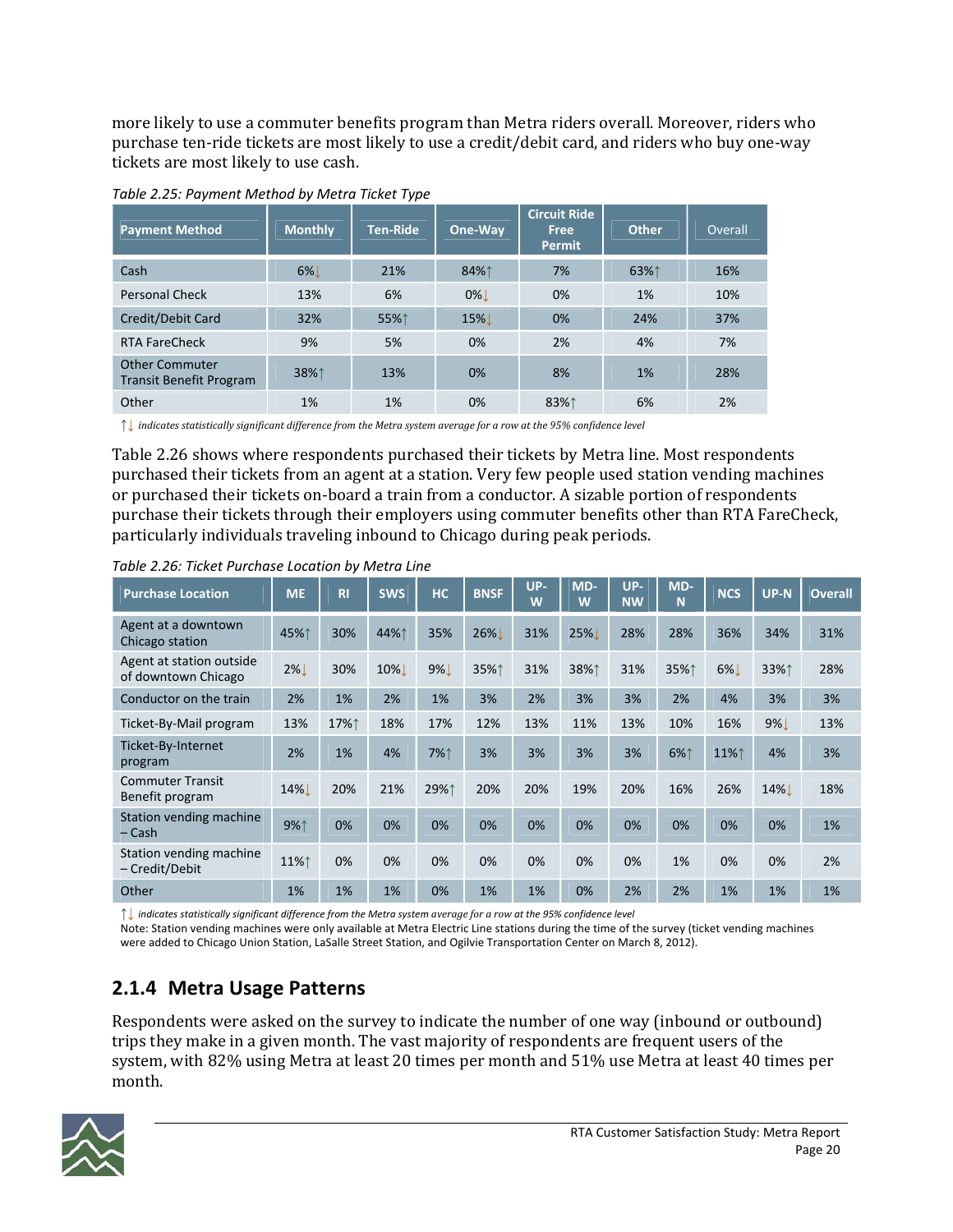Table 2.27 shows the duration of time respondents indicated they have used Metra by time and direction of travel. Sixty-nine percent of riders indicated they have used Metra for more than three years. Very few Metra customers indicated they were not regular riders, although the percentage of non‐regular riders traveling outbound during midday (12%) was much higher than the overall (3%).

| <b>Duration</b>         | Inbound:<br><b>AM Peak</b> | Inbound:<br><b>Midday</b> | <b>Outbound:</b><br><b>AM Peak</b> | Outbound:<br>Midday | <b>Overall</b> |
|-------------------------|----------------------------|---------------------------|------------------------------------|---------------------|----------------|
| Over 3 years            | 75%↑                       | $60\%$                    | 43% <b>L</b>                       | 48% <b>L</b>        | 69%            |
| Between 2 to 3 years    | $6\%$                      | 11%↑                      | 14%↑                               | 8%                  | 7%             |
| Between 1 to 2 years    | $8\%$                      | 12%                       | 16%↑                               | 13%                 | 9%             |
| 6 months to one<br>year | 5%                         | 5%                        | 10%↑                               | 7%                  | 6%             |
| Less than 6 months      | $5\%$                      | 9%                        | 12%↑                               | 12%↑                | 7%             |
| Not a regular rider     | $1\%$                      | 4%                        | 6%↑                                | 12%↑                | 3%             |

*Table 2.27: Duration of Ridership by Time/Direction Traveled*

| indicates statistically significant difference from the Metra system average for a row at the 95% confidence level

Table 2.28 shows how Metra customers of various ridership durations purchase their tickets. Riders who have been using Metra for over three years are predominantly full‐time employed commuters with many purchasing their tickets through a commuter benefit program.

|  |  | Table 2.28: Duration of Ridership by Payment Methods |  |
|--|--|------------------------------------------------------|--|
|  |  |                                                      |  |

| <b>Duration</b>         | Cash | Personal<br><b>Check</b> | Credit/debit<br>card | <b>RTA</b><br><b>FareCheck</b> | <b>Other</b><br><b>Commuter</b><br><b>Benefit</b> | <b>Other</b> | <b>Overall</b> |
|-------------------------|------|--------------------------|----------------------|--------------------------------|---------------------------------------------------|--------------|----------------|
| Over 3 years            | 55%! | 91%↑                     | 55%L                 | 83%↑                           | 82%↑                                              | 64%          | 69%            |
| Between 2 to 3 years    | 9%1  | $4\%$                    | 9%1                  | 6%                             | <b>5%</b>                                         | 6%           | 7%             |
| Between 1 to 2 years    | 10%  | $3\%$                    | 14%↑                 | $5\%$                          | 6%                                                | 7%           | 9%             |
| 6 months to one<br>year | 6%   | $1\%$                    | 8%1                  | 3%                             | $4\%$                                             | 4%           | 6%             |
| Less than 6 months      | 8%   | $1\%$                    | 12%↑                 | $2\%$                          | $3\%$                                             | 3%           | 7%             |
| Not a regular rider     | 11%1 | 0%                       | 2%                   | 0%                             | 0%                                                | 16%          | 3%             |

↑↓ indicates statistically significant difference from the Metra system average for a row at the 95% confidence level

### **2.1.5 Trip Characteristics**

Station origins are widely spread by geography and urban environment but generally extend far into suburban Chicago and the surrounding exurban towns. Destinations, however, are very homogenous reflecting that Metra is primarily a commuter system serving customers who live in Chicago's surrounding suburbs but work in and around the central business district. The vast majority of passengers exit from a small portion of Metra stations: Union Station, Millennium Station, Ogilvie Transportation Center and LaSalle Street Station, with a smaller portion exiting Metra at Van Buren Station.

Table 2.29 shows where people indicated their trip began. The overwhelming majority (95%) started their trips from home. Outbound trips during the midday, accounting for 3% of all trips, had a higher portion of trips starting from work and locations other than home/work.

*Table 2.29: Trip Origin Location by Time/Direction*

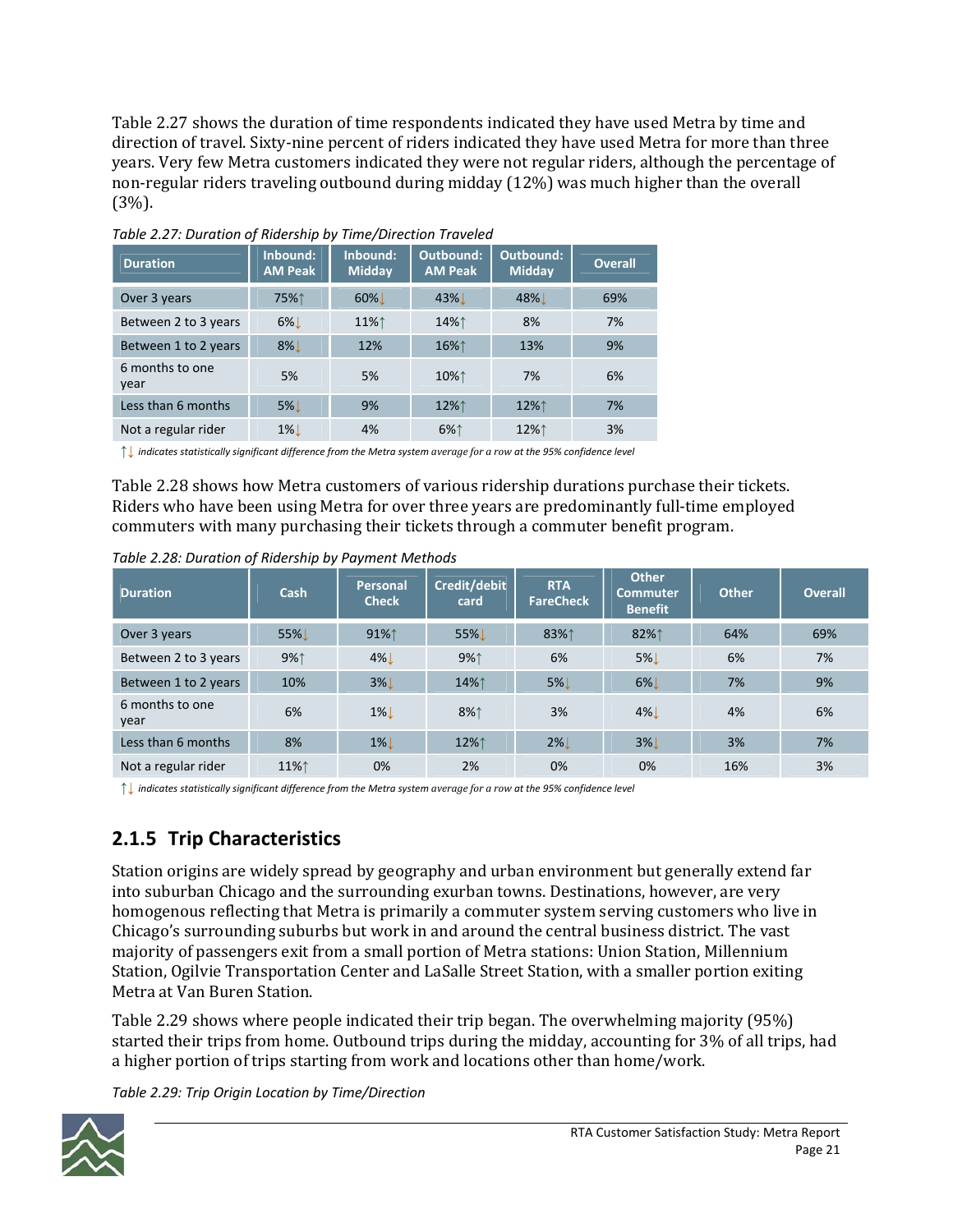| <b>Origin Location</b> | Inbound:<br><b>AM Peak</b> | Inbound:<br><b>Midday</b> | Outbound:<br><b>AM Peak</b> | Outbound:<br>Midday | <b>Overall</b> |
|------------------------|----------------------------|---------------------------|-----------------------------|---------------------|----------------|
| Home                   | 98%1                       | 96%                       | $91\%$                      | <b>71%</b>          | 95%            |
| Work                   | 1%                         | 2%                        | 6%↑                         | 14%↑                | 3%             |
| Other                  | 1%                         | 2%                        | 4%                          | 15%1                | 3%             |

↑↓ indicates statistically significant difference from the Metra system average for a row at the 95% confidence level

Riders predominantly use Metra to get to and from work, which makes up the largest trip purpose at all travel periods and directions. Trip purposes overall reflect that Metra is a commuter train service serving workers who need to access downtown Chicago on a daily basis.

| <b>Trip Purpose</b>                    | Inbound:<br><b>AM Peak</b> | Inbound:<br><b>Midday</b> | Outbound:<br><b>AM Peak</b> | Outbound:<br>Midday | <b>Overall</b> |
|----------------------------------------|----------------------------|---------------------------|-----------------------------|---------------------|----------------|
| Commute to/from<br>work                | 93%↑                       | $71\%$                    | 84%                         | $52\%$              | 86%            |
| Commute to/from<br>school              | $4\%$                      | 14%↑                      | 6%                          | 17%↑                | 6%             |
| <b>Business related to</b><br>work     | 1%                         | 5%                        | 3%                          | 8%↑                 | 2%             |
| Medical/dental<br>appointment          | 0%                         | 2%                        | 1%                          | 4%↑                 | 1%             |
| <b>Personal business</b>               | 1%                         | 4%                        | 2%                          | 7%↑                 | 2%             |
| Shopping                               | 0%                         | 1%                        | 1%                          | 2%                  | 0%             |
| Entertainment,<br>visiting, recreation | 0%                         | 2%                        | 2%                          | 8%↑                 | 2%             |
| Other                                  | 0%                         | 2%                        | 2%                          | 2%                  | 1%             |

*Table 2.30: Trip Purpose by Time/Direction*

indicates statistically significant difference from the Metra system average for a row at the 95% confidence level

Table 2.31 and Table 2.32 show the percent of respondents who transfer to another service board by train line and by the time and direction they traveled. Twenty-one percent of BNSF riders make at least one transfer, transferring slightly more than other lines. Twenty percent of Milwaukee District North Line (MD‐N) riders make at least one transfer. Outbound travelers are also considerably more likely to make transfers.

| Table 2.31: Number of Transfers by Metra Line |  |  |  |  |  |
|-----------------------------------------------|--|--|--|--|--|
|-----------------------------------------------|--|--|--|--|--|

| Number of<br><b>Transfers</b> | <b>ME</b> | <b>RI</b> | <b>SWS</b> | HC    | <b>BNSF</b> | UP-<br>W | MD-<br>W | UP-<br><b>NW</b> | MD-<br>N | <b>NCS</b> | <b>UP-N</b> | <b>Overall</b> |
|-------------------------------|-----------|-----------|------------|-------|-------------|----------|----------|------------------|----------|------------|-------------|----------------|
| No Transfer                   | 82%       | 85%       | 90%1       | 92%1  | 79%         | 86%      | 84%      | 83%              | 81%      | 87%        | 82%         | 83%            |
| 1                             | 16%       | 14%       | $10\%$     | $8\%$ | 18%         | 14%      | 15%      | 16%              | 18%      | 12%        | 16%         | 16%            |
| $2+$                          | 2%        | 1%        | 0%         | 0%    | 3%          | 1%       | 0%       | 2%               | 2%       | 1%         | 1%          | 1%             |

 $\uparrow\downarrow$  indicates statistically significant difference from the Metra system average for a row at the 95% confidence level

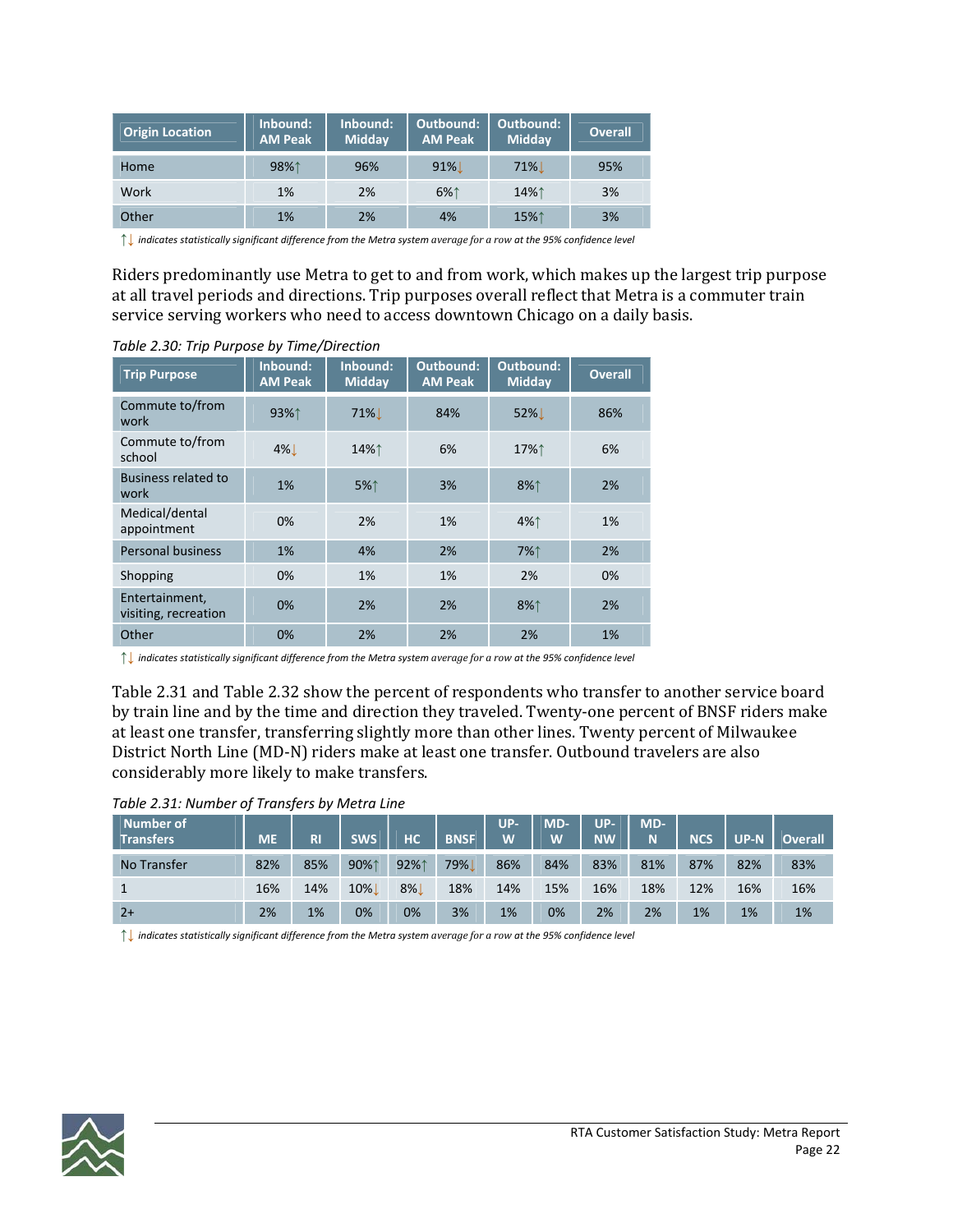| Number of<br><b>Transfers</b> | Inbound:<br><b>AM Peak</b> | Inbound:<br>Midday | Outbound:<br><b>AM Peak</b> | Outbound:<br>Midday | <b>Overall</b> |
|-------------------------------|----------------------------|--------------------|-----------------------------|---------------------|----------------|
| No Transfer                   | 86%                        | 82%                | $65\%$                      | $71\%$              | 83%            |
|                               | 13%                        | 17%                | 30%↑                        | 25%↑                | 16%            |
| $2+$                          | 1%                         | 2%                 | 5%↑                         | 5%1                 | 1%             |

#### *Table 2.32: Number of Transfers by Time/Direction*

indicates statistically significant difference from the Metra system average for a row at the 95% confidence level

### **2.1.6 Access and Egress Modes**

Most respondents accessed Metra services in a private automobile, with 50% of riders driving alone and parking. Twenty-three percent of riders walked to access a Metra station and 13% were dropped off. Eight percent of riders accessed Metra services using another mass transit mode (CTA, Pace, or other Metra train).

Table 2.33 shows the access modes respondents used to reach their Metra station by line. Driving is the primary mode used to access Metra stations for all lines except Union Pacific North, where customers are more likely to walk to the station (Table 2.33). Meanwhile, those riding the Heritage Corridor, Milwaukee District North, Rock Island, and SouthWest Service are less likely to walk to a station than Metra riders overall.

Table 2.34 shows access mode by time and direction of travel. Riders are more likely to carpool to access their station when traveling inbound, and more likely to use public transportation when traveling outbound.

| <b>Access Mode</b>          | <b>ME</b> | R <sub>l</sub> | <b>SWS</b> | <b>HC</b> | <b>BNSF</b> | UP-W | MD-<br>Ŵ | UP-<br><b>NW</b> | MD-<br>Ñ | <b>NCS</b> | $UP-N$ | <b>Overall</b> |
|-----------------------------|-----------|----------------|------------|-----------|-------------|------|----------|------------------|----------|------------|--------|----------------|
| Walked                      | 27%       | 16%L           | 13%        | <b>5%</b> | 21%         | 23%  | 14%      | 21%              | 20%      | 14%        | 44%↑   | 23%            |
| Drove alone and<br>parked   | 51%       | 63%1           | 70%1       | 77%↑      | 47%         | 51%  | 63%↑     | 54%              | 53%      | 62%        | 25%    | 50%            |
| Got dropped off             | 12%       | 12%            | 15%        | 15%       | 14%         | 16%  | 15%      | 13%              | 13%      | 17%        | 12%    | 13%            |
| Carpooled                   | 3%        | 3%             | 2%         | 3%        | 4%          | 3%   | 3%       | 2%               | 2%       | 3%         | 3%     | 3%             |
| Took another<br>Metra train | 1%        | 0%             | $0\%$      | $0\%$     | 1%          | 1%   | 0%       | 0%               | 1%       | 1%         | 3%1    | 1%             |
| <b>Took Pace bus</b>        | 1%        | $0\%$          | 0%         | $0\%$     | 5%↑         | 1%   | 1%       | 1%               | $0\%$    | $0\%$      | 1%     | 2%             |
| <b>Took CTA bus</b>         | 3%        | 1%             | $0\%$      | $0\%$     | $1\%$       | 1%   | 2%       | 3%               | 5%↑      | 1%         | 6%↑    | 3%             |
| <b>Took CTA rail</b>        | 1%        | 3%             | $0\%$      | $0\%$     | 3%↑         | 1%   | 0%       | 1%               | 1%       | 0%         | 3%     | 2%             |
| Other                       | 0%        | 0%             | 0%         | 0%        | 4%          | 3%   | 1%       | 3%               | 3%       | 1%         | 4%     | 2%             |

#### *Table 2.33: Access Mode by Metra Line*

 $\uparrow\downarrow$  indicates statistically significant difference from the Metra system average for a row at the 95% confidence level

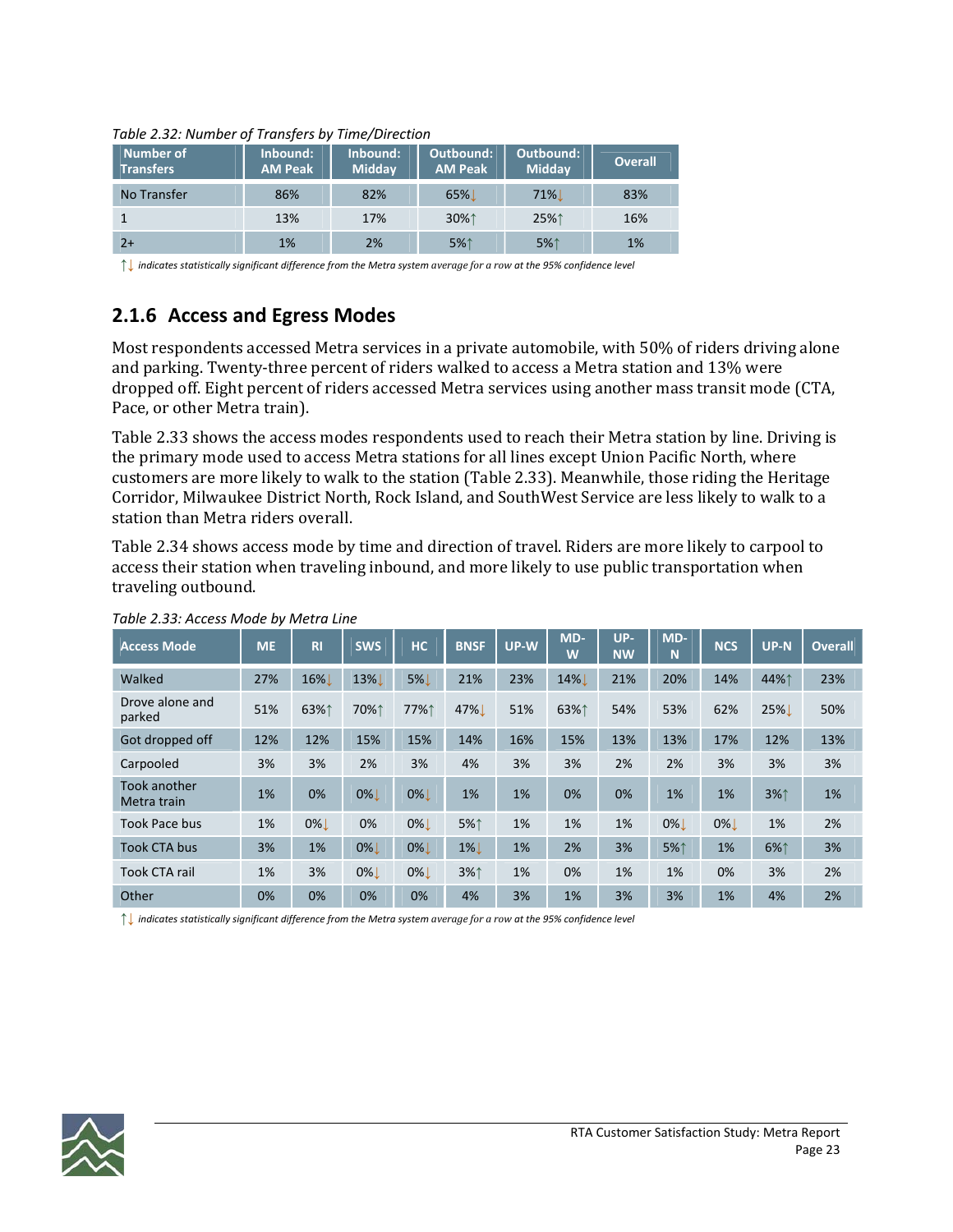| <b>Access Mode</b>                 | Inbound:<br><b>AM Peak</b> | Inbound:<br>Midday | Outbound:<br><b>AM Peak</b> | Outbound:<br>Midday | <b>Overall</b> |
|------------------------------------|----------------------------|--------------------|-----------------------------|---------------------|----------------|
| Walked                             | 19% <b>L</b>               | 27%                | 37%↑                        | 45%↑                | 23%            |
| Drove alone and<br>parked          | 59%↑                       | 44%                | 17%                         | 13%L                | 50%            |
| Got dropped off                    | 14%                        | 18%↑               | 11%                         | $8\%$               | 13%            |
| Carpooled                          | 3%                         | 4%                 | 1%                          | 1%                  | 3%             |
| <b>Took another Metra</b><br>train | 0%!                        | 1%                 | 7%↑                         | $2\%$               | 1%             |
| Took Pace bus                      | 2%                         | 1%                 | 1%                          | 3%                  | 2%             |
| Took CTA bus                       | $1\%$                      | 2%                 | 14%↑                        | 10%↑                | 3%             |
| Took CTA rail                      | $0\%$                      | 1%                 | 8%1                         | 12%↑                | 2%             |
| Other                              | 2%                         | 3%                 | 4%                          | 5%                  | 2%             |

*Table 2.34: Access Mode by Time/Direction*

 $\uparrow\downarrow$  indicates statistically significant difference from the Metra system average for a row at the 95% confidence level

Table 2.35 shows access mode by fare zone. Public transportation is much more likely to be the access mode in Zone A and Zone B. Walking is the primary access mode for Zones A, B, and C, while driving and parking is the primary access mode for all other zones.

| <b>Access Mode</b>          | Zone<br>A | Zone<br>В | Zone | Zone<br>D | Zone | Zone | Zone<br>G | Zone<br>н | Zone | Zone | Zone<br>N | Zone<br>M | <b>Overall</b> |
|-----------------------------|-----------|-----------|------|-----------|------|------|-----------|-----------|------|------|-----------|-----------|----------------|
| Walked                      | 44%       | 43%       | 40%  | 28%       | 15%  | 12%  | 7%        | 4%        | 7%   | 6%   | 11%       | 22%       | 23%            |
| Drove alone and<br>parked   | 9%        | 27%       | 36%  | 49%       | 62%  | 64%  | 76%       | 72%       | 76%  | 74%  | 66%       | 53%       | 50%            |
| Got dropped off             | 7%        | 10%       | 13%  | 15%       | 16%  | 16%  | 10%       | 17%       | 12%  | 17%  | 20%       | 24%       | 13%            |
| Carpooled                   | 0%        | 3%        | 3%   | 3%        | 3%   | 4%   | 2%        | 3%        | 4%   | 2%   | 2%        | 0%        | 3%             |
| Took another<br>Metra train | 7%        | 1%        | 0%   | 0%        | 0%   | 0%   | 0%        | 0%        | 0%   | 0%   | 0%        | 0%        | 1%             |
| Took Pace bus               | 0%        | 3%        | 1%   | 3%        | 1%   | 3%   | 3%        | 1%        | 0%   | 0%   | 0%        | 0%        | 2%             |
| Took CTA bus                | 15%       | 7%        | 1%   | 0%        | 0%   | 0%   | 0%        | 0%        | 0%   | 0%   | 0%        | 0%        | 3%             |
| <b>Took CTA Rail</b>        | 13%       | 2%        | 1%   | 0%        | 0%   | 0%   | 1%        | 0%        | 0%   | 0%   | 0%        | 0%        | 2%             |
| Other                       | 4%        | 3%        | 4%   | 2%        | 2%   | 1%   | 1%        | 2%        | 1%   | 1%   | 1%        | 0%        | 2%             |

*Table 2.35: Access Mode by Board Station Fare Zone*

The majority of respondents (74%) walk the remainder of the distance to their final destination once they have left a Metra station, while 19% board another transit service. The high proportion of egress trips on foot reflects that the majority of final destinations (61%) are less than eight blocks from a Metra station (shown in Table 2.39). Table 2.37 shows that riders traveling inbound are much more likely to walk or take a CTA bus from their station to their destination, while outbound riders are more likely to drive alone, get picked up, or take a Pace bus.

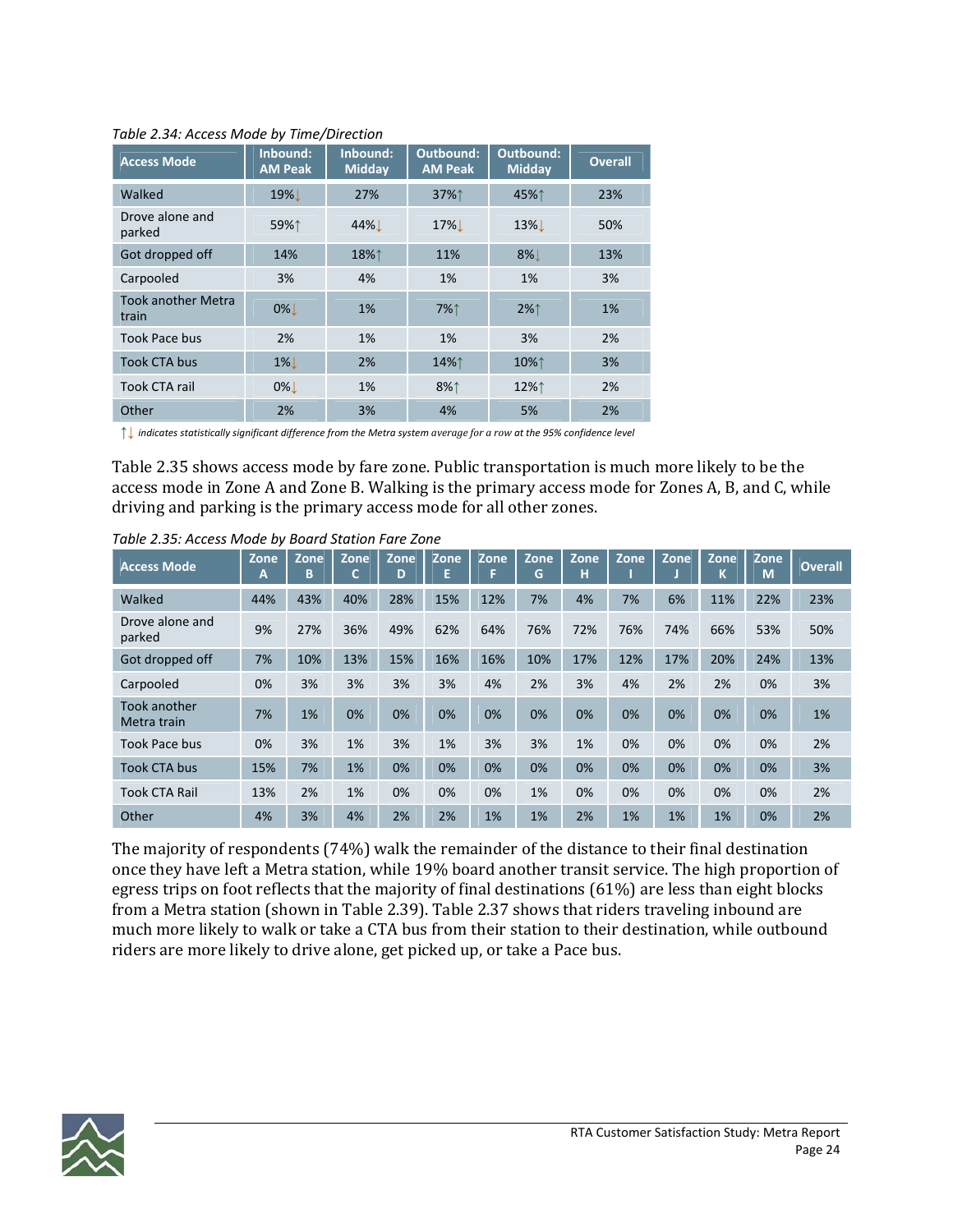| <b>Egress Mode</b>              | <b>ME</b> | R <sub>1</sub> | <b>SWS</b> | <b>HC</b> | <b>BNSF</b> | UP-W  | MD-<br>W | UP-<br><b>NW</b> | MD-<br>N | <b>NCS</b> | UP-N  | <b>Overall</b> |
|---------------------------------|-----------|----------------|------------|-----------|-------------|-------|----------|------------------|----------|------------|-------|----------------|
| Walked                          | 75%       | 77%            | 87%↑       | 85%↑      | 72%         | 74%   | 74%      | 68%              | 69%      | 66%        | 82%↑  | 74%            |
| Drove alone                     | 4%        | 4%             | 0%         | 1%        | 3%          | 3%    | 3%       | 5%↑              | 3%       | 3%         | 2%    | 3%             |
| Got picked up                   | 2%        | 2%             | 0%         | 1%        | 4%          | 3%    | 3%       | 3%               | 2%       | 3%         | 1%    | 3%             |
| Carpooled                       | 0%        | $0\%$          | $0\%$      | 0%        | 0%          | $0\%$ | 0%       | 1%               | 1%       | 2%         | $0\%$ | 0%             |
| Took another<br>Metra train     | 0%        | 0%             | 1%         | 0%        | 0%          | 1%    | 1%       | 0%               | 0%       | 2%         | 0%    | 0%             |
| Took Pace bus                   | 1%        | 1%             | $0\%$      | $0\%$     | 3%↑         | 1%    | 1%       | 2%               | 6%1      | 2%         | 1%    | 2%             |
| <b>Took CTA bus</b>             | 8%        | $2\%$          | 9%         | 7%        | 9%          | 7%    | 10%      | 10%              | 8%       | 6%         | 5%    | 8%             |
| <b>Took CTA rail</b>            | 6%↑       | 9%↑            | 1%         | 1%        | $1\%$       | 3%    | 2%       | 2%               | 1%       | 1%         | 2%    | 3%             |
| Took private<br>shuttle or taxi | $3\%$     | 4%             | 1%         | 5%        | 6%          | 7%    | 5%       | 6%               | 8%1      | 12%↑       | 6%    | 6%             |
| Other                           | 1%        | 0%             | 0%         | 0%        | 1%          | 1%    | 2%       | 2%               | 2%       | 2%         | 1%    | 1%             |

*Table 2.36: Egress Mode by Metra Line*

indicates statistically significant difference from the Metra system average for a row at the 95% confidence level

#### *Table 2.37: Egress Mode by Time/Direction*

| <b>Egress Mode</b>                 | Inbound:<br><b>AM Peak</b> | Inbound:<br><b>Midday</b> | Outbound:<br><b>AM Peak</b> | Outbound:<br><b>Midday</b> | <b>Overall</b> |
|------------------------------------|----------------------------|---------------------------|-----------------------------|----------------------------|----------------|
| Walked                             | 79%↑                       | 73%                       | 55%L                        | 47%                        | 74%            |
| Drove alone                        | $1\%$                      | 2%                        | 9%                          | 18%↑                       | 3%             |
| Got picked up                      | $1\%$                      | 2%                        | 7%↑                         | 13%↑                       | 3%             |
| Carpooled                          | 0%!                        | 1%                        | $2\%$                       | 1%                         | 0%             |
| <b>Took another Metra</b><br>train | 0%                         | 1%                        | 0%                          | 0%                         | 0%             |
| Took Pace bus                      | $1\%$                      | 1%                        | 8%↑                         | 7%↑                        | 2%             |
| <b>Took CTA bus</b>                | 8%                         | 12%↑                      | $4\%$                       | $2\%$                      | 8%             |
| Took CTA rail                      | 3%                         | 3%                        | $1\%$                       | 1%                         | 3%             |
| Took private shuttle<br>or taxi    | 5%                         | 5%                        | 9%                          | 8%                         | 6%             |
| Other                              | 1%                         | 1%                        | 4%                          | 2%                         | 1%             |

↑↓ indicates statistically significant difference from the Metra system average for a row at the 95% confidence level

Table 2.38 shows that riders alighting from a Metra station in Zone A are much more likely to walk to their final destination than any other zone. Table 2.39 shows that, unsurprisingly, the vast majority of riders whose final destination is within 8 blocks of the alight station choose to walk. Many people whose destinations are more than a mile away choose to walk as well. In fact, a quarter of the people who travel more than 2 miles to their final destination get there on foot.

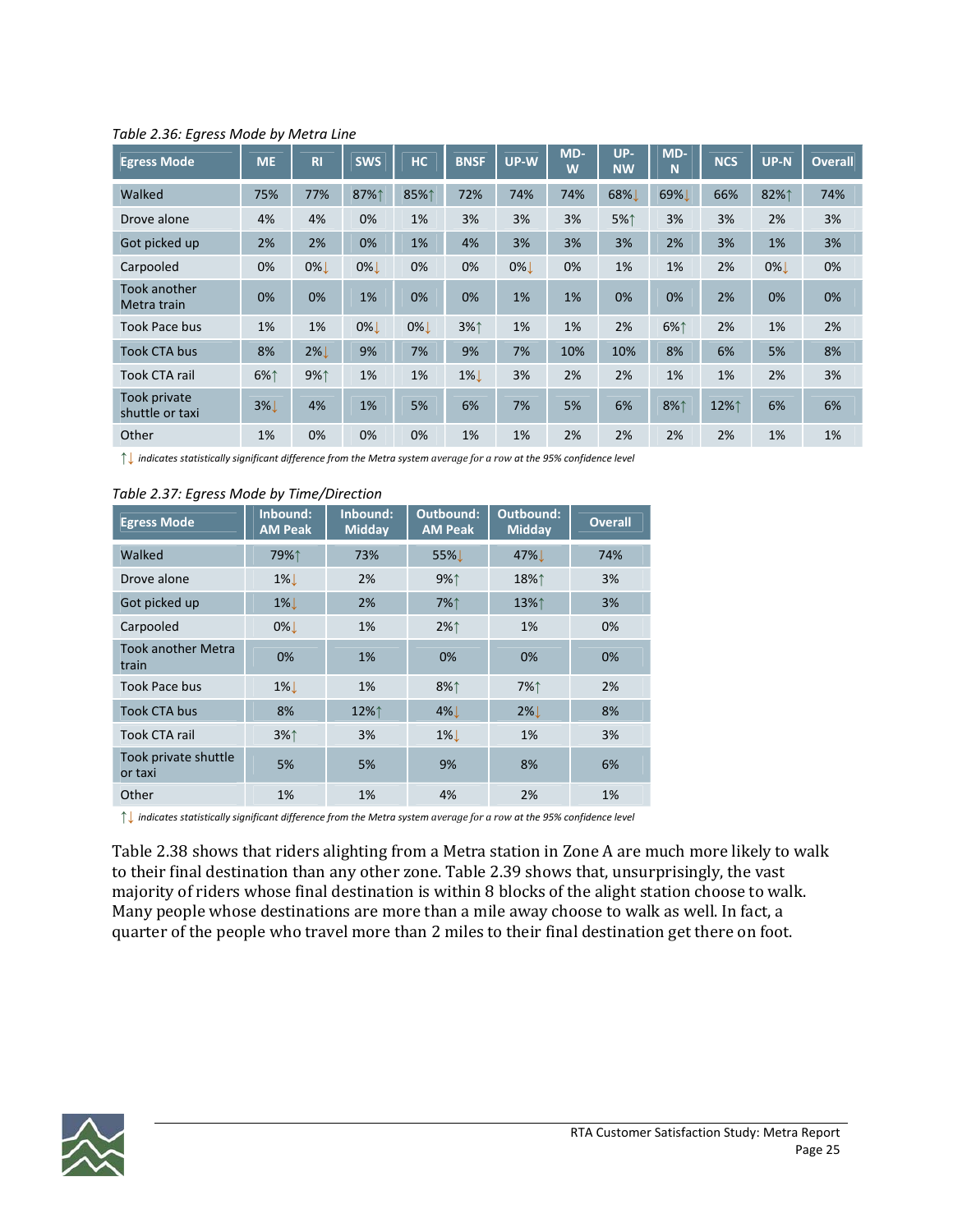| <b>Egress Mode</b>                 | Zone<br>A | Zone<br>B | Zone<br>Ċ | Zone<br>D | Zone<br>E | Zone | Zone<br>G | Zone<br>н | Zone | Zone | Zone<br>Κ | <b>Overall</b> |
|------------------------------------|-----------|-----------|-----------|-----------|-----------|------|-----------|-----------|------|------|-----------|----------------|
| Walked                             | 80%       | 66%       | 76%       | 48%       | 44%       | 37%  | 14%       | 15%       | 25%  | 32%  | 18%       | 74%            |
| Drove alone                        | 0%        | 2%        | 6%        | 10%       | 15%       | 18%  | 57%       | 18%       | 36%  | 45%  | 7%        | 3%             |
| Got picked up                      | 1%        | 3%        | 4%        | 11%       | 11%       | 24%  | 9%        | 16%       | 23%  | 0%   | 33%       | 3%             |
| Carpooled                          | 0%        | 0%        | 0%        | 3%        | 3%        | 4%   | 0%        | 1%        | 0%   | 23%  | 12%       | 0%             |
| <b>Took another</b><br>Metra train | 1%        | 1%        | 0%        | 0%        | 0%        | 0%   | 0%        | 0%        | 0%   | 0%   | 0%        | 0%             |
| Took Pace bus                      | 0%        | 2%        | 3%        | 15%       | 15%       | 7%   | 1%        | 22%       | 2%   | 0%   | 0%        | 2%             |
| <b>Took CTA bus</b>                | 8%        | 13%       | 4%        | 1%        | 2%        | 0%   | 0%        | 0%        | 0%   | 0%   | 17%       | 8%             |
| <b>Took CTA rail</b>               | 3%        | 5%        | 2%        | 0%        | 0%        | 0%   | 4%        | 0%        | 0%   | 0%   | 0%        | 3%             |
| Took private<br>shuttle or taxi    | 5%        | 6%        | 3%        | 8%        | 9%        | 7%   | 8%        | 26%       | 10%  | 0%   | 12%       | 6%             |
| Other                              | 1%        | 2%        | 3%        | 4%        | 2%        | 3%   | 7%        | 2%        | 4%   | 0%   | 0%        | 1%             |

*Table 2.38: Egress Mode by Alight Station Fare Zone*

*Table 2.39: Egress Mode by Egress Trip Distance*

| <b>Egress Mode</b>              | 2 blocks<br>or less | 3 to 4<br><b>blocks</b> | $5$ to $6$<br><b>blocks</b> | 7 to 8<br><b>blocks</b> | 1 to $1\frac{1}{2}$<br>miles | $1\frac{1}{2}$ to 2<br>miles | <b>More</b><br>than 2<br>miles | <b>Overall</b> |
|---------------------------------|---------------------|-------------------------|-----------------------------|-------------------------|------------------------------|------------------------------|--------------------------------|----------------|
| Walked                          | 96%                 | 96%                     | 92%                         | 86%                     | 66%                          | 38%                          | 25%                            | 74%            |
| Drove alone                     | 1%                  | 1%                      | $1\%$                       | 1%                      | 3%                           | 5%                           | 14%                            | 3%             |
| Got picked up                   | 1%                  | 1%                      | 1%                          | 1%                      | 2%                           | 6%                           | 7%                             | 3%             |
| Carpooled                       | 0%                  | 0%                      | 0%                          | 0%                      | 0%                           | 3%                           | 1%                             | 0%             |
| Took another<br>Metra train     | 0%                  | 0%                      | $0\%$                       | 0%                      | 0%                           | 0%                           | 2%                             | 0%             |
| Took Pace bus                   | 0%                  | 0%                      | 0%                          | 1%                      | 2%                           | 5%                           | 7%                             | 2%             |
| <b>Took CTA bus</b>             | 0%                  | 1%                      | 3%                          | 6%                      | 13%                          | 18%                          | 17%                            | 8%             |
| Took CTA rail                   | 1%                  | 1%                      | 1%                          | 1%                      | 2%                           | 5%                           | 10%                            | 3%             |
| Took private<br>shuttle or taxi | 1%                  | 1%                      | $1\%$                       | 3%                      | 10%                          | 17%                          | 14%                            | 6%             |
| Other                           | 0%                  | 0%                      | 0%                          | 1%                      | 2%                           | 3%                           | 3%                             | 1%             |
| Overall                         | 17%                 | 16%                     | 14%                         | 14%                     | 15%                          | 7%                           | 16%                            | 100%           |

### **2.1.7 Parking**

Table 2.40 shows the percent of drivers paying by each permit type and the average cost of parking by each of the different permit types. Most customers simply pay a daily fee for parking instead of using a longer term permit. More frequent riders are slightly more likely to use a monthly or quarterly permit than those traveling less frequently.

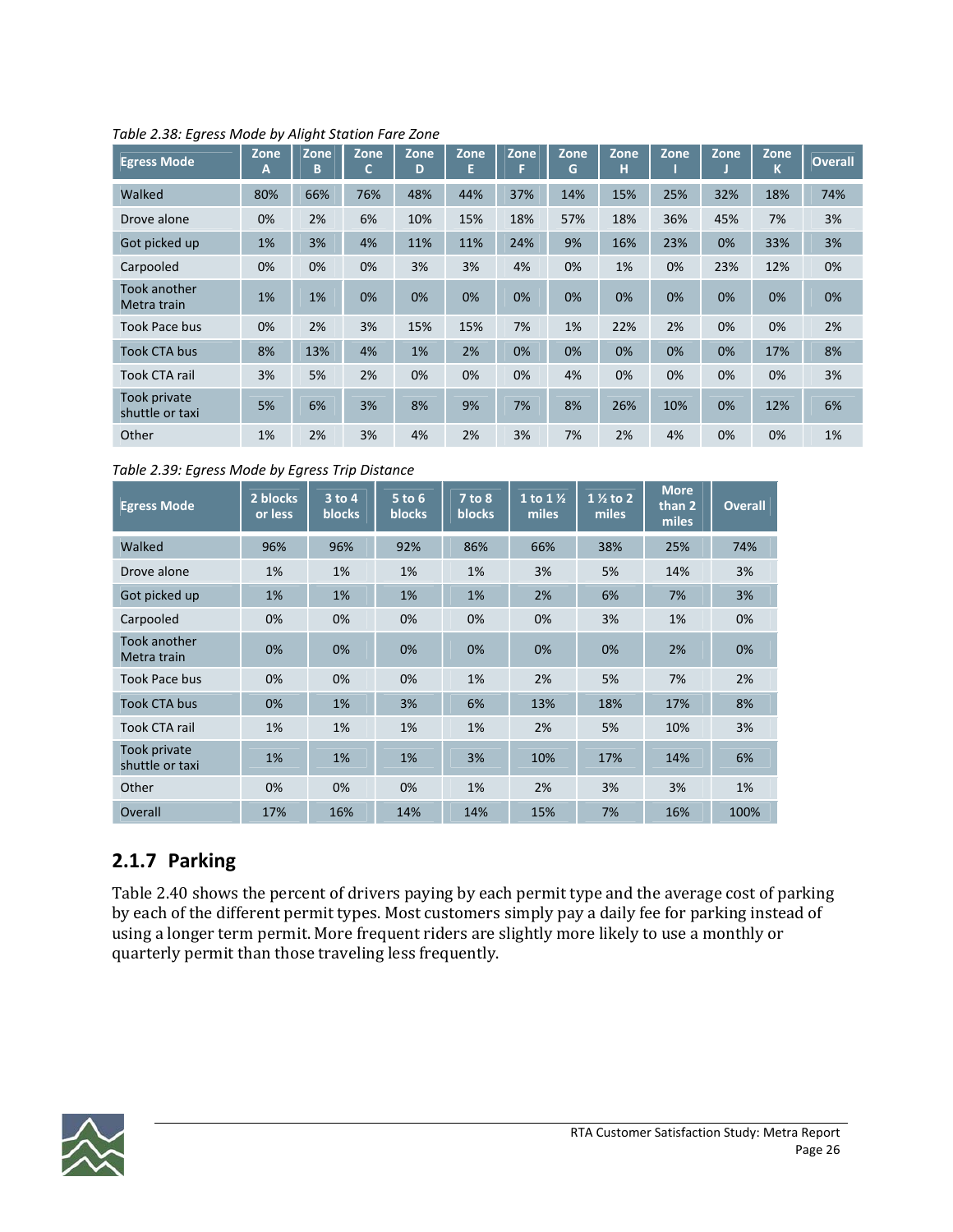#### *Table 2.40: Average Parking Costs by Permit Type*

| <b>-</b>                              | Daily fee | Weekly<br>permit fee | <b>Monthly</b><br>permit fee | <b>Quarterly</b><br>permit fee | Six-month<br>permit fee | Annual<br>permit fee | Free<br>parking |
|---------------------------------------|-----------|----------------------|------------------------------|--------------------------------|-------------------------|----------------------|-----------------|
| % of drivers paying<br>by permit type | 54%       | 0%                   | 13%                          | 15%                            | 2%                      | 4%                   | 11%             |
| Average parking fee                   | \$1.93    | \$2.55               | \$33.17                      | \$82.50                        | \$119.29                | \$264.72             | n/a             |

Table 2.41 and Table 2.42 show the percent of drivers paying by each permit type by Metra line and by boarding fare zone. The majority of drivers in Zone K are able to park for free (67%), while in Zone G only 2% can do so.

*Table 2.41: Parking Permit Type by Metra Line*

| <b>Parking Permit Type</b> | <b>ME</b> | R <sub>1</sub> | <b>SWS</b> | <b>HC</b> | <b>BNSF</b> | UP-W | MD-<br>W | UP-<br><b>NW</b> | MD-<br>N | <b>NCS</b> | <b>UP-N</b> | <b>Overall</b> |
|----------------------------|-----------|----------------|------------|-----------|-------------|------|----------|------------------|----------|------------|-------------|----------------|
| Daily Fee                  | 59%       | 77%            | 77%        | 61%       | 40%         | 46%  | 49%      | 65%              | 54%      | 54%        | 26%         | 54%            |
| Weekly permit fee          | 1%        | 0%             | 1%         | 0%        | 0%          | 0%   | 0%       | 1%               | 0%       | 0%         | 0%          | 0%             |
| Monthly permit fee         | 17%       | 8%             | 6%         | 8%        | 19%         | 5%   | 15%      | 10%              | 11%      | 39%        | 7%          | 13%            |
| Quarterly permit fee       | 6%        | 5%             | 10%        | 9%        | 28%         | 34%  | 22%      | 9%               | 4%       | 4%         | 9%          | 15%            |
| Six-month permit fee       | 0%        | 0%             | 1%         | 0%        | 2%          | 0%   | 0%       | 0%               | 14%      | 1%         | 7%          | 2%             |
| Annual permit fee          | 0%        | 1%             | 0%         | 16%       | 2%          | 3%   | 9%       | 1%               | 6%       | 0%         | 21%         | 4%             |
| Free parking               | 16%       | 8%             | 3%         | 4%        | 7%          | 10%  | 5%       | 13%              | 10%      | 3%         | 29%         | 11%            |
| Other                      | 1%        | 2%             | 1%         | 1%        | 2%          | 1%   | 0%       | 1%               | 1%       | 0%         | 1%          | 1%             |

*Table 2.42: Parking Permit Type by Boarding Fare Zone*

| <b>Parking Permit Type,</b> | Zone<br>$\blacktriangle$ | Zone<br>B | Zone<br>◠ | Zone<br>D | Zone<br>E | Zone<br>F | Zone<br>G | Zone<br>н | Zone | Zone | Zone<br>N | Zone<br>M | <b>Overall</b> |
|-----------------------------|--------------------------|-----------|-----------|-----------|-----------|-----------|-----------|-----------|------|------|-----------|-----------|----------------|
| Daily Fee                   | 54%                      | 39%       | 48%       | 47%       | 54%       | 56%       | 60%       | 59%       | 71%  | 69%  | 21%       | 100%      | 54%            |
| Weekly permit fee           | 1%                       | 0%        | 0%        | 0%        | 0%        | 0%        | 0%        | 0%        | 0%   | 0%   | 0%        | 0%        | 0%             |
| Monthly permit fee          | 4%                       | 5%        | 12%       | 7%        | 10%       | 18%       | 17%       | 16%       | 19%  | 10%  | 11%       | 0%        | 13%            |
| Quarterly permit fee        | 7%                       | 5%        | 4%        | 22%       | 21%       | 16%       | 17%       | 14%       | 4%   | 15%  | 0%        | 0%        | 15%            |
| Six-month permit fee        | 0%                       | 0%        | 1%        | 10%       | 2%        | 0%        | 0%        | 2%        | 1%   | 0%   | 0%        | 0%        | 2%             |
| Annual permit fee           | 1%                       | 2%        | 3%        | 7%        | 7%        | 4%        | 2%        | 2%        | 0%   | 0%   | 0%        | 0%        | 4%             |
| Free parking                | 32%                      | 47%       | 29%       | 6%        | 5%        | 4%        | 2%        | 5%        | 5%   | 6%   | 67%       | 0%        | 11%            |
| Other                       | 1%                       | 1%        | 3%        | 1%        | 1%        | 1%        | 1%        | 1%        | 0%   | 0%   | 1%        | 0%        | 1%             |

### **2.2 Customer Satisfaction and Importance**

In the survey, respondents were asked to categorize their level of satisfaction with thirty-nine relevant service attributes. Each service attribute belongs to one of nine larger service dimensions:

- Travel Time and Reliability
- Safety and Security
- **Information**
- Communications
- Cleanliness
- Employees' Performance
- Comfort
- Overall Service
- Regional Satisfaction

Thirty-two of these service attribute questions measured customer satisfaction with attributes

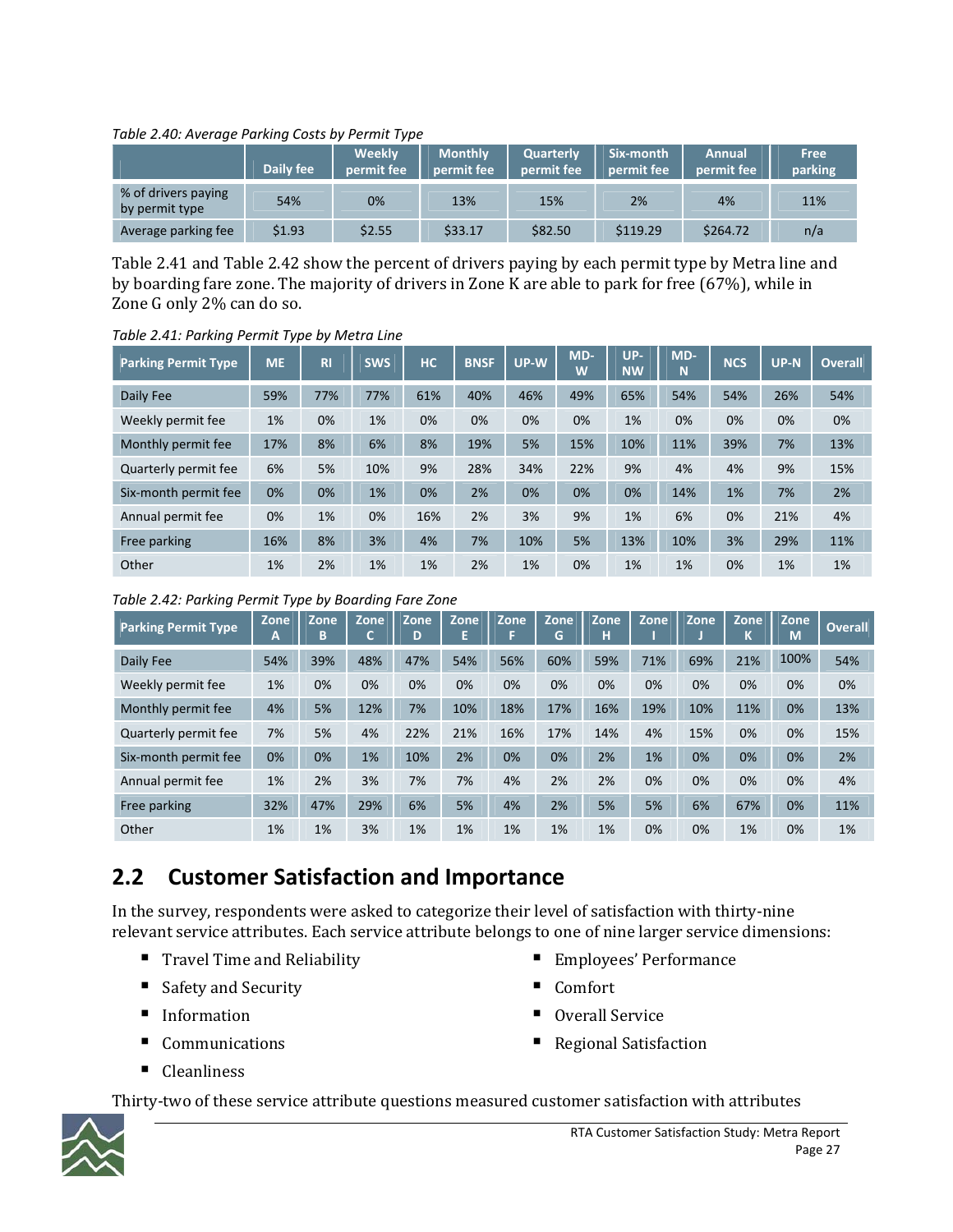internal to the operating decisions made by Metra, and seven asked for respondents' levels of satisfaction with attributes that relate to regional mobility and inter‐service transit coordination. Additionally, respondents were asked to rate how Metra performed in relation to their expectations and whether they would recommend Metra to others.

### **2.2.1 Satisfaction with Service Attributes**

The following sets of charts illustrate the levels of satisfaction all respondents have with each of the thirty‐two service attributes and satisfaction with each of the Metra lines on these service attributes. Customers are considered "satisfied" if they reported a score in the 6–10 categories on the 1–10 scale (also known as "top box" scores).

### *2.2.1.1 Travel Time and Reliability*

Overall, respondents tend to be satisfied with the Travel Time and Reliability. Over 80% of customers are satisfied with getting to their destination on time, their total travel time, and the number of trains during rush hour. This is not surprising because the great majority of these travelers (86%) have access to automobiles for their trip; thus taking Metra is a choice and the perceived travel time savings afforded by taking Metra are likely a key reason why many choose to use it. Maintaining or improving these attributes should be a top priority, as these are key drivers of satisfaction (as will be discussed in Section 2.3). Within this category, customers did not express as much satisfaction with the number of trains during non-rush hour periods, with 67% of customers reporting that they are satisfied.



### *Figure 2.4: Satisfaction with Travel Time and Reliability Attributes*

Table 2.43 shows the percentage of customers who are satisfied with the Travel Time and Reliability attributes for each Metra line. Customers riding the Heritage Corridor and SouthWest Service lines are less satisfied with all aspects of Travel Time and Reliability, with customers particularly dissatisfied with the number of trains scheduled during non‐rush hour. It should be noted customers on the SouthWest Service line report better satisfaction than those on the Heritage Corridor, likely due to recent service upgrades. North Central Service also ranks significantly lower on many of these attributes. Metra Electric has significantly higher rates of satisfaction on all Travel Time and Reliability attributes.

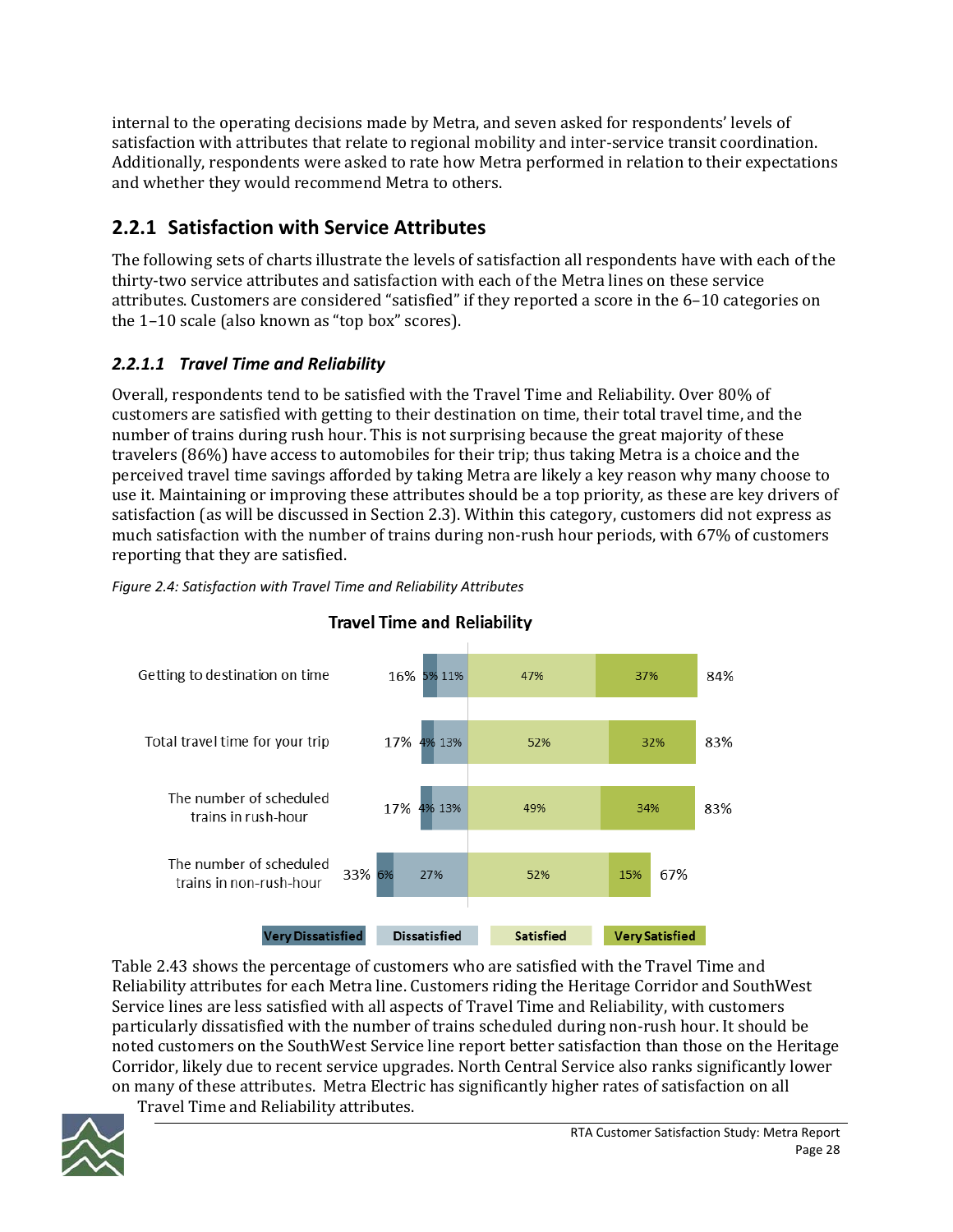*Table 2.43: Satisfaction with Travel Time and Reliability Attributes by Line*

| % Satisfied                                           | <b>ME</b> | <b>RI</b> | <b>SWS</b> | <b>HC</b> | <b>BNSF</b> | UP-<br>W | MD-<br>W   | UP-<br><b>NW</b> | $MD-$<br>N | <b>NCS</b> | $UP-N$ | <b>Overall</b> |
|-------------------------------------------------------|-----------|-----------|------------|-----------|-------------|----------|------------|------------------|------------|------------|--------|----------------|
| Getting to destination<br>on time                     | 94%1      | 92%1      | 35%        | 23%       | 76%         | 81%      | 84%        | 92%1             | 87%        | 80%        | 87%↑   | 84%            |
| The number of<br>scheduled trains in<br>rush-hour     | 88%1      | 89%1      | 59%L       | 26%       | 86%↑        | 83%      | 77%        | 84%              | 84%        | 59%L       | 83%    | 83%            |
| The number of<br>scheduled trains in<br>non-rush-hour | 70%       | 68%       | 37%        | 14%       | 64%         | 69%      | 73%↑       | 72%1             | 73%↑       | 45%        | 67%    | 67%            |
| Total travel time for<br>your trip                    | 92%1      | 83%       | 56%L       | 40%       | 87%↑        | 82%      | <b>73%</b> | 84%              | 84%        | 59%        | 88%1   | 83%            |

 $\uparrow\downarrow$  indicates statistically significant difference from the Metra system average for an attribute at the 95% confidence level

Table 2.44 shows customer satisfaction with Travel Time and Reliability by direction and travel period. Those traveling outbound in the AM Peak are more satisfied with on‐time performance but less satisfied with the number of trains in the peak period.

*Table 2.44: Satisfaction with Travel Time and Reliability by Time/Direction*

| % Satisfied                                        | Inbound:<br><b>AM Peak</b> | Inbound:<br><b>Midday</b> | <b>Outbound:</b><br><b>AM Peak</b> | Outbound:<br><b>Midday</b> | <b>Overall</b> |
|----------------------------------------------------|----------------------------|---------------------------|------------------------------------|----------------------------|----------------|
| Getting to destination on<br>time                  | 83%                        | 83%                       | 88%1                               | 86%                        | 84%            |
| The number of scheduled<br>trains in rush-hour     | 84%                        | 83%                       | 76% <u>L</u>                       | 83%                        | 83%            |
| The number of scheduled<br>trains in non-rush-hour | 67%                        | 68%                       | 65%                                | 69%                        | 67%            |
| Total travel time for your<br>trip                 | 82% L                      | 88%↑                      | 84%                                | 88%↑                       | 83%            |

 $\uparrow\downarrow$  indicates statistically significant difference from the Metra system average for an attribute at the 95% confidence level

### *2.2.1.2 Safety and Security*

Levels of satisfaction for the Safety and Security service attributes on the whole are very high, with nearly all customers satisfied with all attributes. Safety tends to be one of the top attributes contributing to overall customer satisfaction and attention should be paid to maintaining these attributes.

Only a small portion of respondents reported they were dissatisfied with their personal security either on board a Metra vehicle or at Metra stations. Dissatisfaction with personal safety is slightly higher at boarding stations than destination stations, likely because passengers spend more time at these stations for their reported trip and may feel more exposed to perceived security threats.

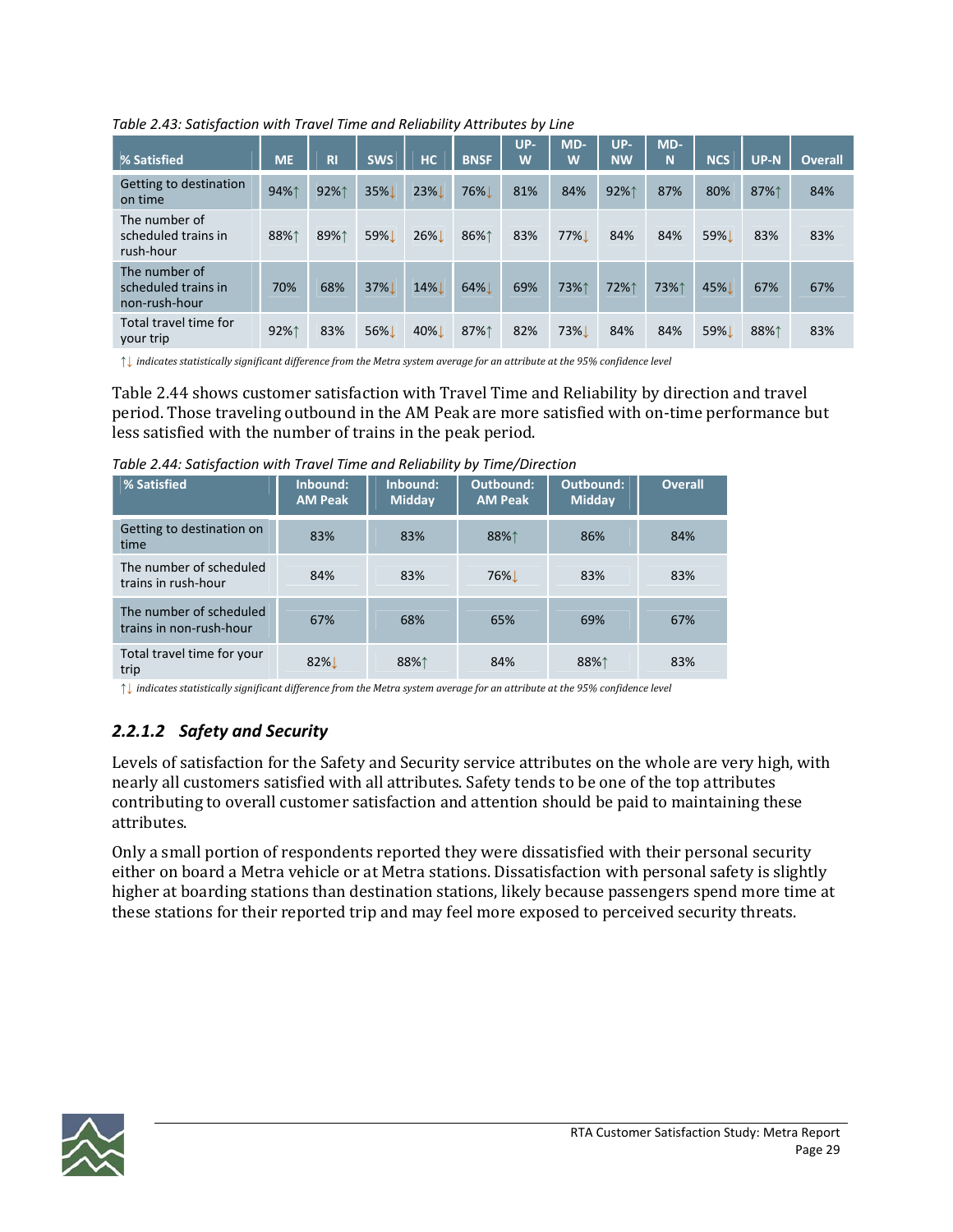*Figure 2.5: Satisfaction with Safety and Security Attributes*



**Safety and Security** 

Table 2.45 shows customer satisfaction across all Metra lines for safety‐related attributes. Respondents are very satisfied across all Metra lines, with nearly all lines consistently ranking all safety attributes above 90% satisfied. Heritage Corridor and Metra Electric are ranked slightly lower than other lines, particularly within the personal safety at boarding station attribute.

| % Satisfied                                            | <b>ME</b> | R <sub>l</sub> | <b>SWS</b> | <b>HC</b> | <b>BNSF</b> | UP-W | MD-<br>W | UP-<br><b>NW</b> | <b>MD-N</b> | <b>NCS</b> | <b>UP-N</b> | <b>Overall</b> |
|--------------------------------------------------------|-----------|----------------|------------|-----------|-------------|------|----------|------------------|-------------|------------|-------------|----------------|
| How safely the train is<br>operated                    | 97%       | 98%            | 96%        | 91%       | 97%         | 98%  | 97%      | 98%              | 98%         | 99%        | 99%         | 97%            |
| Personal safety on train                               | 95%L      | 98%            | 96%        | 95%       | 98%         | 98%  | 96%      | 98%              | 99%         | 100%1      | 98%         | 97%            |
| Personal safety at<br>boarding station                 | 85%       | 93%            | 93%        | 85%       | 96%1        | 96%1 | 94%      | 95%              | 96%1        | 96%        | 96%1        | 94%            |
| Personal safety at<br>destination station              | 90%L      | 94%            | 94%        | 89%       | 96%         | 97%↑ | 95%      | 96%              | 96%         | 95%        | 97%1        | 95%            |
| Personal security when<br>purchasing tickets<br>online | $91\%$    | 96%            | 96%        | 96%       | 97%         | 97%  | 96%      | 96%              | 96%         | 95%        | 99%         | 96%            |

*Table 2.45: Satisfaction with Safety and Security Attributes by Line*

 $\uparrow\downarrow$  indicates statistically significant difference from the Metra system average for an attribute at the 95% confidence level

### *2.2.1.3 Information*

Attributes belonging to the Information service category were positively rated by respondents. Availability of schedules and route information was particularly well‐rated. However, respondents are less satisfied with notifications of service changes.

As previously discussed, approximately 50% of respondents possess a smartphone, enabling them to access information about disruptions or changes in service delivery while away from home. Metra already posts web alerts and sends email messages about service changes; further publicizing these capabilities so that more customers use them could help improve satisfaction in this category. However, it should be noted that customers with smartphones are actually less satisfied with the notification of service changes.

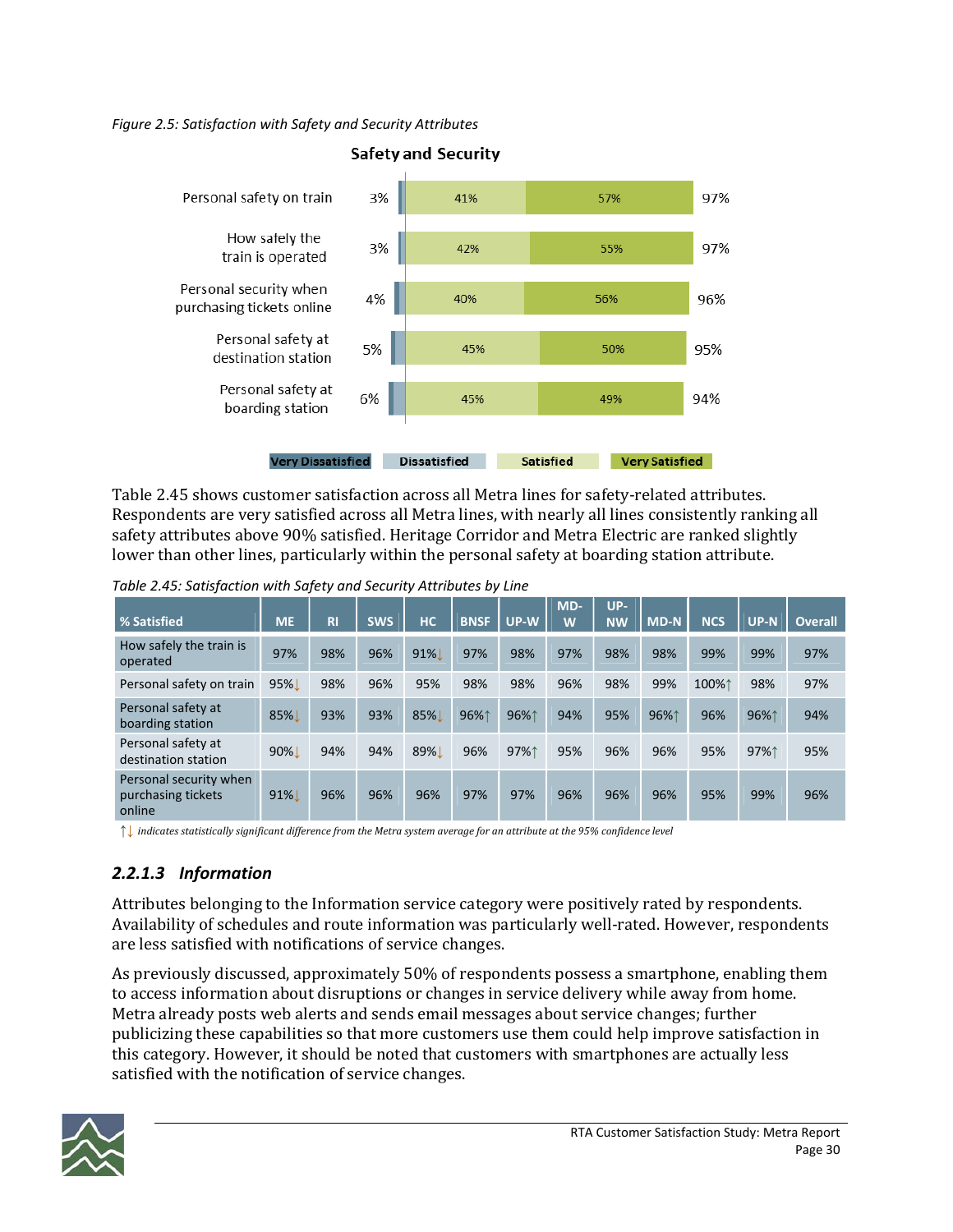*Figure 2.6: Satisfaction with Information Attributes*



Table 2.46 shows customer satisfaction with the Information attributes across each Metra line. Clarity of signage is lower on the Heritage Corridor Line, although 81% of customers are still satisfied. Customers riding BNSF, Heritage Corridor, and Union Pacific North are least satisfied with the notification of service changes.

| % Satisfied                                                  | <b>ME</b> | <b>RI</b> | <b>SWS</b> | <b>HC</b> | <b>BNSF</b> | UP-<br>W | MD-<br>W | UP-<br><b>NW</b> | $MD-$<br>N | <b>NCS</b> | UP-N | <b>Overall</b> |
|--------------------------------------------------------------|-----------|-----------|------------|-----------|-------------|----------|----------|------------------|------------|------------|------|----------------|
| Availability of schedule<br>and route information            | 93%L      | 96%       | 92%        | 89%       | 95%         | 95%      | 96%      | 96%              | 96%        | 94%        | 94%  | 95%            |
| Availability of service<br>information at Metra's<br>website | 92%       | 91%       | 87%        | 82%       | 89%         | 92%      | 92%      | 88%              | 91%        | 90%        | 89%  | 90%            |
| Notification of service<br>changes                           | 81%1      | 81%1      | 75%        | 68%       | 72%         | 76%      | 82%1     | 75%              | 81%1       | 76%        | 73%  | 77%            |
| Clarity of signage at<br>station                             | 87%       | 90%       | 86%        | $81\%$    | 88%         | 89%      | 90%      | 87%              | 86%        | 89%        | 87%  | 88%            |

*Table 2.46: Satisfaction with Information Attributes by Line*

↑↓ indicates statistically significant difference from the Metra system average for an attribute at the 95% confidence level

### *2.2.1.4 Communication*

Customers are most satisfied with on‐board announcements of stations, and satisfied (though somewhat less so) with the other aspects of Communication as well. Communication of delays while on board is a key driver of overall satisfaction and one which performs below average compared to other attributes. Metra should give additional consideration to these attributes to improve overall satisfaction.

Improving satisfaction with these attributes can be dovetailed with improving the lowest rated attribute in the Information service category: notification of service changes. Providing reliable and consistent updates about service delays, disruptions, and changes can help avoid customer frustration and ultimately allow Metra riders to get to where they need to go with minimum time and inconvenience. As suggested in Section 2.2.1.1, this is likely the primary reason why people tend to use Metra in the first place. Increasing awareness of and/or improving methods to communicate information to passengers are the most obvious and straightforward service improvements that could be made to improve customer experience and satisfaction with

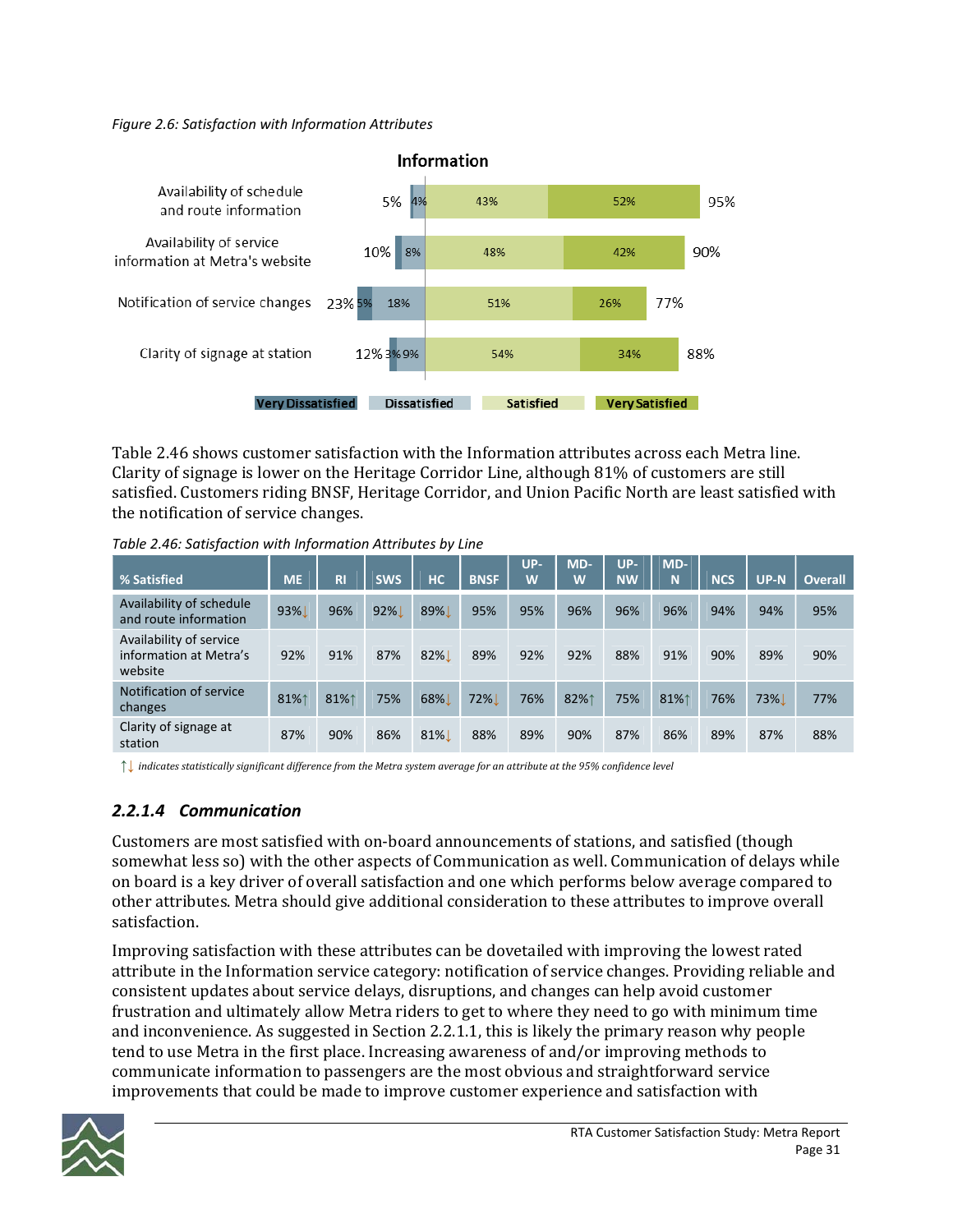Communications. Previous research has shown that providing customers with real‐time information about transit arrival and delays can reduce the perceived time spent waiting for transit, which would likely in turn improve satisfaction with Travel Time and Reliability attributes<sup>2</sup>. Real time info tracking of trains just began at Metra stations (after the survey had been completed), which will improve the quality of information provided to customers.





Communication

Table 2.47 shows the proportion of respondents satisfied with Communication attributes by line.

*Table 2.47: Satisfaction with Communication Attributes by Line*

| % Satisfied                                                  | <b>ME</b> | <b>RI</b> | <b>SWS</b> | <b>HC</b> | <b>BNSF</b> | UP-<br>W | MD-<br>W | UP-<br><b>NW</b> | MD-<br>N | <b>NCS</b> | <b>UP-N</b> | <b>Overall</b> |
|--------------------------------------------------------------|-----------|-----------|------------|-----------|-------------|----------|----------|------------------|----------|------------|-------------|----------------|
| On-board<br>announcements of<br>stations while riding        | 75%       | 84%       | 78%        | 66%       | 83%         | 86%      | 83%      | 87%↑             | 85%      | 87%        | 88%1        | 84%            |
| On-board<br>communications<br>during service delays          | 69%       | 72%↑      | 55%        | 48%       | $61\%$      | 69%      | 71%      | 70%              | 72%      | 69%        | 74%↑        | 68%            |
| Announcements<br>regarding delays at<br>station              | 70%↑      | 68%       | 50%L       | 45%L      | <b>56%</b>  | 64%      | 68%      | 63%              | 67%      | 70%        | 66%         | 64%            |
| Website postings<br>regarding delays prior<br>to using train | 74%↑      | 73%↑      | 54%L       | 47%       | 58%L        | 69%      | 71%      | 63%              | 70%      | 67%        | 63%         | 65%            |
| Email alerts regarding<br>delays prior to using<br>train     | 70%       | 67%       | 50%L       | 45%       | 60%         | 62%      | 68%      | 62%              | 66%      | 67%        | 67%         | 64%            |

↑↓ indicates statistically significant difference from the Metra system average for an attribute at the 95% confidence level

 $2$  Taylor, B; Iseki, H; Miller, M; and Smart, M (2009) Thinking Outside the Bus: Understanding User Perceptions of Waiting and Transferring in Order to Increase Transit Use, Final Report, Berkeley, CA: California Partners for Advanced Transit and Highways.

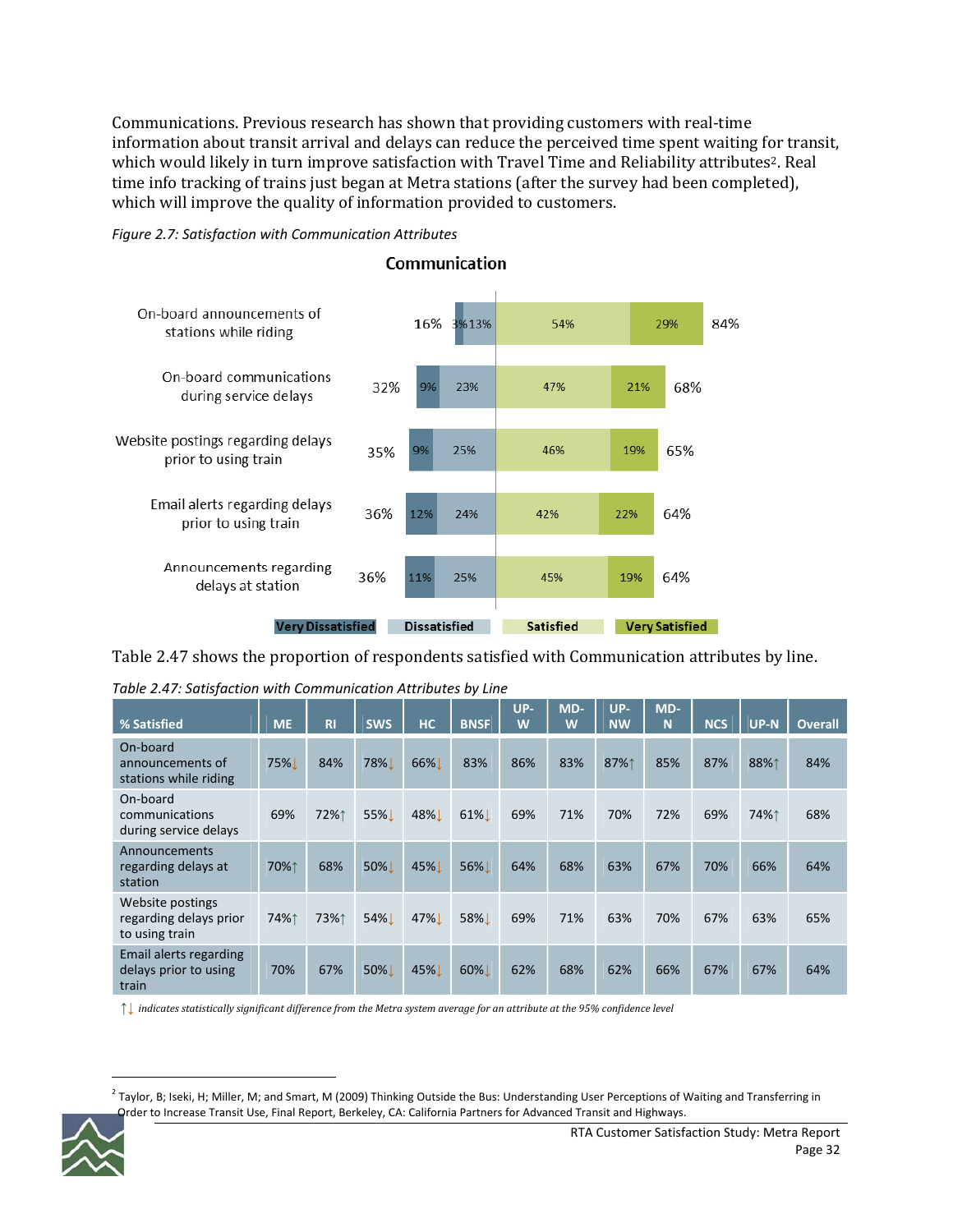### *2.2.1.5 Cleanliness*

As a whole, customers are pleased with the condition and cleanliness of stations and trains, although they are less satisfied with the cleanliness of train interiors than the cleanliness of the stations. Cleanliness on board the trains is a key contributor to overall satisfaction.

*Figure 2.8: Satisfaction with Cleanliness Attributes*



Table 2.48 shows customer satisfaction across each Metra line for the Cleanliness attributes. Heritage Corridor has fewer satisfied customers with all aspects of Cleanliness; however this line makes up only a very small portion of Metra's total riders. Customers on BNSF and the Union Pacific lines are more satisfied than customers on other lines.

*Table 2.48: Satisfaction with Cleanliness Attributes by Line*

| % Satisfied                           | <b>ME</b> | <b>RI</b> | <b>SWS</b> | НC         | <b>BNSF</b> | UP-<br>W | MD-<br>W | UP-<br><b>NW</b> | MD-<br>N | <b>NCS</b> | $UP-N$ | <b>Overall</b> |
|---------------------------------------|-----------|-----------|------------|------------|-------------|----------|----------|------------------|----------|------------|--------|----------------|
| Cleanliness of train<br>interior      | 81%       | 78%       | 82%        | 70%        | 86%1        | 84%      | 79%      | 82%              | 85%      | 76%        | 86%1   | 83%            |
| Cleanliness of<br>boarding station    | 72%       | $82\%$    | 89%        | <b>79%</b> | 92%1        | 93%1     | 88%      | 91%1             | 88%      | 94%        | 89%    | 88%            |
| Cleanliness of<br>destination station | 82%       | 86%       | 82%        | 80%        | 88%         | 95%1     | 84%      | 92%1             | 85%      | 85%        | 92%1   | 88%            |

 $\uparrow$  indicates statistically significant difference from the Metra system average for an attribute at the 95% confidence level

### *2.2.1.6 Employee Performance*

Customers are overwhelmingly satisfied with the performance of Metra employees with all Employee Performance attributes exceeding 90% satisfaction.

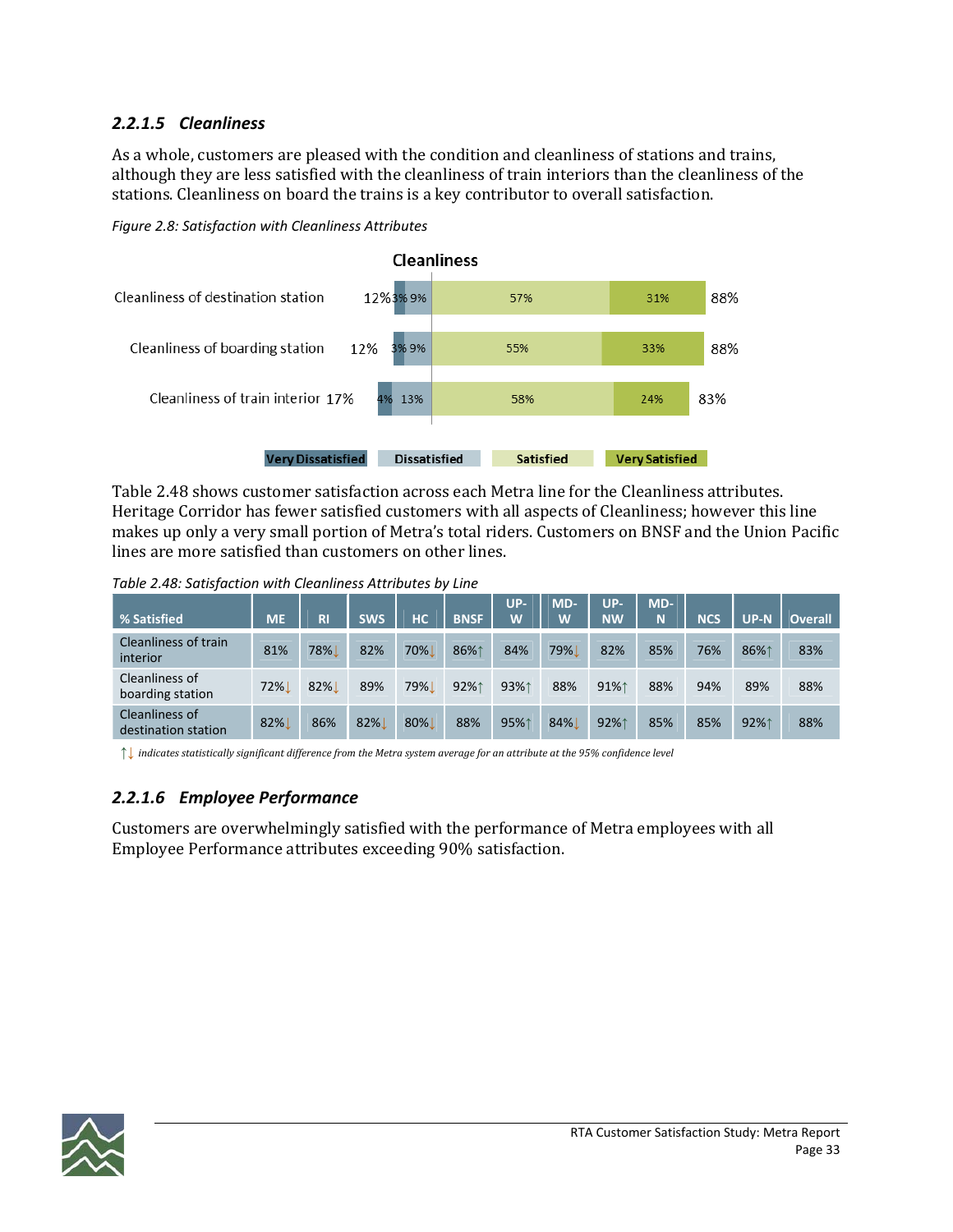*Figure 2.9: Satisfaction with Employee Performance Attributes*



### **Employee Performance**

Table 2.49 shows customer satisfaction with Employee Performance for each Metra line. This attribute is a key driver of overall satisfaction and one which should be maintained throughout the system and improved on lines with lower satisfaction levels.

| % Satisfied                                                                                | <b>ME</b> | <b>RI</b> | <b>SWS</b> | <b>HC</b> | <b>BNSF</b> | UP-<br>W | MD-<br>W | UP-<br><b>NW</b> | MD-<br>N | <b>NCS</b> | UP-N | <b>Overall</b> |
|--------------------------------------------------------------------------------------------|-----------|-----------|------------|-----------|-------------|----------|----------|------------------|----------|------------|------|----------------|
| On-board personnel<br>courtesy                                                             | 91%       | 93%       | 90%        | 84%       | 89%         | 92%      | 94%      | 88%              | 94%↑     | 98%↑       | 90%  | 91%            |
| Station personnel<br>courtesy at boarding<br>station                                       | 90%       | 91%       | 91%        | 89%       | 90%         | 92%      | 94%      | 92%              | 92%      | 97%        | 93%  | 91%            |
| <b>Station personnel</b><br>courtesy at<br>destination station                             | 91%       | 91%       | 88%        | 85%L      | 91%         | 91%      | 93%      | 91%              | 94%      | 95%        | 90%  | 91%            |
| On-board personnel<br>knowledge of system<br>to assist passengers                          | 94%       | 94%       | 93%        | 84%       | 93%         | 96%      | 97%      | 94%              | 96%      | 99%        | 94%  | 94%            |
| Station personnel<br>knowledge of system<br>to assist passengers at<br>boarding station    | 93%       | 92%       | 91%        | 85%       | 93%         | 94%      | 95%      | 94%              | 94%      | 99%        | 93%  | 93%            |
| Station personnel<br>knowledge of system<br>to assist passengers at<br>destination station | 94%       | 93%       | 88%L       | 85%L      | 93%         | 93%      | 96%↑     | 94%              | 95%      | 98%        | 94%  | 94%            |

*Table 2.49: Satisfaction with Employee Performance Attributes by Line*

 $\uparrow\downarrow$  indicates statistically significant difference from the Metra system average for an attribute at the 95% confidence level

### *2.2.1.7 Comfort*

Customers are generally satisfied with on‐board temperatures and seating availability. Customers are somewhat less satisfied with their comfort while waiting for trains.

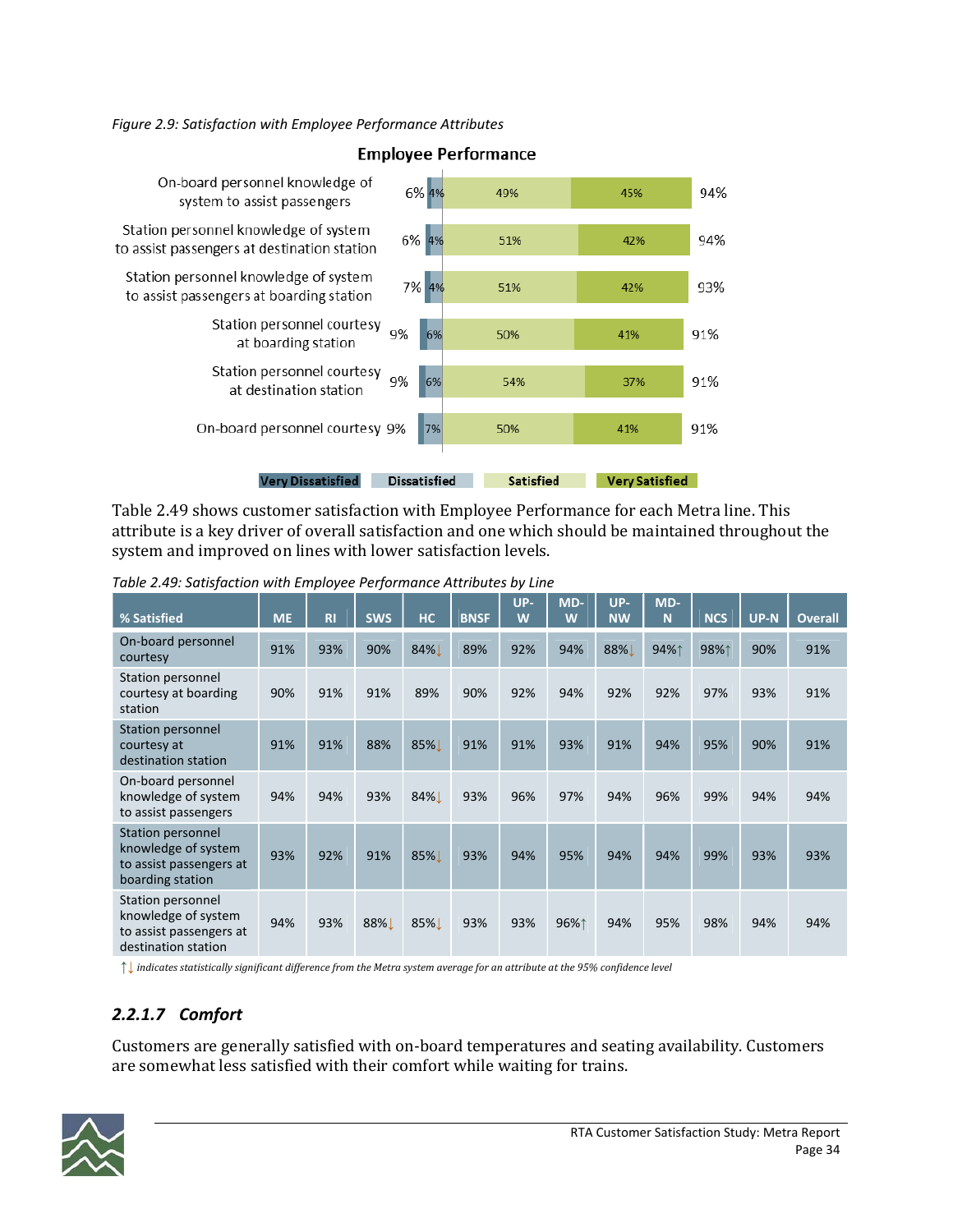#### *Figure 2.10: Satisfaction with Comfort Attributes*



*Table 2.50: Satisfaction with Comfort Attributes by Line*

| % Satisfied                           | <b>ME</b> | <b>RI</b> | <b>SWS</b> | HС  | <b>BNSF</b>      | UP-<br>W | MD-<br>W | UP-<br><b>NW</b> | MD-<br>N | <b>NCS</b> | $UP-N$ | <b>Overall</b> |
|---------------------------------------|-----------|-----------|------------|-----|------------------|----------|----------|------------------|----------|------------|--------|----------------|
| Availability of seats on<br>train     | 85%       | 88%1      | 82%        | 83% | 82%              | 87%      | 82%      | 84%              | 88%      | 85%        | 91%1   | 85%            |
| Comfortable<br>temperature of train   | 80%       | 78%       | 78%        | 67% | 82%              | 89%1     | $77\%$   | 83%              | 84%      | 83%        | 92%1   | 83%            |
| Comfort while waiting<br>at a station | 76%       | 73%       | 80%        | 62% | 73% <sub>1</sub> | 82%1     | 77%      | 78%              | 75%      | 83%        | 72%    | 76%            |

 $\uparrow\downarrow$  indicates statistically significant difference from the Metra system average for an attribute at the 95% confidence level

### *2.2.1.8 Regional Service*

It is important to again note that the majority of Metra passengers (84%) travel Metra exclusively when using public transit. Respondents are satisfied with the overall public transportation in the six-county region, with 82% reporting satisfaction. Metra customers are also satisfied with the ease of making transfers (and ease of paying for them), availability of public transportation and the availability of parking. Half of Metra customers access their station by driving and parking. Of those who drive and park, 76% percent indicated satisfaction with the availability of parking, a nearly identical level of satisfaction compared to the sample as a whole.

Among the Regional attributes, signage to support transfers and schedule coordination between Service Boards had slightly higher rates of dissatisfaction. Given that very few respondents either transfer to or from other transit services, Metra likely need not be concerned about this for its own specific service. However, from a regional perspective, it merits consideration for improvements.

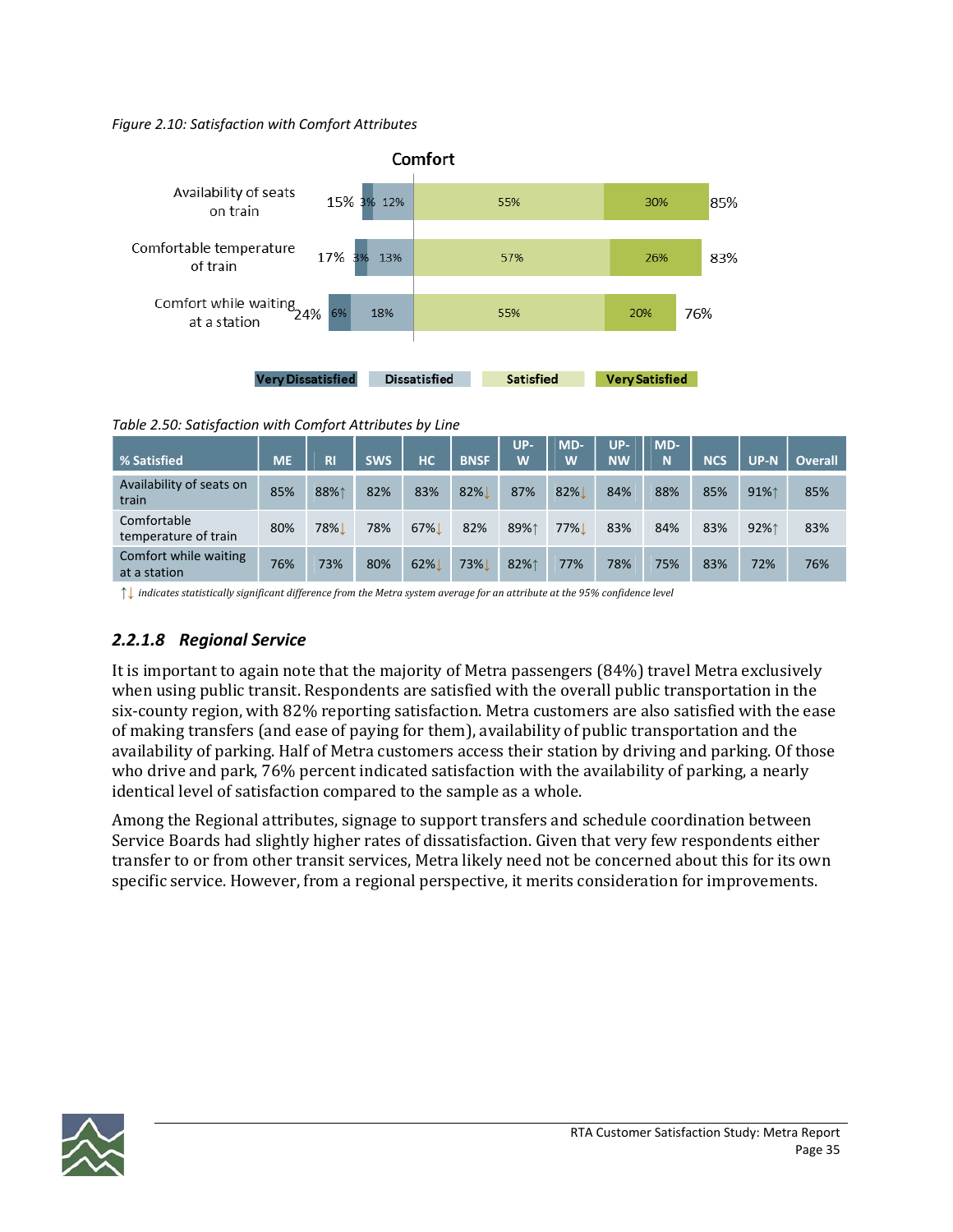*Figure 2.11: Satisfaction with Regional Service Attributes*



**Regional Service** 

Table 2.51 shows customer satisfaction across all Metra lines for attributes relating to Metra's regional coordination with other transit services in the six‐county region. The values represent the percentage of those who answered the question and do not include the "N/A" responses.

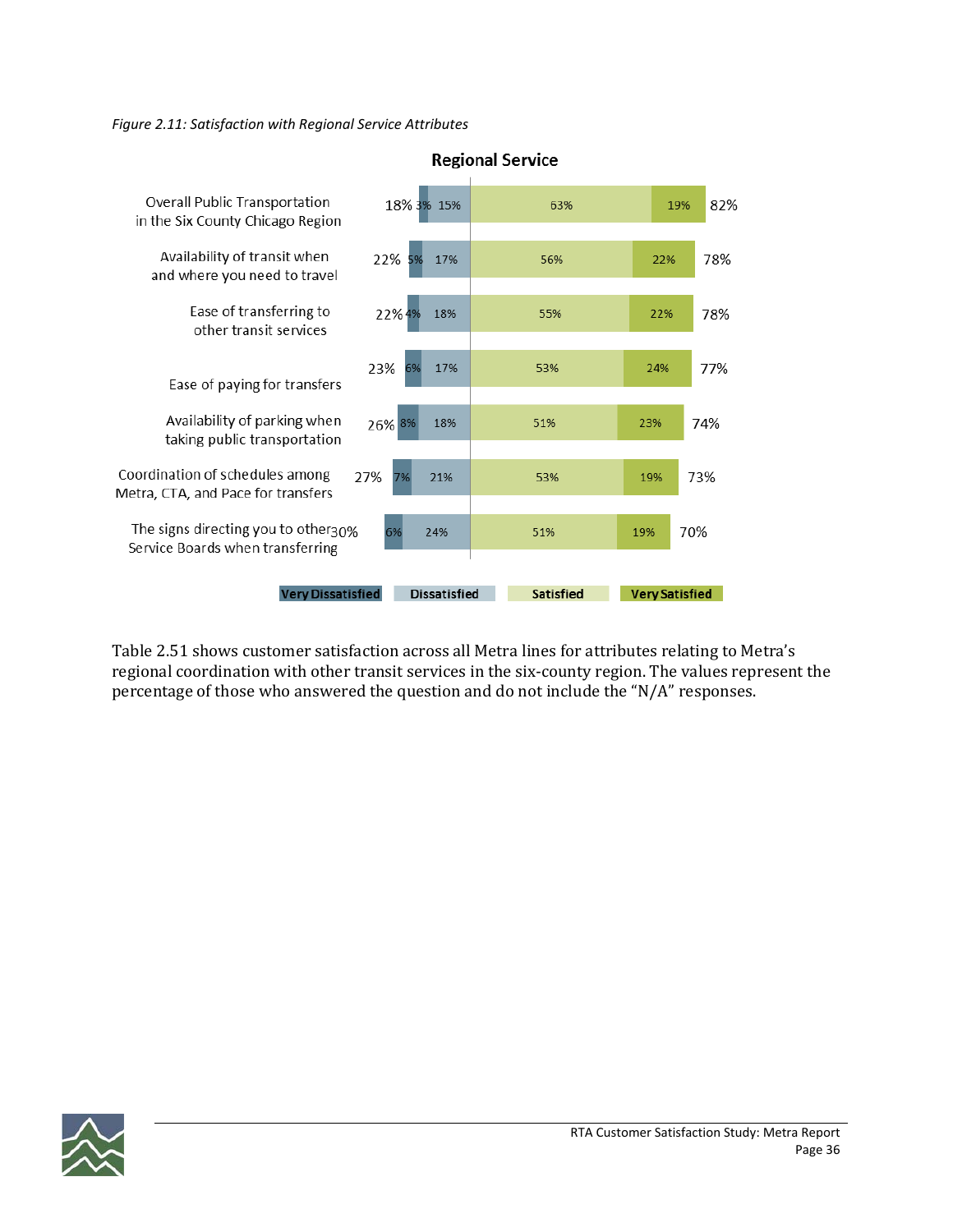| % Satisfied                                                                                 | <b>ME</b> | R1   | <b>SWS</b> | <b>HC</b> | <b>BNSF</b> | UP-<br>W | MD-<br>W | UP-<br><b>NW</b> | MD-<br>N | <b>NCS</b> | <b>UP-N</b> | <b>Overall</b> |
|---------------------------------------------------------------------------------------------|-----------|------|------------|-----------|-------------|----------|----------|------------------|----------|------------|-------------|----------------|
| Availability of<br>transit throughout<br>the region when<br>and where you<br>need to travel | 83%↑      | 82%  | 76%        | 64%       | 77%         | 79%      | 76%      | 77%              | 77%      | 74%        | 80%         | 78%            |
| Ease of<br>transferring to<br>other transit<br>services                                     | 82%↑      | 82%  | 81%        | 71%       | 77%         | 78%      | 76%      | 76%              | 78%      | 77%        | 75%         | 78%            |
| Coordination of<br>schedules among<br>Metra, CTA, and<br>Pace for transfers                 | 75%       | 76%  | 75%        | 63%       | 74%         | 73%      | 71%      | 72%              | 73%      | 69%        | 68%         | 73%            |
| Ease of paying for<br>transfers                                                             | 81%       | 82%  | 74%        | 67%       | 80%         | 75%      | 80%      | 74%              | 81%      | 81%        | 68%L        | 77%            |
| The signs directing<br>you to Pace or CTA<br>service when<br>transferring                   | 75%↑      | 76%↑ | 67%        | 62%       | 70%         | 67%      | 69%      | 71%              | 67%      | 66%        | 67%         | 70%            |
| Availability of<br>parking when<br>taking transit                                           | 82%↑      | 78%  | 85%↑       | 63%L      | 59%L        | 72%      | 83%↑     | 81%↑             | 79%↑     | 92%↑       | 71%         | 74%            |
| Overall transit in<br>the six-county<br>Chicago region                                      | 83%       | 85%  | 77%        | 69%       | 80%         | 81%      | 81%      | 83%              | 85%      | 83%        | 83%         | 82%            |

*Table 2.51: Satisfaction with Regional Service by Line*

 $\uparrow\downarrow$  indicates statistically significant difference from the Metra system average for an attribute at the 95% confidence level

### *Table 2.52: Percentage of "N/A" Responses*

| % Satisfied                                                                           | $%$ "N/A" |
|---------------------------------------------------------------------------------------|-----------|
| Availability of transit throughout<br>the region when and where you<br>need to travel | 22%       |
| Ease of transferring to other<br>transit services                                     | 39%       |
| Coordination of schedules<br>among Metra, CTA, and Pace for<br>transfers              | 48%       |
| Ease of paying for transfers                                                          | 59%       |
| The signs directing you to Pace<br>or CTA service when transferring                   | 51%       |
| Availability of parking when<br>taking transit                                        | 33%       |
| Overall transit in the six-county<br>Chicago region                                   | 19%       |

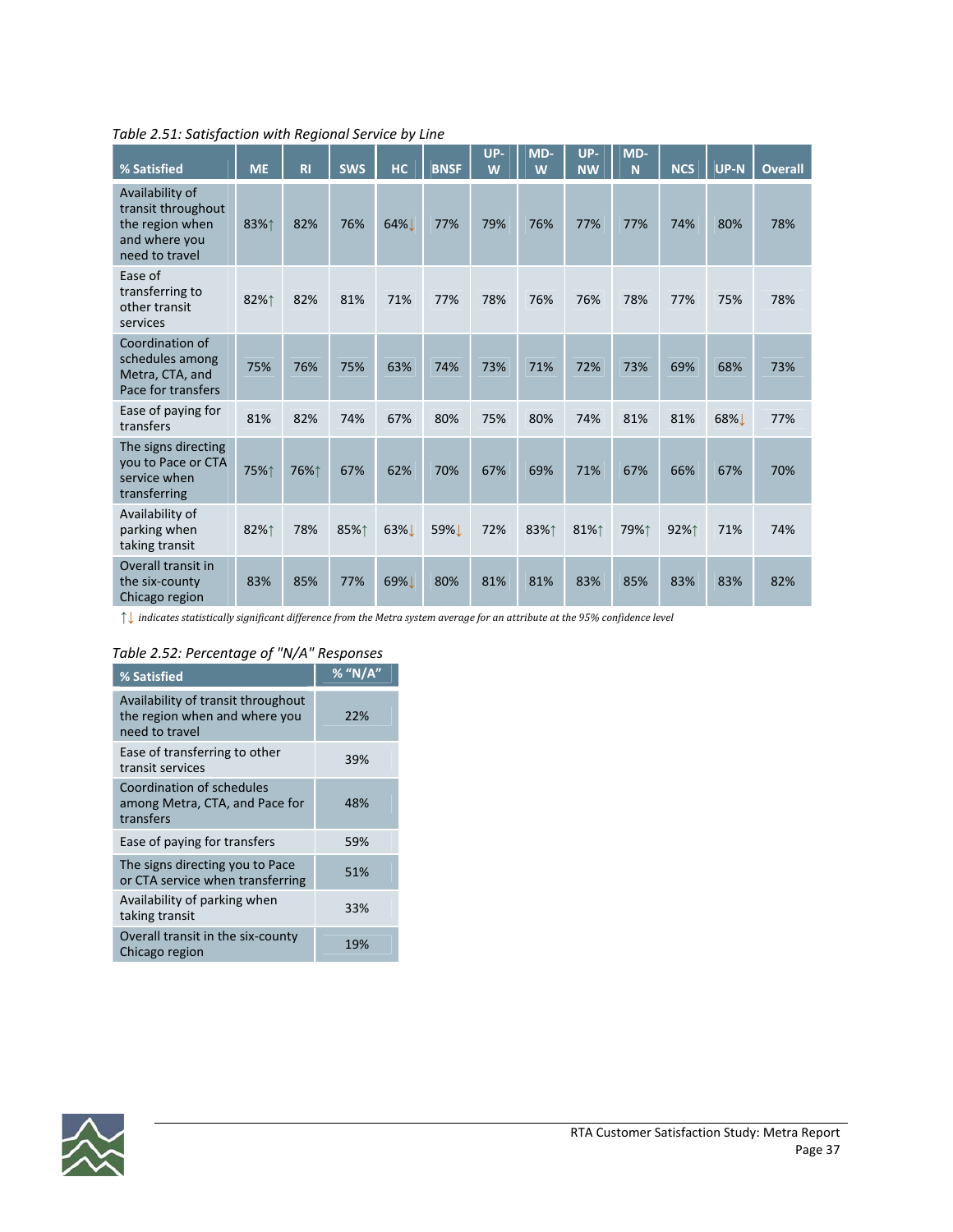### **2.2.2 Overall Value and Satisfaction**

Finally, respondents were asked to rate their satisfaction with Metra service overall and with the value of the service for the fare paid. Overall, 90% of customers are satisfied with Metra's service and 83% are satisfied with the value given the fare they pay.

As a note of interest: the survey was conducted prior to the implementation of a significant fare increase of more than 25%. Most likely, overall value ratings were not influenced by this development; rather responses were based on fares in place at the time of the survey. Also perceptions of overall value are also influenced by external conditions such as the cost of fuel and time spent traveling and as such may shift from time to time. At the time of the survey, gasoline in the Chicago area was declining from \$3.96 per gallon at the end of September to \$3.51 per gallon in December.



*Figure 2.12: Satisfaction with Overall Value and Satisfaction Attributes*

Satisfaction with Metra's service overall is consistently high across nearly all lines, with the exception of the Heritage Corridor and SouthWest Service. Customers rated value for the service paid in a similar pattern to overall satisfaction.

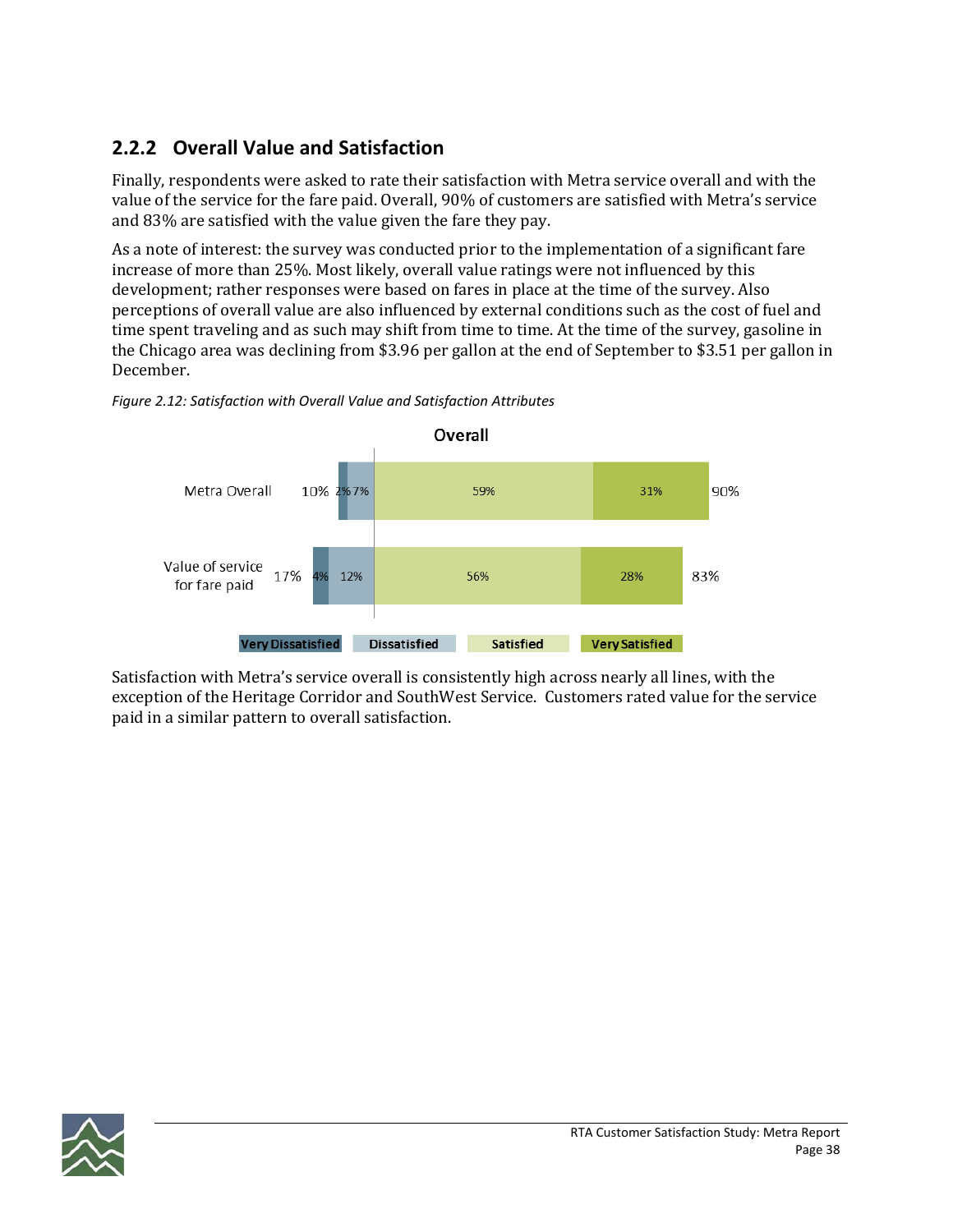*Figure 2.13: Satisfaction with Value Overall Service by Line*



### **Satisfaction with MetraOverall and Value of Service by Line**

Additionally, the longer a rider has been a Metra customer, the lower the satisfaction levels with service overall. For example, among those who have been regular customers for over three years, 89% are satisfied, while 96% of those riding for less than 6 months are satisfied.

Customers traveling inbound during the AM Peak are significantly less likely to be satisfied with Metra overall and the value for service than customers traveling at other times/directions; however, satisfaction is still relatively high. Customers traveling outbound in the midday are the most satisfied.

Table 2.53 and Table 2.54 show the satisfaction with value for the fare paid and overall satisfaction by line, time period, and direction. Riders were generally more satisfied with value in the midday.

|                          |           |        |            |     |             |        |         | $UP-$     |        |            |        |                |
|--------------------------|-----------|--------|------------|-----|-------------|--------|---------|-----------|--------|------------|--------|----------------|
| <b>% Satisfied</b>       | <b>ME</b> | R1     | <b>SWS</b> | HC  | <b>BNSF</b> | l UP-W | $IMD-W$ | <b>NW</b> | l MD-N | <b>NCS</b> | $UP-N$ | <b>Overall</b> |
| Inbound: AM Peak         | 82%       | $81\%$ | 65%        | 53% | 80%         | 86%1   | 81%     | 84%       | 85%    | 82%        | 91%1   | 82%            |
| Inbound: Midday          | 80%       | ٠      | 72%        | ٠   | 80%         | 88%    | 86%     | 83%       | 85%    | 95%        | 91%1   | 84%            |
| <b>Outbound: AM Peak</b> | 93%       | 87%    | ۰          | -   | 79%         | 91%    | 85%     | 85%       | 88%    | 80%        | 89%    | 87%            |
| Outbound: Midday         | 84%       | 86%    | -          |     | 91%         | 82%    | 100%1   | 87%       | 95%    | -          | 87%    | 88%            |

*Table 2.53: Value for Service by Line and Time/Direction*

 $\uparrow$  indicates statistically significant difference from the Metra system average for an attribute at the 95% confidence level

Note: Sample size outside of the AM Peak inbound can be somewhat small and caution must be given when interpreting the results.



<sup>↑↓</sup> indicates statistically significant difference from the Metra system average for an attribute at the 95% confidence level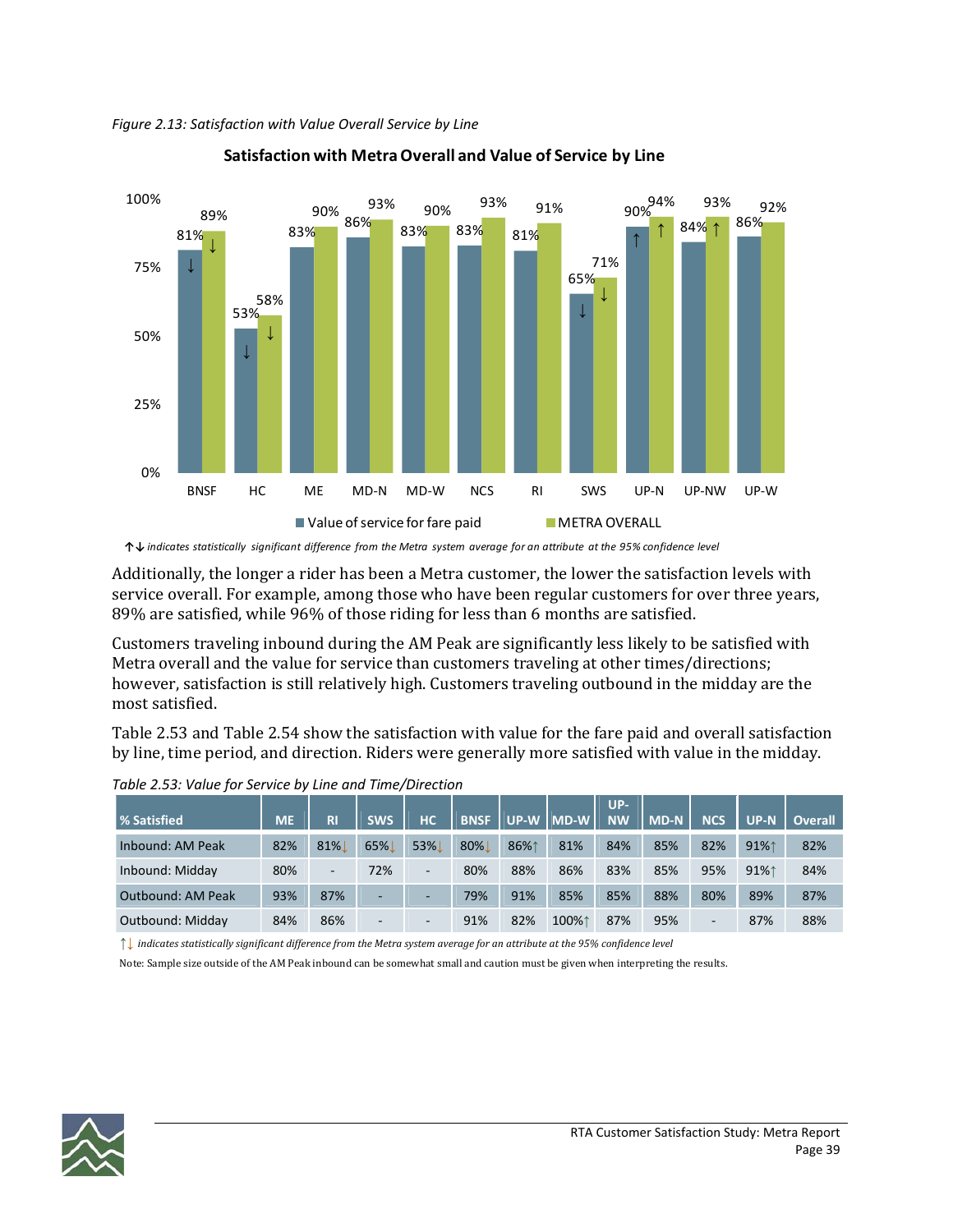*Table 2.54: Overall Satisfaction by Line and Time/Direction*

| <b>% Satisfied</b>       | <b>ME</b> | <b>RI</b> | <b>SWS</b>               | HC.                      | <b>BNSF</b> |       | UP-W MD-W | $UP-$<br><b>NW</b> | $M$ D-N | <b>NCS</b> | $UP-N$ | <b>Overall</b> |
|--------------------------|-----------|-----------|--------------------------|--------------------------|-------------|-------|-----------|--------------------|---------|------------|--------|----------------|
| Inbound: AM Peak         | 88%       | 90%       | 70%                      | 58%                      | 87%         | 91%   | 89%       | 93%1               | 92%     | 93%        | 93%1   | 89%            |
| Inbound: Midday          | 92%       | -         | 81%                      | -                        | 88%         | 93%   | 90%       | 93%                | 89%     | 95%        | 94%    | 92%            |
| <b>Outbound: AM Peak</b> | 93%       | 87%       | ۰                        |                          | 91%         | 100%1 | 87%       | 93%                | 95%1    | 96%        | 95%    | 94%            |
| Outbound: Midday         | 100%      | 100%      | $\overline{\phantom{0}}$ | $\overline{\phantom{0}}$ | 100%        | 89%   | 100%1     | 97%                | 100%    | -          | 94%    | 97%            |

 $\uparrow\downarrow$  indicates statistically significant difference from the Metra system average for an attribute at the 95% confidence level

Note: Sample size outside of the AM Peak inbound can be somewhat small and caution must be given when interpreting the results.

# **2.3 Key Drivers of Overall Customer Satisfaction**

The importance customers place on particular aspects of service can be analyzed in two ways; through reporting stated importance or by derived importance, which are mathematically estimated coefficients. Stated importance can be analyzed by presenting the proportion of respondents who indicated they consider a particular attribute or dimension as very important. Derived importance is arrived at through mathematical models that yield coefficients. The following sections will detail the results from each of these two methods.

### **2.3.1 Stated Importance**

The first method for measuring importance—stated importance—involves simply asking customers to rank the most important attributes to them that they feel contribute to their overall satisfaction. In this survey, customers were asked to rank the five most important attributes out of the 39 total attributes in the survey.

Figure 2.14 includes the attributes ranked in the top five by at least 10% of customers. The most critical service attribute that cannot be overlooked is the on‐time delivery of services (Getting to a destination on time). It is ranked as the most important aspect of service nearly three times as often as any other attribute and in the top five over 1.5 times as often as the next most important attribute. Availability of seats on the train is ranked in the top five the second most often, though it is not often the most important attribute. The safety of train operation, value of service, and cleanliness all rank similarly to availability of seating with over one‐third of customers ranking them in the top five most important attributes of Metra service.

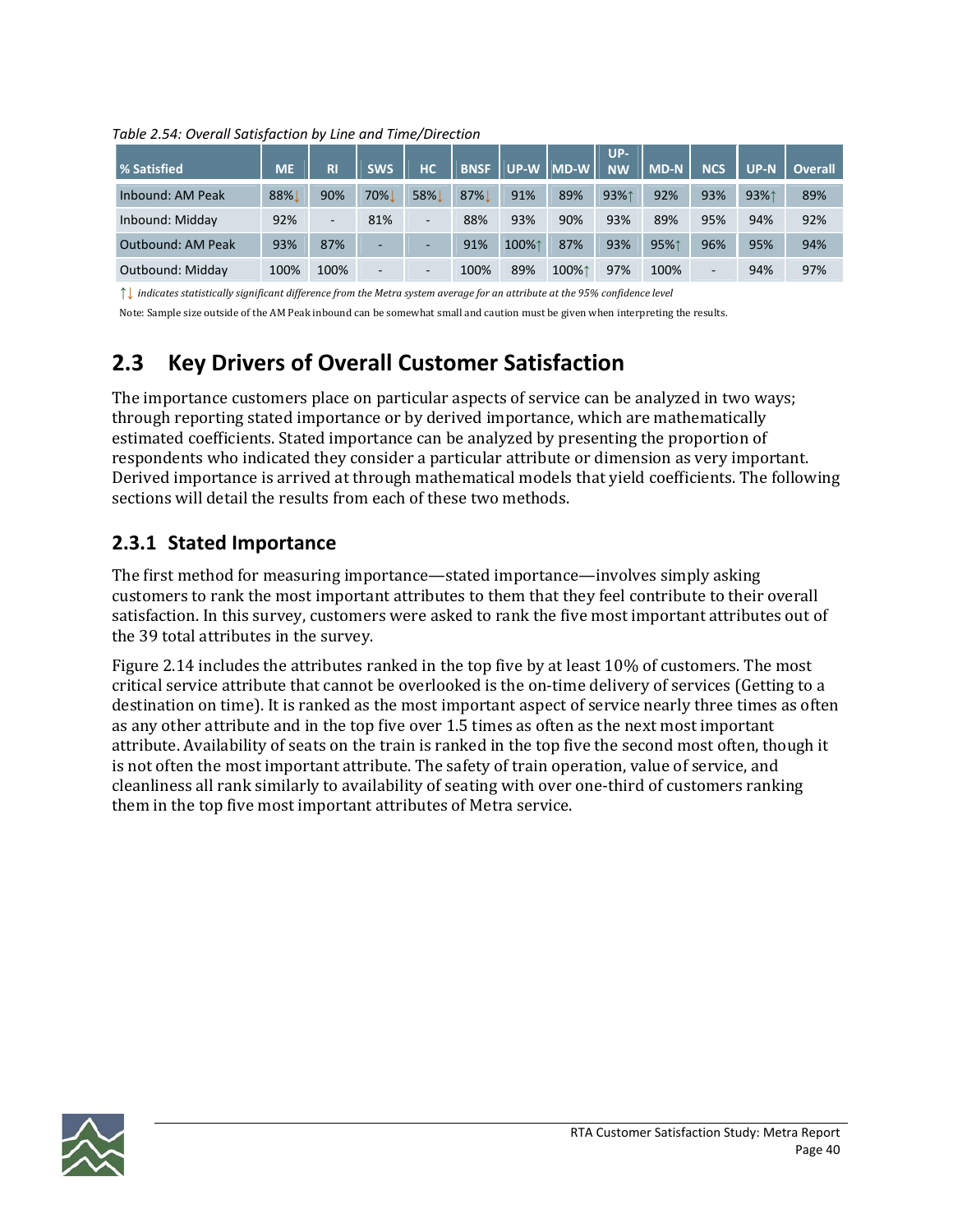*Figure 2.14: Importance Ratings for Attributes with At Least 10% of Customers Ranking in Top Five*



**Attribute Ranked in Top Five Most Important by Over 10% of Customers**

It should be noted that the importance question may be slightly skewed due to the layout of the paper survey. As noted in the methodology report, there was not sufficient space to include all attributes on the same page with the importance ranking question. Consequently, the Travel Time and Reliability attributes were listed on a separate page. It appears that up to 25% of customers did not look at this separate page when ranking the attributes and thus did not consider those attributes when reporting their rankings. At least one of these attributes is typically among the top five most important for nearly all respondents. Analysis was done to show that the ranking ordering of the important attributes was still similar among the paper and web‐based questionnaires and it was decided to include all data in the analysis. However, it should be recognized that the Time and Reliability attributes would likely be rated important by even more respondents had all attributes been listed on the same page.

Figure 2.15 shows further detail on this issue and that there are small differences in the order that paper and web resondents ranked the most important attributes that contribute to quality service. As noted, although this is not ideal, it has not dramatically influenced the overall postioning of the most important attributes. Analysis shows that the overall order of the most important attributes changed only slightly between the two groups, with paper‐based respondents ranking the total travel time outside of the top five most important attributes, but it is still in the top ten

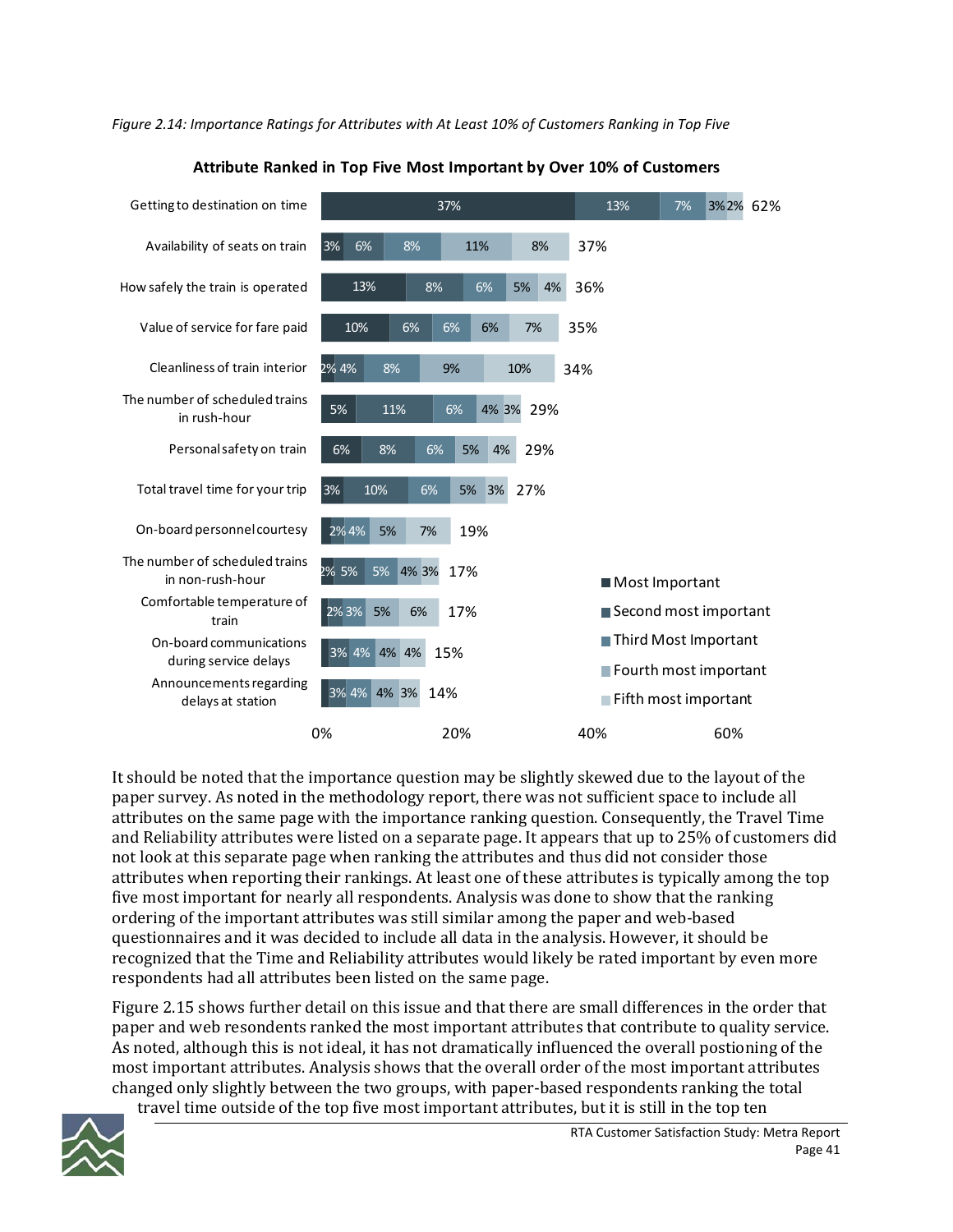attributes. The statistical modeling presented in Section 2.3.2 Derived Importance verifies that the overall importance of the Travel Time and Reliability attributes.

#### *Figure 2.15: Most Important Attributes by Survey Method*



Figure 2.16 shows the attributes most frequently ranked as the top five most important by time period and direction of travel; Figure 2.17 shows these attributes by ticket type. Getting to the destination on time was rated as important the most often by respondents.





#### **Top Five Most Important:Outbound AM Peak**



#### 34% 35% 38% 40% 60% Cleanliness of train interior Value of service for fare paid How safely the train is operated Availability of seats on train Getting to destination on time



### **Top Five Most Important: Inbound Midday**

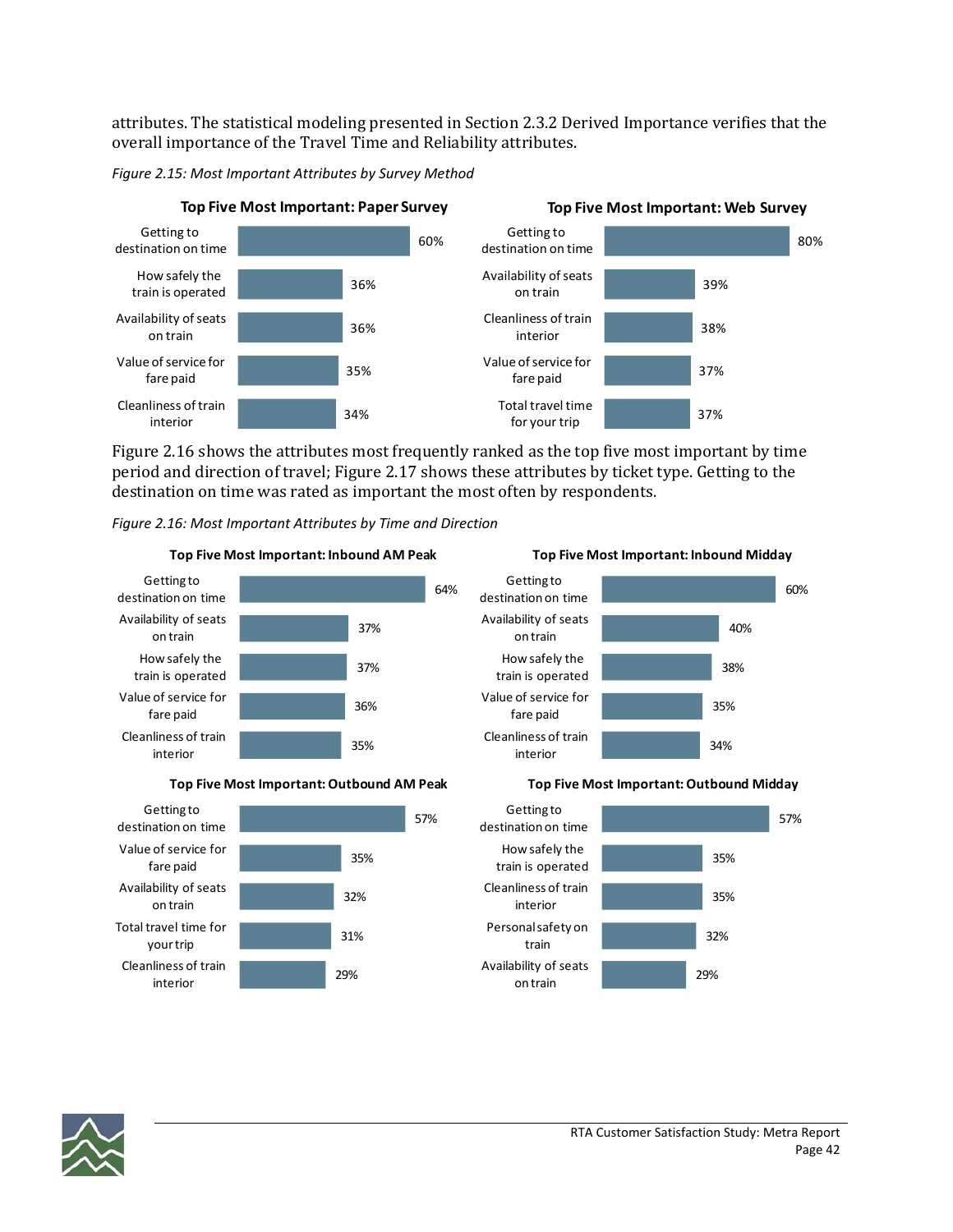*Figure 2.17: Most Important Attributes by Ticket Type*



#### Top Five Most Important: Monthly Ticket





#### Top Five Most Important: One-Way Ticket



Table 2.55 and Table 2.56 underscore the impact of on-time performance on overall satisfaction. Both tables show a cross tabulation of getting to destination on-time with how satisfied customers are with Metra service and value overall. Cells with higher values are in darker colors. Table 2.55 shows that 28% people who are very dissatisfied with getting to their destination on time are also very dissatisfied with Metra overall, and *no* respondents who indicated they are very satisfied with on time performance are unsatisfied with Metra overall.

|                        |                          | Metra Overall                      |                     |                  |                       |  |  |  |  |
|------------------------|--------------------------|------------------------------------|---------------------|------------------|-----------------------|--|--|--|--|
|                        |                          | <b>Very</b><br><b>Dissatisfied</b> | <b>Dissatisfied</b> | <b>Satisfied</b> | <b>Very Satisfied</b> |  |  |  |  |
|                        | <b>Very Dissatisfied</b> | 28%                                | 32%                 | 34%              | 6%                    |  |  |  |  |
| <b>Getting to</b>      | <b>Dissatisfied</b>      | 4%                                 | 25%                 | 64%              | 6%                    |  |  |  |  |
| destination<br>on time | <b>Satisfied</b>         | 1%                                 | 5%                  | 76%              | 18%                   |  |  |  |  |
|                        | <b>Very Satisfied</b>    | 0%                                 | 1%                  | 39%              | 59%                   |  |  |  |  |

*Table 2.55: Correlation between On‐Time Service and Overall Satisfaction*

The relationship between on-time performance and perceived value for fare paid is similar to the previous table. Table 2.56 shows that 35% of respondents who indicated they are very unsatisfied with on-time services are also very unsatisfied with the value of Metra service for the cost of the fare. Those who are very satisfied with on-time performance are very satisfied with the value for a ticket (51%).

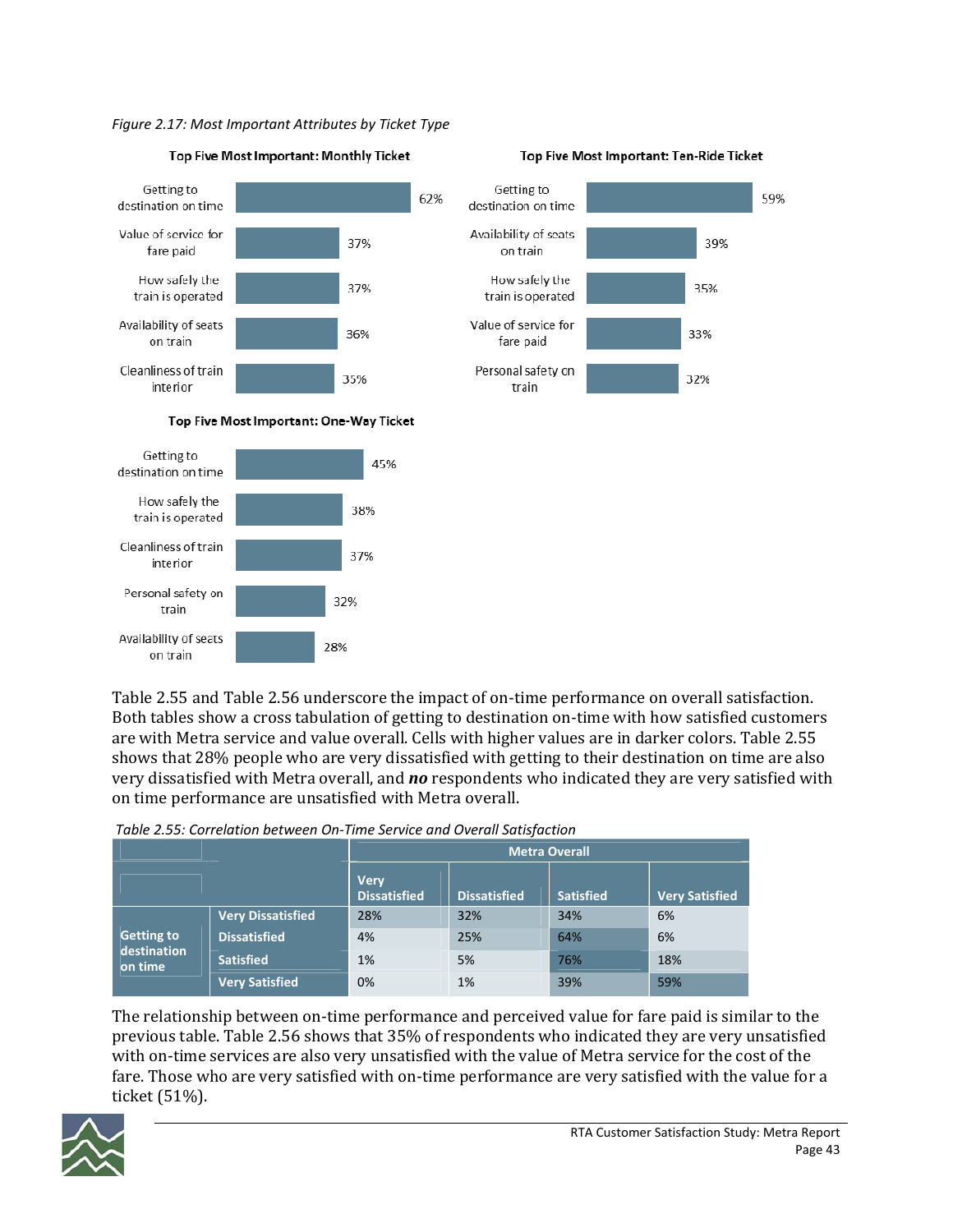|                        |                          | <b>Value of Service for Fare Paid</b> |                     |                  |                       |  |  |  |
|------------------------|--------------------------|---------------------------------------|---------------------|------------------|-----------------------|--|--|--|
|                        |                          | <b>Very</b><br><b>Dissatisfied</b>    | <b>Dissatisfied</b> | <b>Satisfied</b> | <b>Very Satisfied</b> |  |  |  |
|                        | <b>Very Dissatisfied</b> | 35%                                   | 27%                 | 32%              | 5%                    |  |  |  |
| <b>Getting to</b>      | <b>Dissatisfied</b>      | 10%                                   | 29%                 | 52%              | 9%                    |  |  |  |
| destination<br>on time | <b>Satisfied</b>         | 2%                                    | 13%                 | 68%              | 16%                   |  |  |  |
|                        | <b>Very Satisfied</b>    | 1%                                    | 4%                  | 44%              | 51%                   |  |  |  |

*Table 2.56: Correlation between On‐Time Service and Overall Value*

### **2.3.2 Derived Importance**

Derived importance measures are arrived at through statistically testing the strength a collection of attributes have on influencing overall satisfaction. Derived importance can help further isolate the underlying factors driving overall customer satisfaction that a respondent may not explicitly state.

For this analysis, individual service attributes were modeled as predictors that influence overall satisfaction with Metra services. A multiple regression model was produced using a forward step iterative process. In this approach, the service attribute with the highest correlation with the dependent variable is the first to be entered into the equation. Additional variables are then added if they are shown to significantly influence overall satisfaction. If any variable does not increase the overall predictive power of the model is eliminated from the equation. For example, through repeated iterations it was found that 'Personal security while purchasing tickets' and 'Signs directing to CTA and Pace transfers' did not significantly influence a customer's overall satisfaction with service and thus were not included in the final model. The final model is parsimonious in that it only contains attributes that significantly influence overall satisfaction.

Other service attributes were removed during the analysis when shown to be highly correlated with one another, and their effects on satisfaction could not be reliably tested in the final model. For example, many of the Safety and Security attributes tended to be highly correlated with one another and thus only one of the correlated attributes from that category was included in the final model. The final regression model yielded 19 of the 39 attributes that significantly influence overall satisfaction, shown in Figure 2.18.

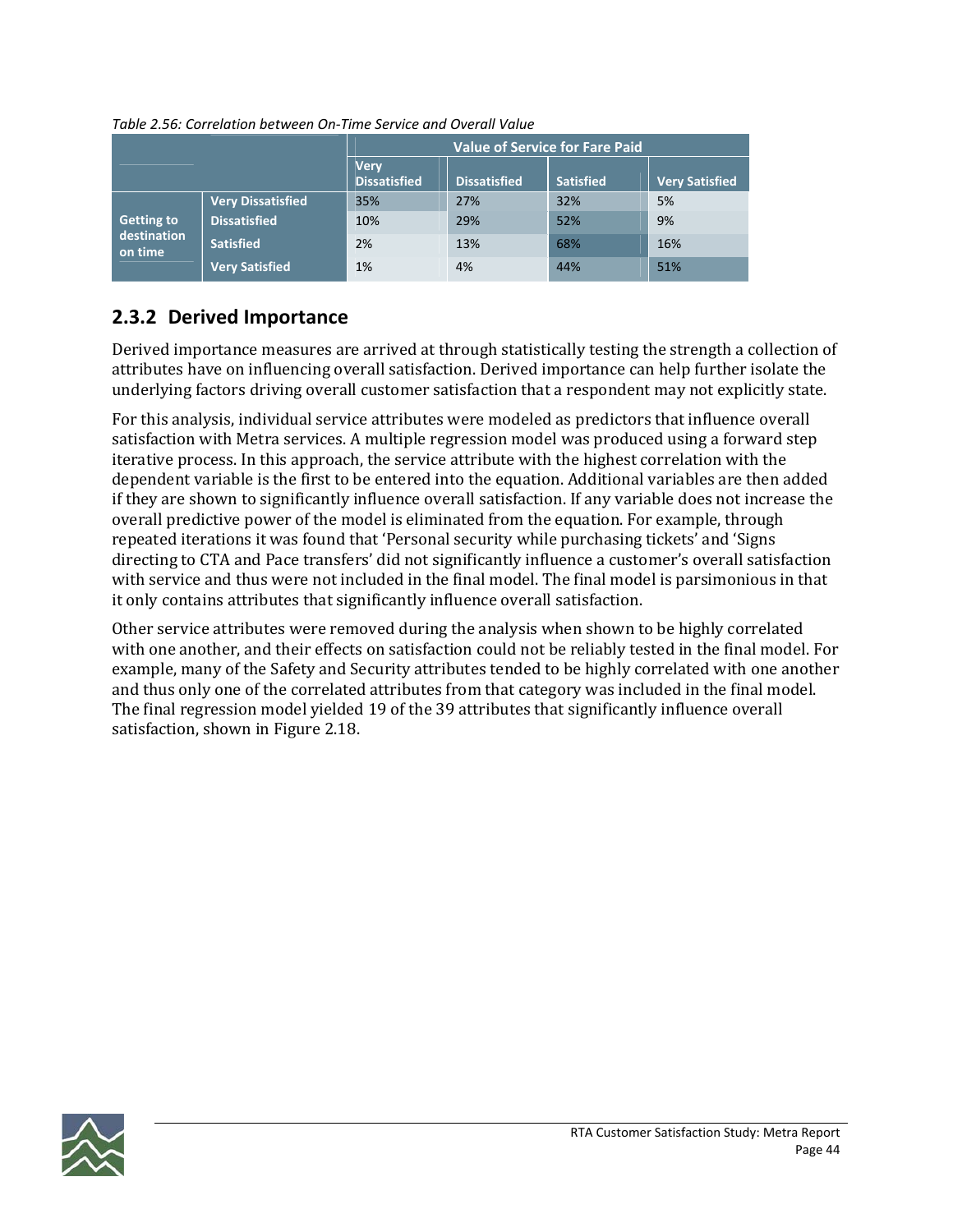

### **Derived Importance Coefficients**

The horizontal axis in Figure 2.18 displays the coefficient values for each attribute's impact on overall satisfaction. The model showed excellent explanatory power with an adjusted  $R^2$  of .66, reasonably high for this type of transit service research. This value means 66% of the responses can be explained by this model. The most important derived attributes that influence overall satisfaction are unsurprising and generally consistent with stated importance. Getting to your destination on time has almost twice the influence on overall satisfaction than the next most important variable, total travel time, reflecting that on-time quick performance is the main reason why respondents use Metra. Train safety and cleanliness also ranked very high. On-board courtesy and communications also ranked as highly important.

As a note; the number of trains that operate at peak and off-peak periods have relatively low levels of derived importance in this model. Although it would make intuitive sense that the number trains on peak and off‐peak periods would also be ranked as extremely important, analysis shows that respondents tend to think of these two attributes in a similar way as they do to on-time service and total travel time; i.e. statistical correlation between these attributes means the effects they have on overall satisfaction cannot be entirely separated from one another. However, on‐time performance and total travel time were more highly correlated with overall satisfaction than the number of trains in peak or off‐peak. Although correlation was found between these attributes, it was still below the threshold to eliminate the attributes from the model. Should the attributes getting to the

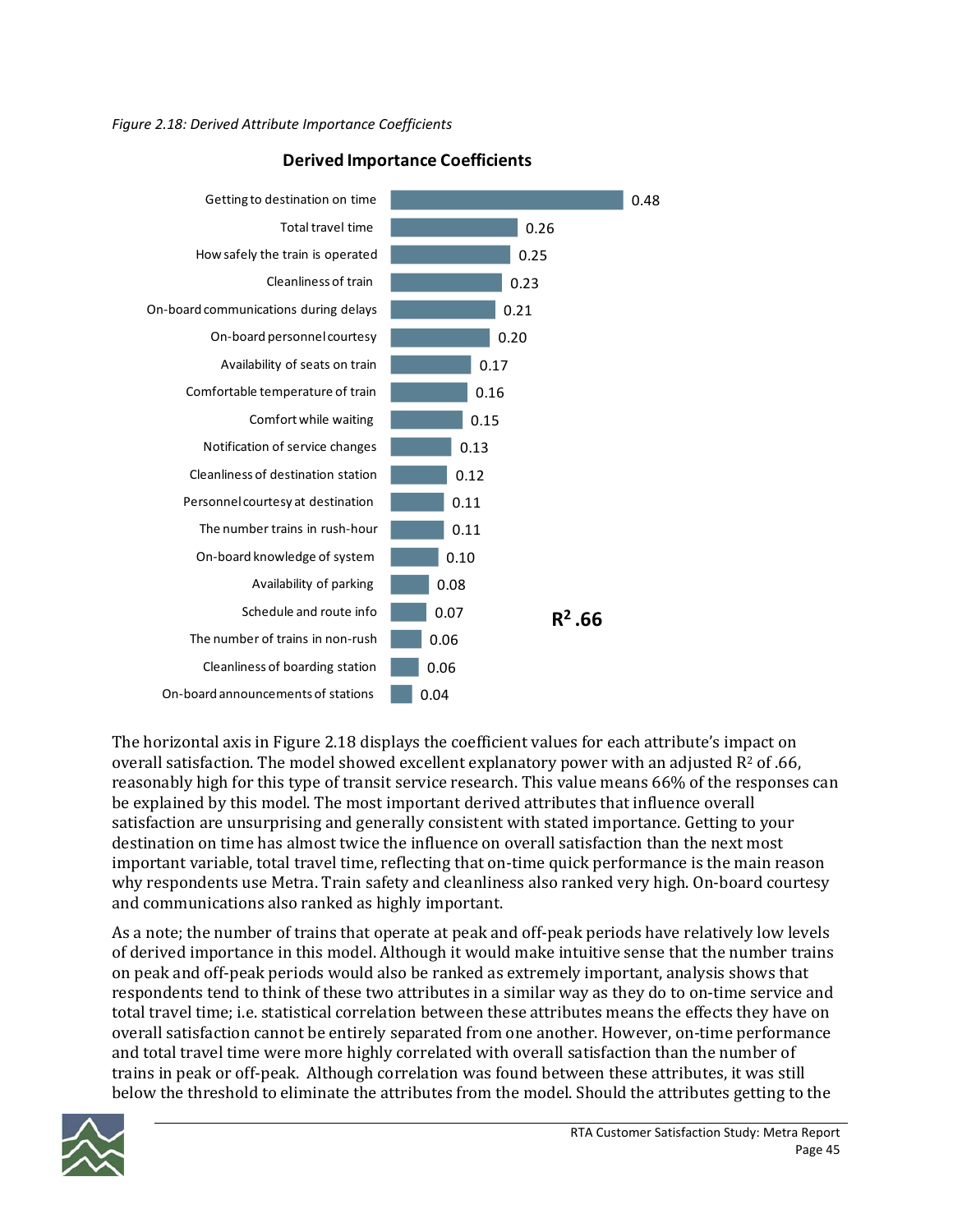destination on-time and total travel time be removed from the model, it is likely these attributes would have much larger coefficients.

Figure 2.19 is a quadrant chart showing customer satisfaction and derived customer importance. Quadrant charts are useful way to visualize service priorities by placing customer satisfaction into context with overall importance. The vertical (Y) axis represents the derived importance of the service attributes. Derived importance increases from the bottom of the chart to the top. The horizontal (X) axis represents the portion of respondents who indicated they were at least 'satisfied' with each service attribute. The vertical line that travels through the center of the chart is the average satisfaction (83%) that respondents reported across all attributes. The horizontal line that travels through the chart represents the average value for the importance coefficients derived across all attributes. The chart can be interpreted by noting the values in the four corners, each demarking a single quadrant bounded by the average importance and satisfaction lines.

| Quadrant | <b>Location</b>    | <b>Satisfaction Level</b> | Importance            | <b>Action</b>                       |
|----------|--------------------|---------------------------|-----------------------|-------------------------------------|
|          | Top left           | Relatively low            | Relatively high       | Attributes for improvement          |
| 2        | Top right          | Relatively high           | Relatively high       | Attributes to maintain              |
| 3        | <b>Bottom left</b> | Relatively low            | <b>Relatively low</b> | Attributes to monitor               |
| 4        | Bottom right       | Relatively high           | Relatively low        | Attributes with no immediate action |

*Table 2.57: Understanding a Quadrant Chart*



Attributes found in the top left quadrant (#1) in Figure 2.19 are below average in satisfaction ratings and above average in importance. Most of these attributes are just barely below the average satisfaction, with the exception of on-board communication during service delays. On-board

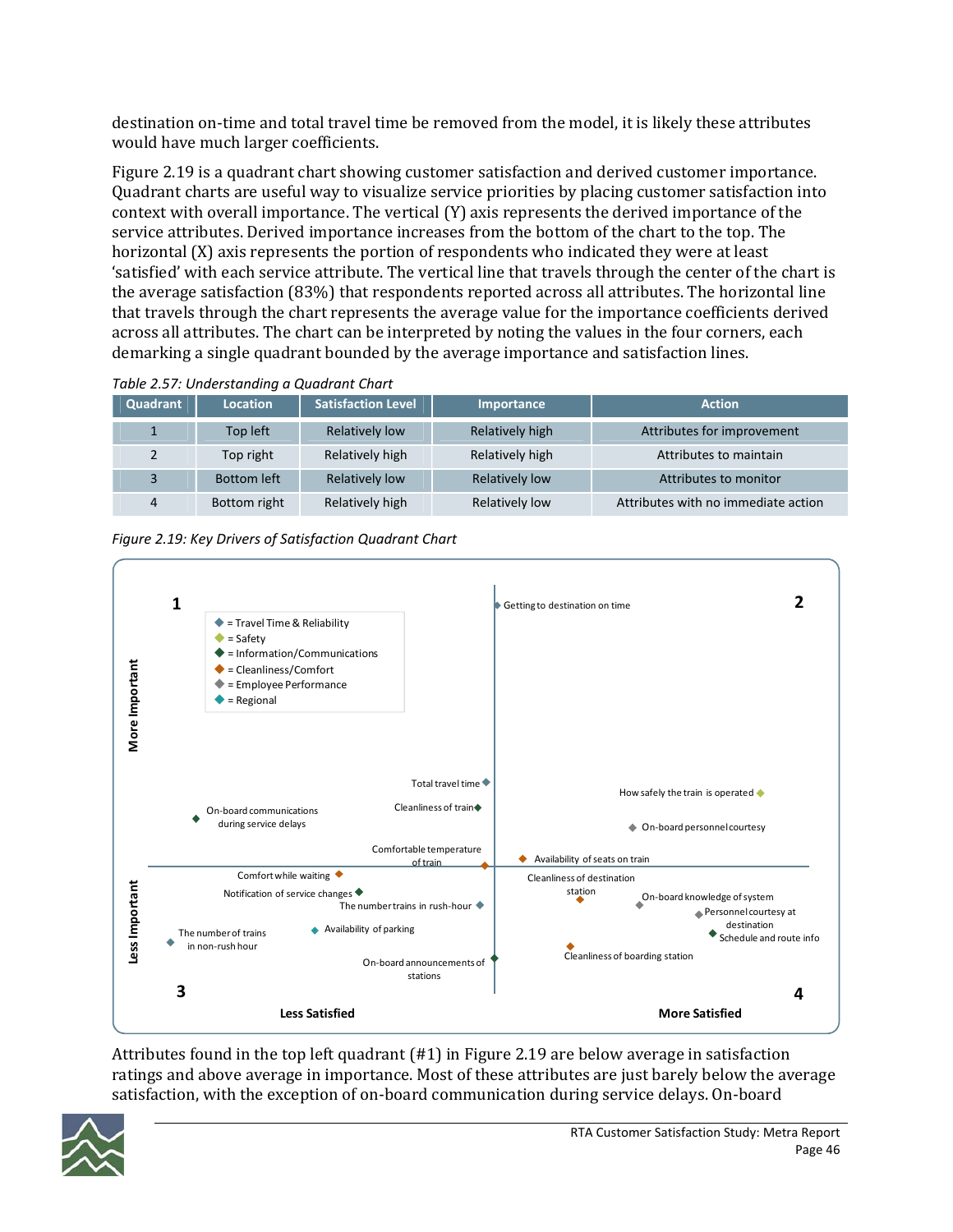communication of delays is a top five driver of overall satisfaction with Metra but among the lowest in terms of satisfaction with an attribute. Total travel time, cleanliness of train, and comfortable temperatures are also in this quadrant and it is worth prioritizing improvements these attributes.

In the top right quadrant (#2), attributes that are above average in importance and above average in satisfaction should be viewed as a top priority to maintain and strengths to communicate to customers. Metra customers feel on‐board personnel courtesy and availability of seating have above average importance and satisfaction levels. It should be noted though that the most important attribute—getting to the destination on time—rates only marginally above average on satisfaction. Although all attributes located above average importance deserve careful consideration, attributes within quadrant #1 are where attention should be first directed.

Metra should also monitor the attributes in quadrant #3, which have lower levels of satisfaction and could become important in the future.

The results of this weighted satisfaction quadrant should, on the whole, be encouraging for Metra. Customers are largely satisfied with the most important services a commuter rail should offer. Where dissatisfaction exists, the adjustments required are small and represent only 'fine tuning' rather than any kind of major overhaul of the system or service.

# **2.4 Customer Attitudes and Loyalty**

Respondents were also asked to give opinions about specific policies, service preferences and schedule details that may influence their travel choices. Respondents also reported their expectations of Metra's services as well as their loyalty as a customer.

## **2.4.1 Customer Attitudes**

In most cases where respondents must travel earlier than normal, Metra remains a viable travel option; however, customers who must stay later than normal were substantially less likely to agree that they would take Metra. Most interesting is the proportion of respondents who leave earlier than they otherwise might to claim a parking spot (72%). This proportion is similar across access modes. Because customers driving to Metra make up over 50% of all respondents, this means a large portion of Metra's ridership alter their travel behavior to continue using their cars to access the service.

Customers on the Milwaukee District – North line are the least likely to agree that they need to leave early to find a parking space, while Rock Island customers are the most likely to report this behavior (Table 2.58). More North Central Service customers than customers of other lines felt they could not take Metra if they needed to leave earlier or later. Heritage Corridor customers were the least likely to feel they could take Metra if they needed to return home at a later time. Those traveling outbound in the AM Peak are less likely to feel they can take Metra if they have to be at work early (Table 2.59).

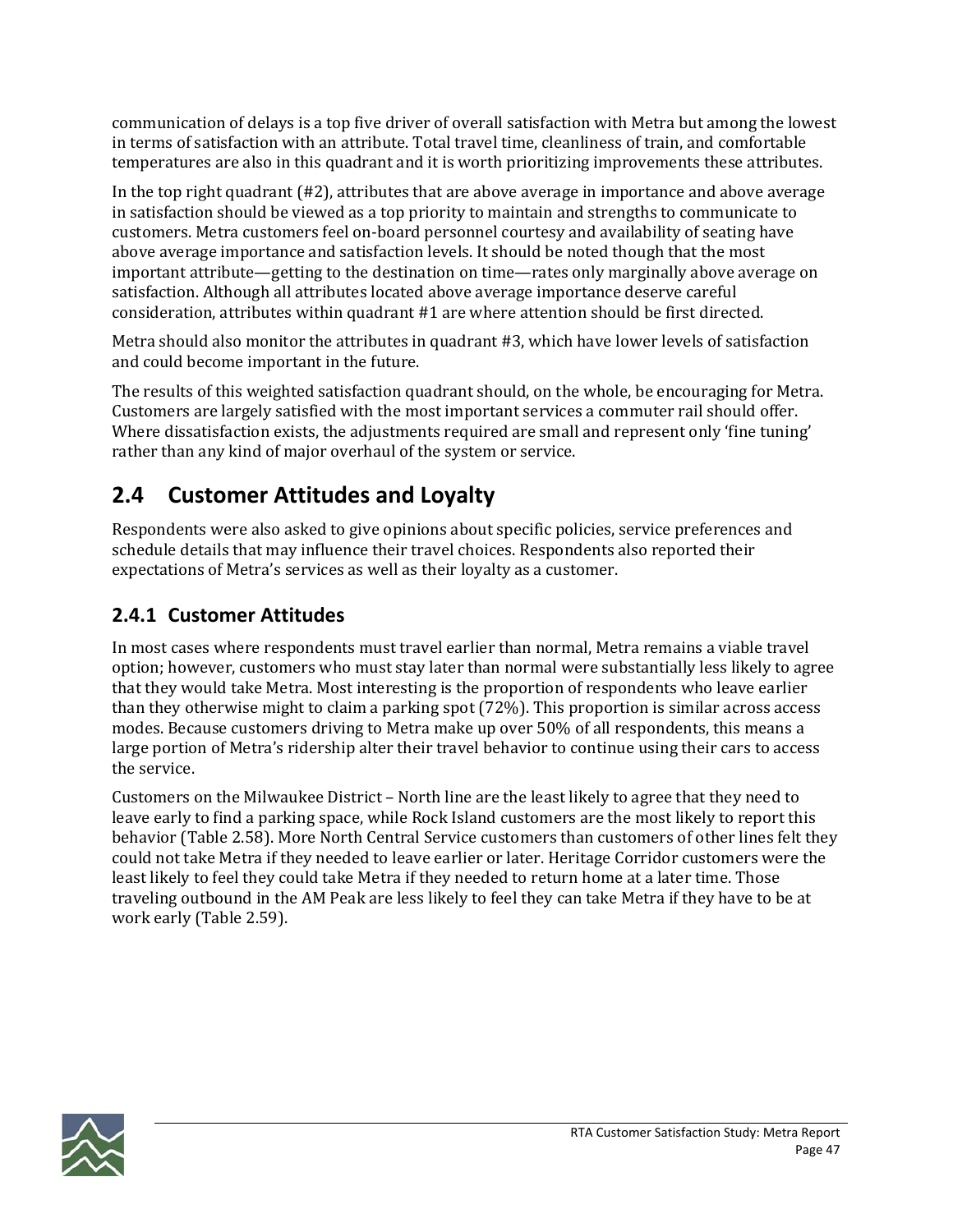| $%$ agree                                                                                                | <b>ME</b> | <b>RI</b> | <b>SWS</b> | HC     | <b>BNSF</b> | UP-W | $MD-$<br>W | $UP-$<br><b>NW</b> | $MD-$<br>N | <b>NCS</b> | $UP-N$ | Overall |
|----------------------------------------------------------------------------------------------------------|-----------|-----------|------------|--------|-------------|------|------------|--------------------|------------|------------|--------|---------|
| I take an earlier train than<br>necessary in order to find a<br>parking space                            | 71%       | 78%↑      | 70%        | 67%    | 73%         | 75%  | 72%        | 73%                | 56%        | 69%        | 76%    | 72%     |
| I don't take Metra when I<br>need to be at work early                                                    | 19%       | 18%       | 22%        | 29%1   | $14\%$      | 14%  | 15%        | 16%                | 34%↑       | 36%↑       | 14%    | 18%     |
| My work schedule does<br>not require me to be at the<br>same workplace every day                         | 20%       | 17%       | 13%        | $11\%$ | 21%         | 21%  | 19%        | 24%                | 34%↑       | 16%        | 23%    | 22%     |
| I don't take Metra if I have<br>to work late, or to attend<br>an evening class, appt or<br>entertainment | 33%       | 37%       | 41%        | 65%↑   | 35%         | 27%  | 29%        | 31%                | 41%↑       | 46%        | 36%    | 34%     |

*Table 2.58: Customer Attitudes towards Personal Scheduling and Metra Use by Line*

 $\uparrow\downarrow$  indicates statistically significant difference from the Metra system average for an attribute at the 95% confidence level

| % agree                                                                                                   | Inbound:<br><b>AM Peak</b> | Inbound:<br><b>Midday</b> | Outbound:<br><b>AM Peak</b>             | Outbound:<br>Midday | <b>Overall</b> |
|-----------------------------------------------------------------------------------------------------------|----------------------------|---------------------------|-----------------------------------------|---------------------|----------------|
| I take an earlier train than<br>necessary in order to find a<br>parking space                             | 72%                        | 74%                       | 70%                                     | 72%                 | 72%            |
| I don't take Metra when I<br>need to be at work early                                                     | 18%                        | $12\%$                    | $30\%$ <sup><math>\uparrow</math></sup> | 13%                 | 18%            |
| My work schedule does not<br>require me to be at the<br>same workplace every day                          | 19%!                       | $30\%$                    | 25%                                     | $37\%$              | 22%            |
| I don't take Metra if I have<br>to work late, or to attend<br>an evening class, appt. or<br>entertainment | 35%                        | 31%                       | 41%↑                                    | 28%                 | 34%            |

 $\uparrow\downarrow$  indicates statistically significant difference from the Metra system average for an attribute at the 95% confidence level

| % agree                                                                                                   | <b>Monthly</b> | <b>Ten-Ride</b> | One-Way | <b>Circuit</b><br><b>Ride Free</b><br>Permit | <b>Other</b> | <b>Overall</b> |
|-----------------------------------------------------------------------------------------------------------|----------------|-----------------|---------|----------------------------------------------|--------------|----------------|
| I take an earlier train than<br>necessary in order to find a<br>parking space                             | 73%            | 71%             | 70%     | 58%                                          | 78%          | 72%            |
| I don't take Metra when I<br>need to be at work early                                                     | 16%            | 19%             | 26%     | 31%                                          | 25%          | 18%            |
| My work schedule does not<br>require me to be at the same<br>workplace every day                          | 11%            | 41%             | 48%     | 36%                                          | 12%          | 22%            |
| I don't take Metra if I have to<br>work late, or to attend an<br>evening class, appt. or<br>entertainment | 31%            | 42%             | 34%     | 28%                                          | 45%          | 34%            |

The next three tables show customer attitudes towards Service and Savings by line, by time/direction, and by ticket type. Only 32% of customers believe they are saving money when using Metra instead of other means of travel. Forty percent of respondents indicated the price of gas influences their decision to use Metra, and quiet cars seem to be widely liked.

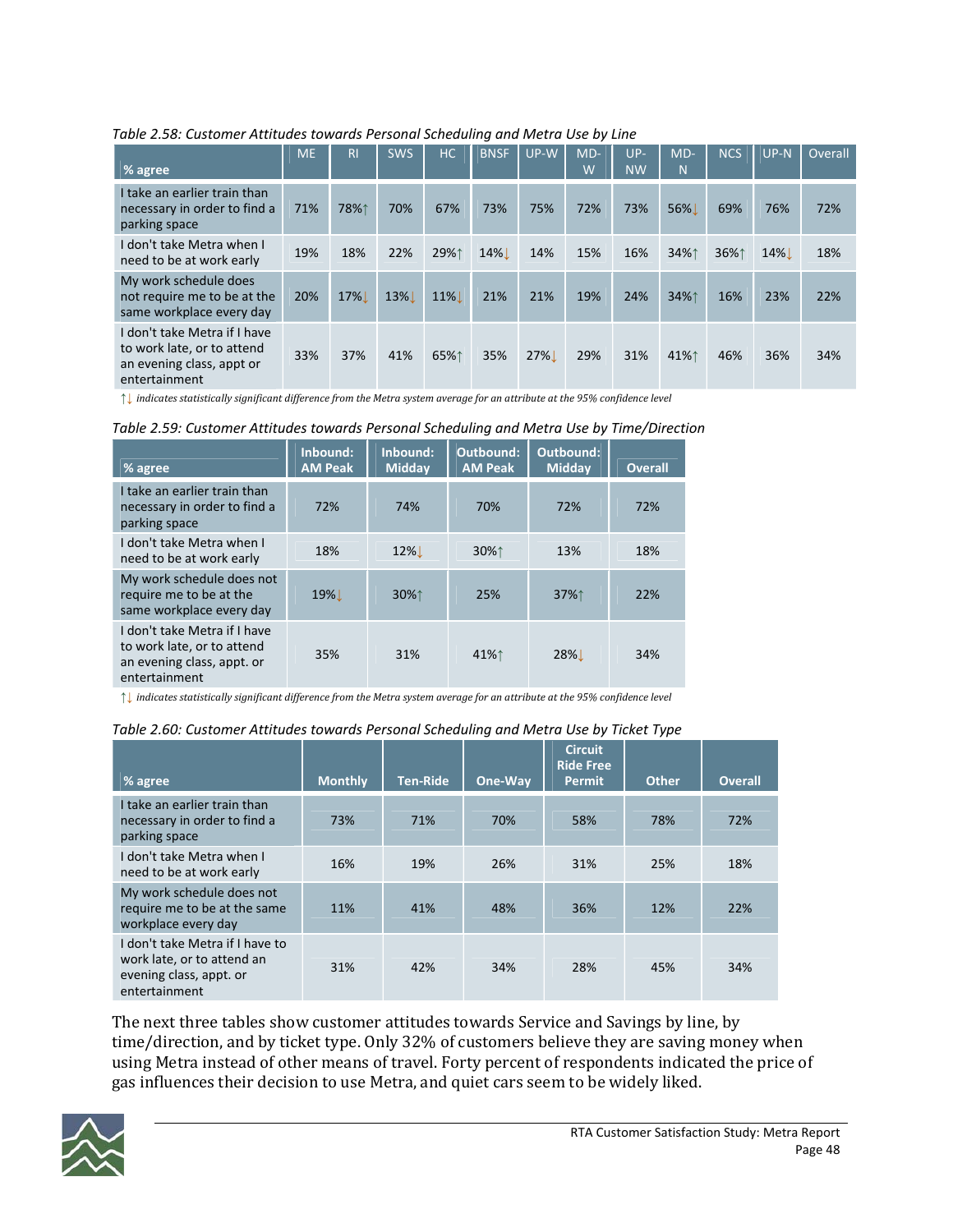*Table 2.61: Customer Attitudes towards Service and Savings by Train Line*

| % agree                                                                          | <b>ME</b> | R <sub>l</sub> | <b>SWS</b>       | HC     | <b>BNSF</b> | UP-W | $MD-$<br>W | $UP-$<br><b>NW</b> | $MD-$<br>N | <b>NCS</b> | $UP-N$ | Overall |
|----------------------------------------------------------------------------------|-----------|----------------|------------------|--------|-------------|------|------------|--------------------|------------|------------|--------|---------|
| Conductors on my train are<br>thorough when collecting<br>fares/checking tickets | 83%       | 87%↑           | 87%              | 80%    | 85%         | 88%1 | 87%        | 85%                | 67%        | 87%        | 81%    | 83%     |
| Quiet cars are good to have<br>on my train                                       | 75%       | 68%            | 69%              | 65%    | 72%         | 74%  | 72%        | 72%                | 58%        | 68%        | 75%    | 71%     |
| The cost of gasoline has<br>influenced my decision to<br>use Metra               | 50%1      | 44%            | 43%              | 36%    | 38%         | 38%  | 40%        | 38%                | 38%        | 45%        | 36%    | 40%     |
| I save money using Metra<br>relative to other methods<br>of traveling            | 29%       | 28%            | 10% <sup>1</sup> | $21\%$ | 44%↑        | 32%  | 22%        | 34%                | 36%        | 17%        | 31%    | 32%     |

 $\uparrow\downarrow$  indicates statistically significant difference from the Metra system average for an attribute at the 95% confidence level

*Table 2.62: Customer Attitudes towards Service and Savings by Time/Direction*

| % agree                                                                          | Inbound:<br><b>AM Peak</b> | Inbound:<br><b>Midday</b> | Outbound:<br><b>AM Peak</b> | Outbound:<br><b>Midday</b> | <b>Overall</b> |
|----------------------------------------------------------------------------------|----------------------------|---------------------------|-----------------------------|----------------------------|----------------|
| Conductors on my train are<br>thorough when collecting<br>fares/checking tickets | 83%                        | 84%                       | <b>77%</b>                  | 88%↑                       | 83%            |
| Quiet cars are good to have<br>on my train                                       | 69%                        | 77%↑                      | 70%                         | 80%↑                       | 71%            |
| The cost of gasoline has<br>influenced my decision to<br>use Metra               | 38%                        | 43%                       | 47%↑                        | 48%↑                       | 40%            |
| I save money using Metra<br>relative to other methods<br>of traveling            | 33%                        | 28%                       | 36%                         | 29%                        | 32%            |

 $\uparrow\downarrow$  indicates statistically significant difference from the Metra system average for an attribute at the 95% confidence level

#### *Table 2.63: Customer Attitudes towards Service and Savings by Ticket Type*

| % agree                                                                          | <b>Monthly</b> | <b>Ten-Ride</b> | One-Way | <b>Circuit</b><br><b>Ride Free</b><br><b>Permit</b> | <b>Other</b> | <b>Overall</b> |
|----------------------------------------------------------------------------------|----------------|-----------------|---------|-----------------------------------------------------|--------------|----------------|
| Conductors on my train are<br>thorough when collecting<br>fares/checking tickets | 83%            | 85%             | 84%     | 88%                                                 | 82%          | 83%            |
| Quiet cars are good to have<br>on my train                                       | 70%            | 72%             | 79%     | 63%                                                 | 65%          | 71%            |
| The cost of gasoline has<br>influenced my decision to<br>use Metra               | 38%            | 42%             | 53%     | 57%                                                 | 59%          | 40%            |
| I save money using Metra<br>relative to other methods<br>of traveling            | 34%            | 30%             | 24%     | 46%                                                 | 68%          | 32%            |

### **2.4.2 Customer Loyalty and Expectations**

Perhaps the ultimate vote of customer confidence in Metra can be summarized by Figure 2.20, which shows the proportion of customers who would recommend Metra to others.

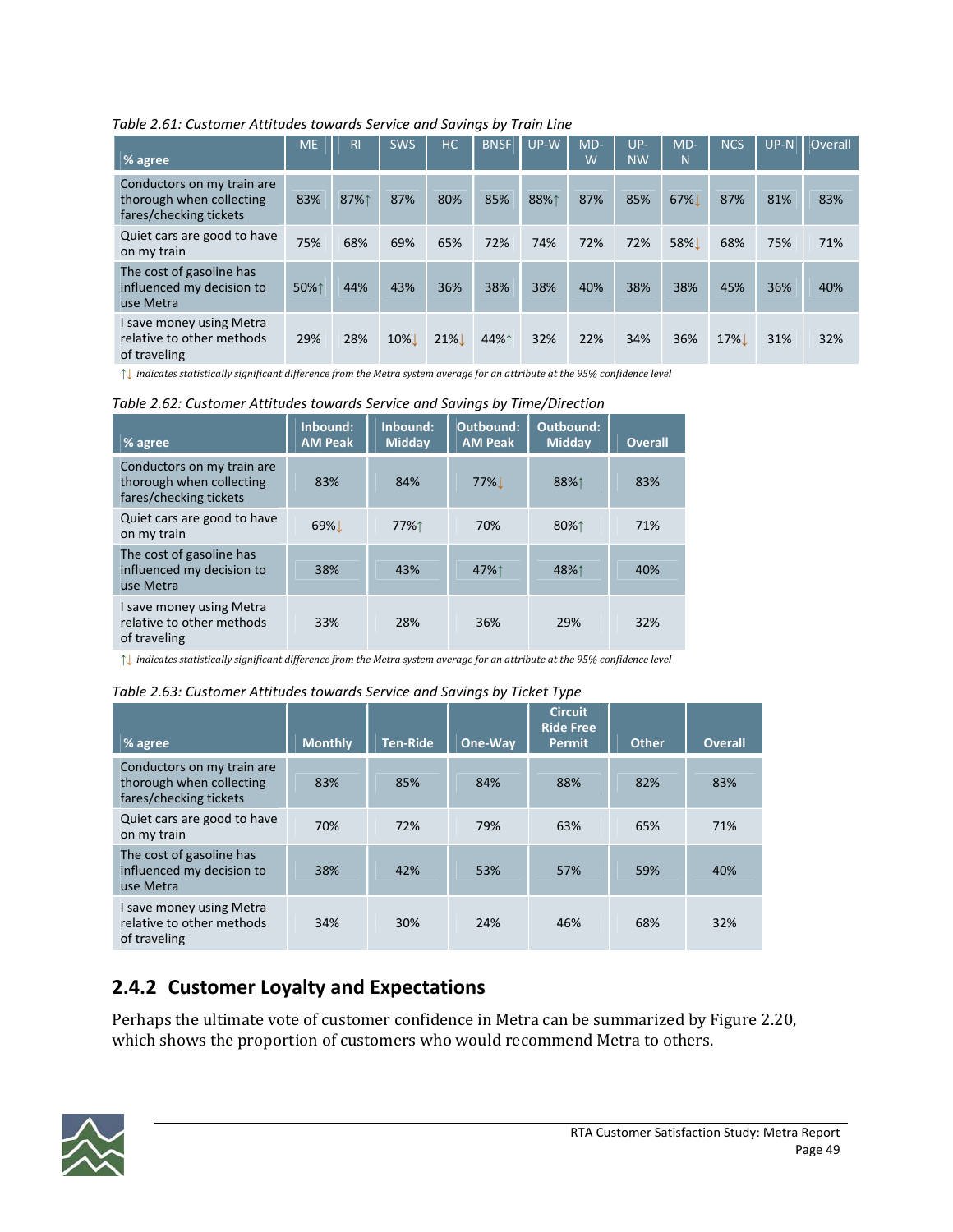



**How likely are you to recommend Metra to others?**

Figure 2.21 shows what customers expect from service performance across all respondents. Overall, 87% of customers feel that Metra is meeting their expectations in terms of general service performance.





**Does Metra meet your expectations as far as overall**

*Table 2.64: Likelihood to Recommend Metra and Expectations by Line*

|                              | <b>ME</b> | HC  | R    | <b>SWS</b> | <b>BNSF</b> | <b>UP-</b><br>W | MD-<br>W | <b>UP-</b><br><b>NW</b> | MD-<br>N | <b>NCS</b> | $UP-N$ | <b>Total</b> |
|------------------------------|-----------|-----|------|------------|-------------|-----------------|----------|-------------------------|----------|------------|--------|--------------|
| Recommend Metra to<br>others | 95%       | 74% | 95%  | 84%        | 94%         | 94%             | 94%      | 96%1                    | 96%      | 96%        | 96%1   | 95%          |
| Meets expectations           | 91%1      | 45% | 90%1 | 61%        | 83%         | 87%             | 88%      | 91%1                    | 90%1     | 84%        | 90%1   | 87%          |

**↑↓** *indicates statistically significant difference from the average for an attribute at the 95% confidence level*